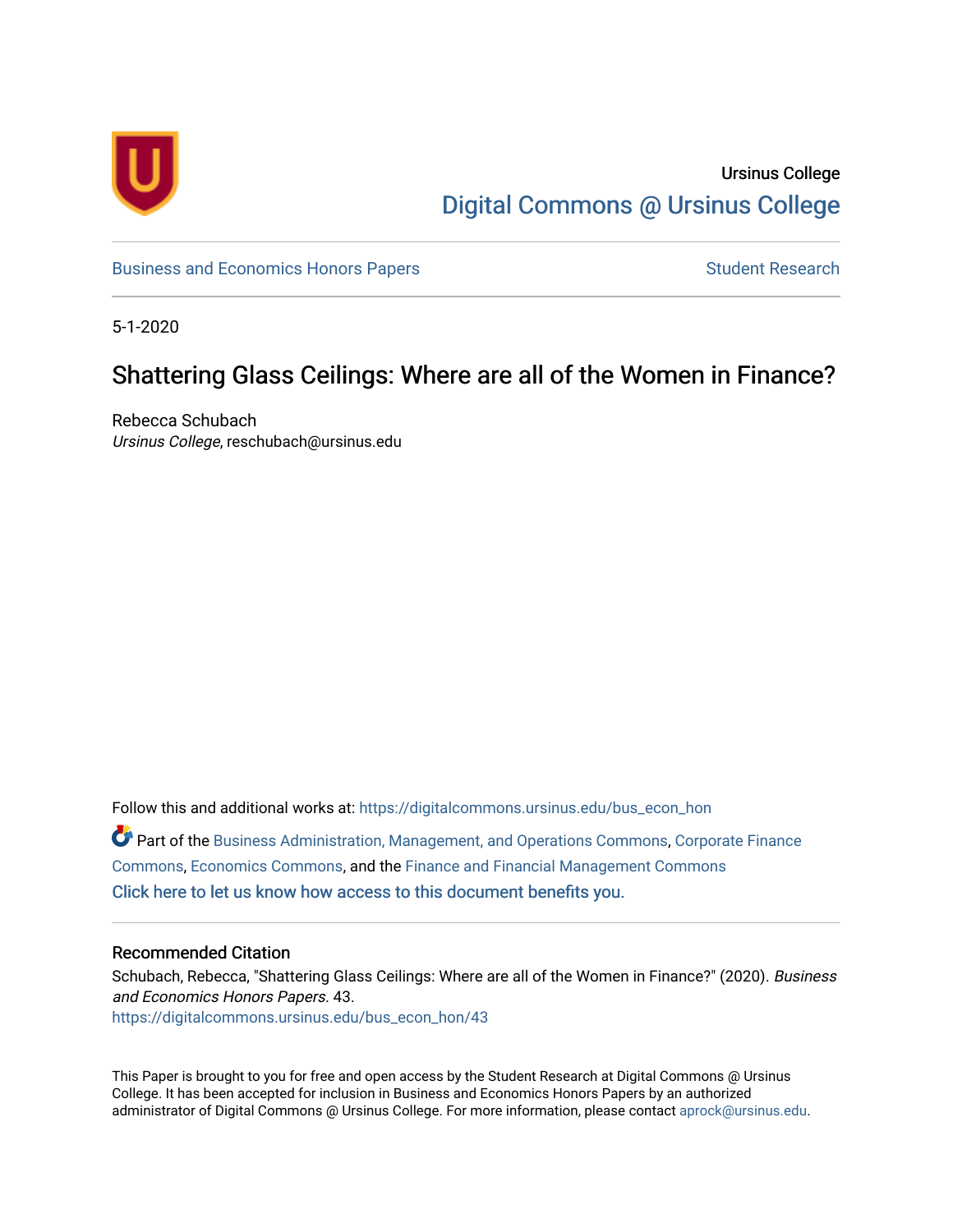At a time when women are equally represented in professional fields such as medicine and academia, the finance industry is still facing a lack of gender diversity, most notability at the C-Suite level. Statistics on the paucity of women paint a bleak picture, despite the fact that women are awarded majority of undergraduate and graduate degrees in the United States, a reversal from just one generation ago. This begs the question, what is deterring women from a career in finance? Are compensation discrepancies at play? This paper seeks to examine if being a female truly penalizes a woman in regards to annual compensation within the financial services industry.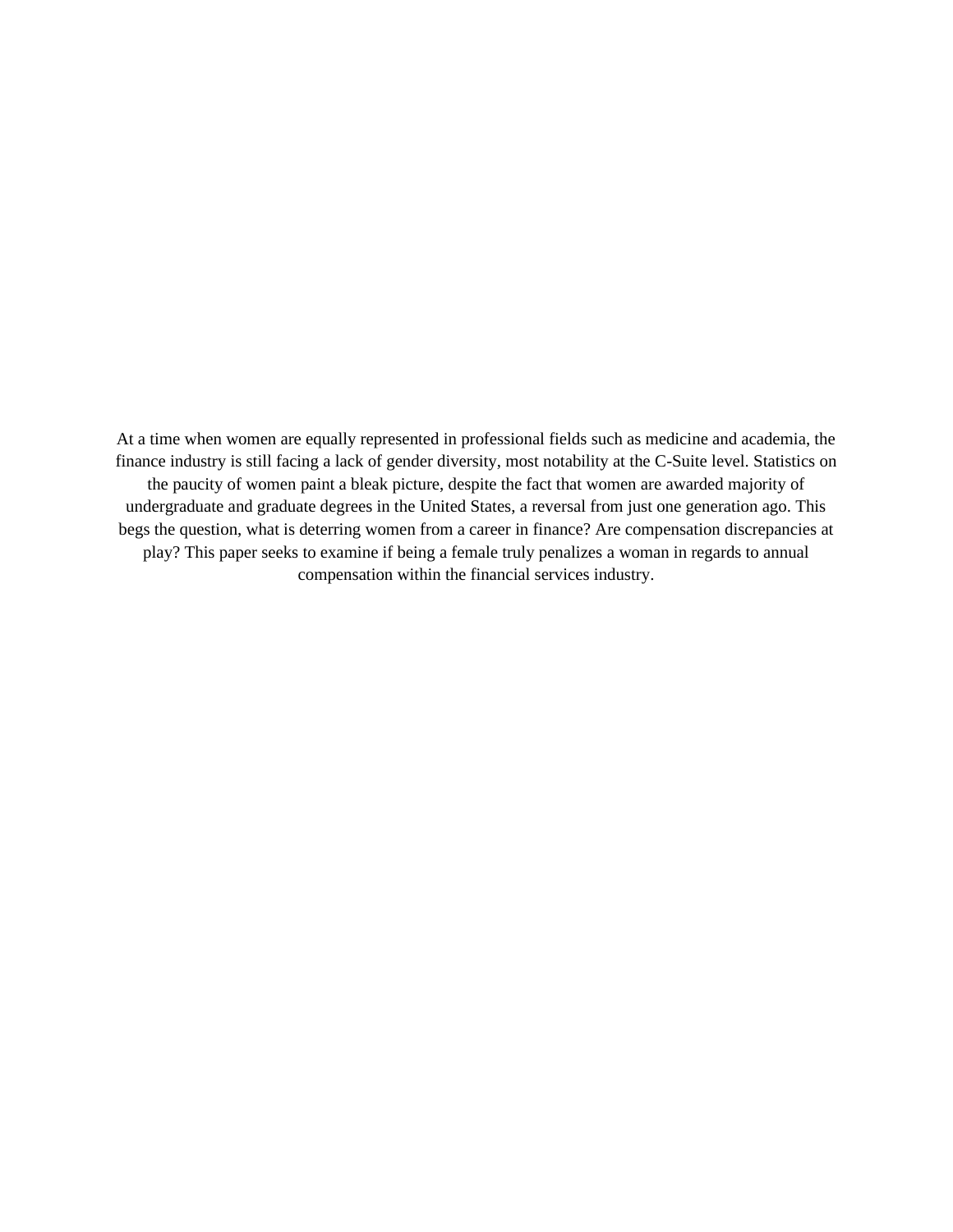Shattering Glass Ceilings: Where are all of the Women in Finance?

Rebecca Schubach

May 4, 2020

Submitted to the faculty of Ursinus College in fulfillment of the requirements for Honors in the Business and Economics Department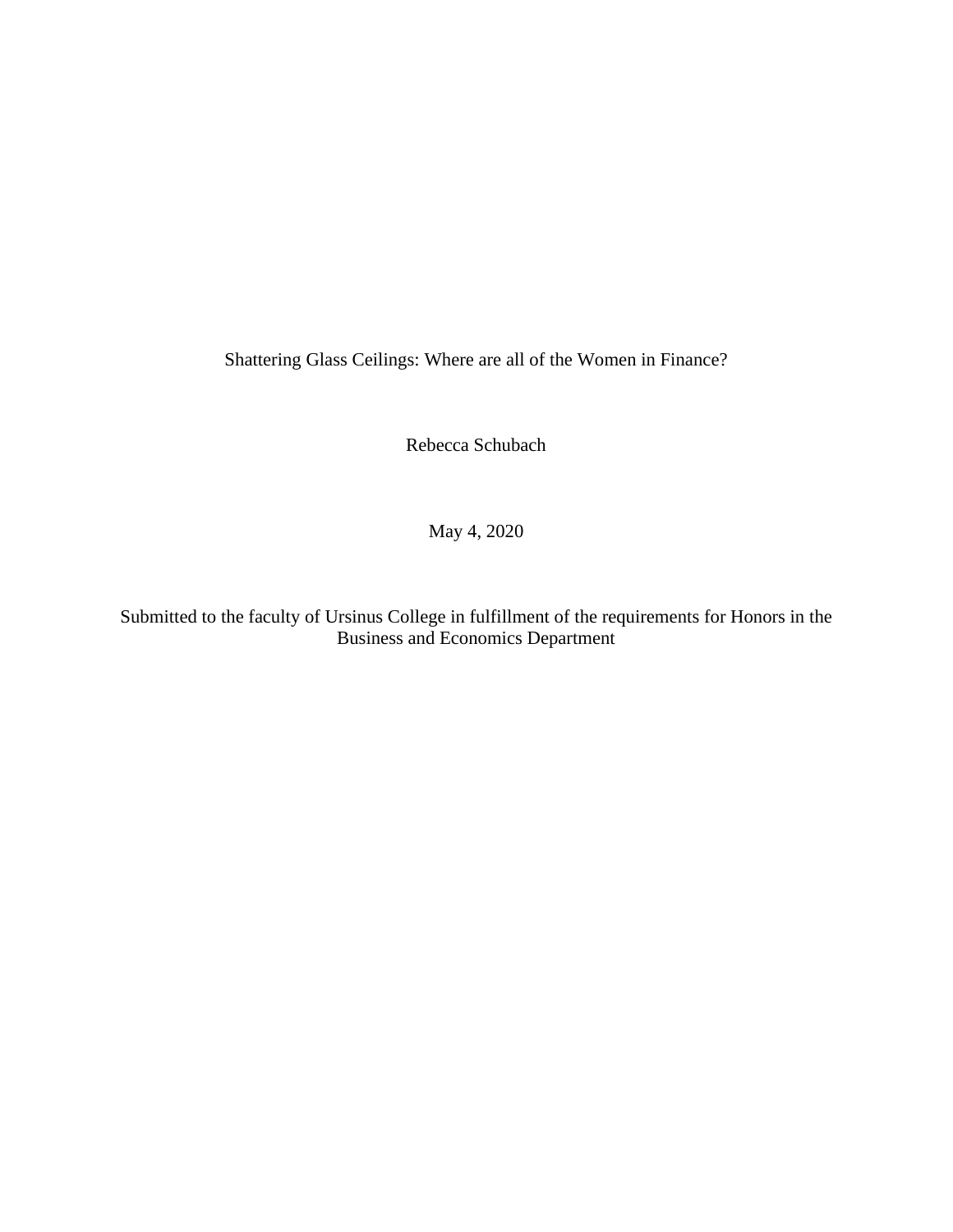### **Where Are the Women in Finance? An Introduction:**

At a time when women are achieving equality in monetary compensation and increasing their numbers in most job market sectors, female employees continue to be notoriously scarce in the financial services industry (Ritzholtz, 2016). Women now constitute 52% of the countries physicians and 32% of the United States' lawyers, but in the financial services industry, women persistently are the minority, most notably at the CEO level (BLS, 2019). Gender disparity refers to the differences in women's and men's social status and well-being. These distinctions typically favor men and are often institutionalized through law, justice and social norms. While the gender gap in the financial industry has improved marginally since the turn of the century, the statistics remain extremely skewed and do not reflect other professional occupations nor the general population (Ciancio, 2019). As of June 2019, the number of female CEOs is at an alltime high, evident by Figure 1 below, with a total of 33 women at the helm of Fortune 500 companies (Zillman, 2019).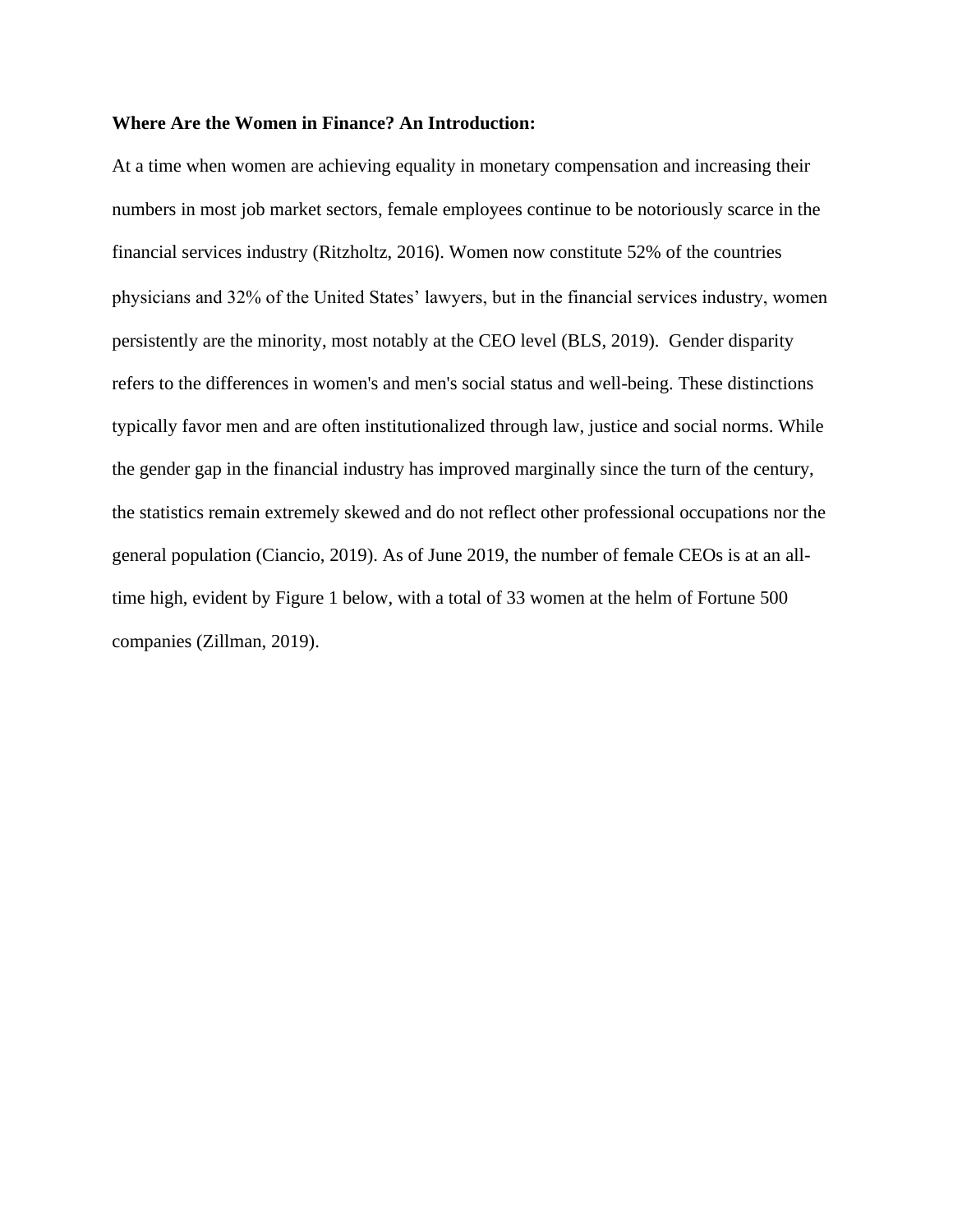### Figure 1:



A 2014 Wall Street Journal research study which analyzed women's earnings and compensation in the ten major occupation groups where women lagged the most, noted five were in finance. This included securities and commodities sales agents, personal financial advisors, financial clerks, financial managers, financial examiners, and other miscellaneous finance jobs. Within financial services, the most notable pay gap was among certified financial planners, where women earned approximately \$32,000 a year less on average, according to this Wall Street Journal study of 500 advisors. The CFP Board which certifies financial planners dubbed it the "feminine famine". An advisory panel concluded gender discrimination were among factors dissuading women in the profession (Adamy & Overberg, 2016).

Historical financial performance has demonstrated that companies where women accounted for at least 30% of their executives typically demonstrated higher profits than those with less representation (Sargis & Wing). But, in a survey conducted by Fidelity Investments through a survey titled "Women and Money", less than 9% of respondents thought that women were better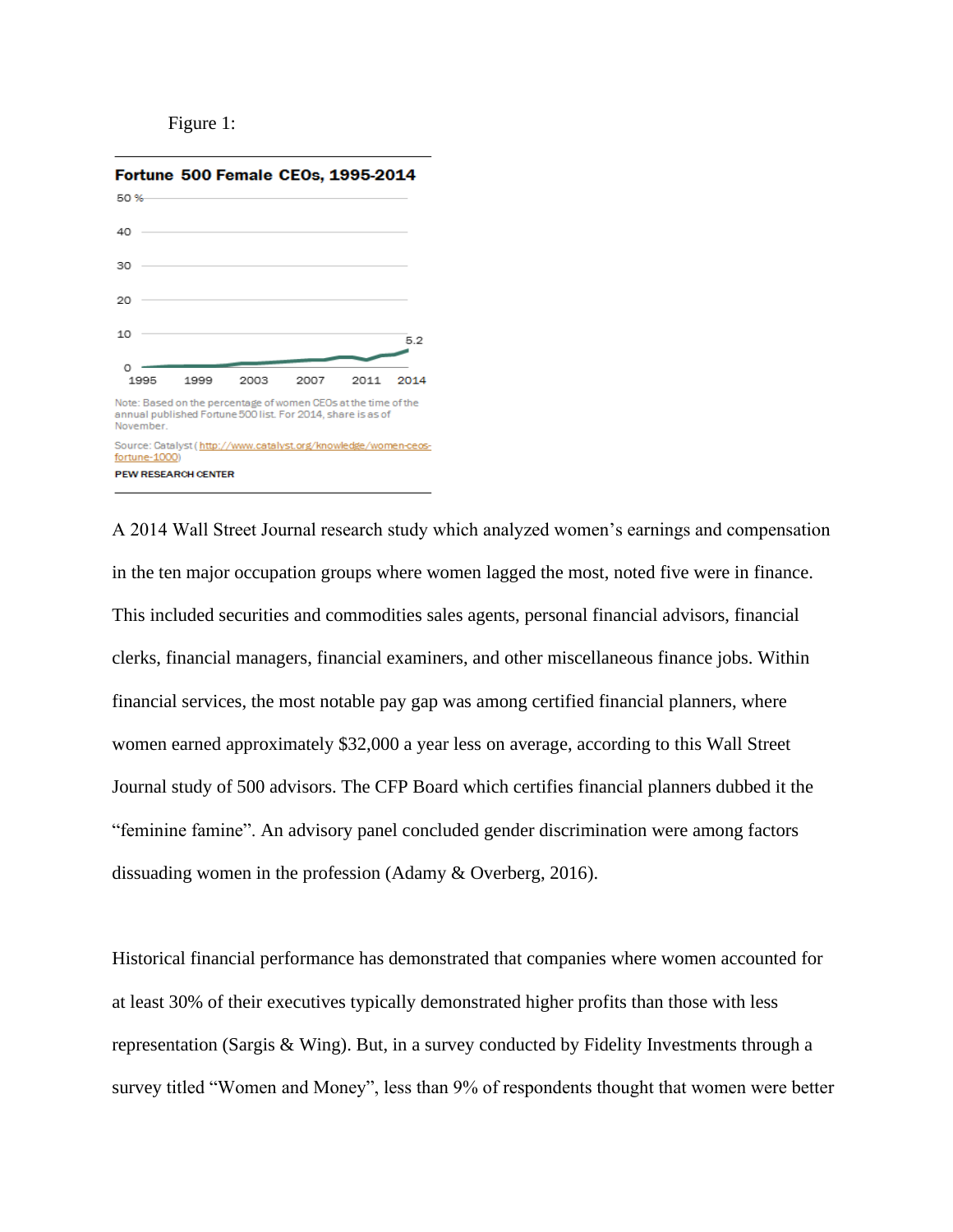investors than men (Cannivet, 2018). Less than 2% of the industry's assets are managed by women exclusively in the United States. At top-tier investment firms, approximately 74% of assets are managed solely by men, with mixed-gender teams accounting for the remaining 26%. A Morningstar research report concluded that women fund managers generated annual returns of approximately 100 basis points more than male managed funds over five years, ceteris paribus. This was done by tracking both fund performance and manager performance, and industry standard performance tests, such as portfolio-based tests, regressions, and event studies were performed. This was done for both fixed income and equity funds, illustrated by Figures 2 and 3, respectively. It was concluded that fund performance cannot explain the paucity of women present in the investment industry (Sargis & Wing).



Statistics and studies on the issue currently paint a bleak picture. Bloomberg reports that women make up only 17% of employees in venture capital, real estate and private equity firms. This appears noteworthy, as women are awarded 57% of all bachelor's degrees and 59% of master's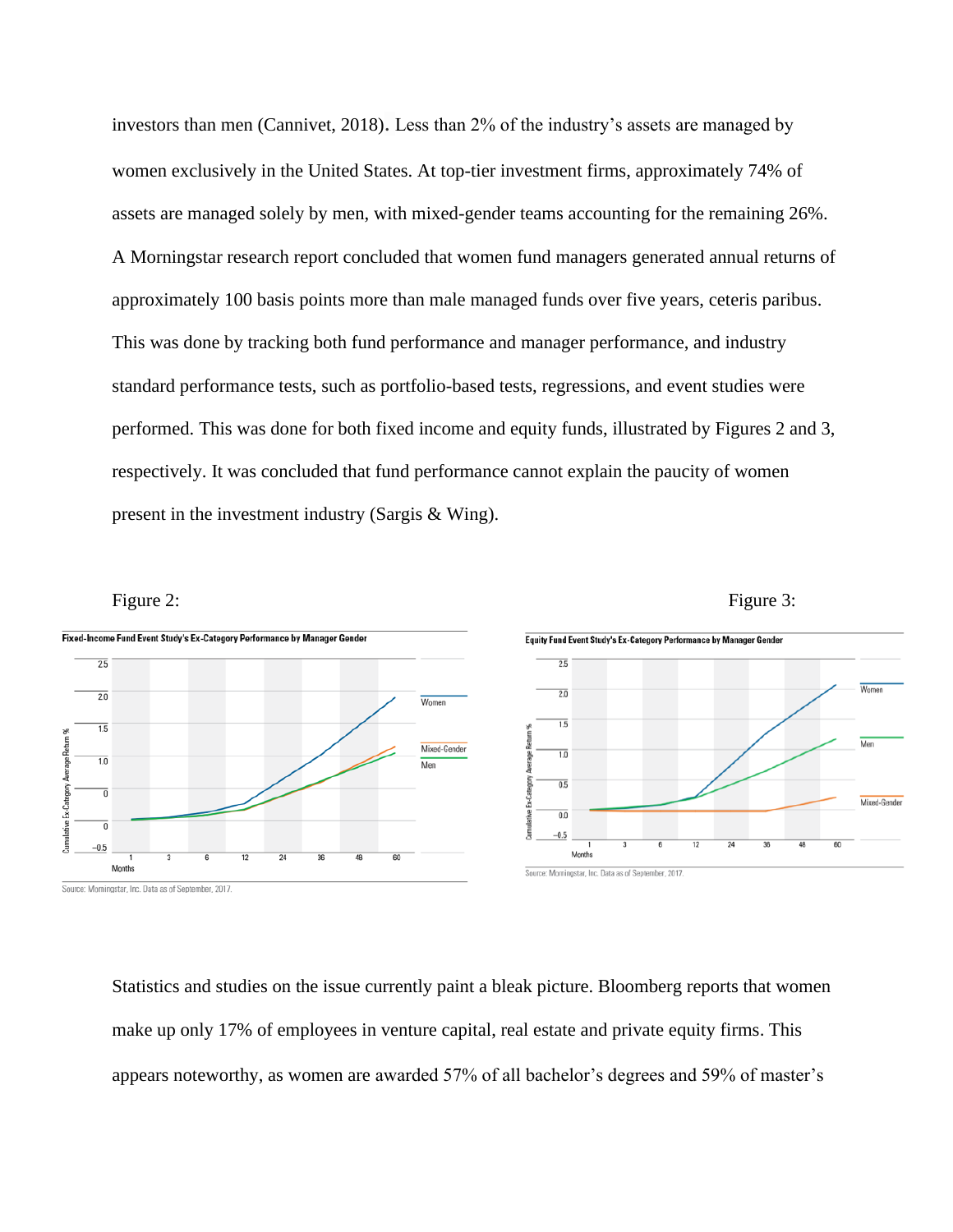degrees, a reversal from just one generation ago. This begs the question, where is all this potential and talent going, and what is deterring women from a career in finance? Are compensation discrepancies at play?

Although men and women enter the workforce at the same rate, women begin to fall professionally behind men early in their life. This often happens at the level of the very first promotion, blowing open a gender gap that continues to widen every step up the ladder. As males move upwards, females remain in entry level positions, perpetuating and widening the gap at the leadership level (Fuhrmans, 2019). This disparity also has to do with differences in the psychological thinking patterns of men and women. The Fifth Annual Women in the Workplace study conducted by Lean In and McKinsey & Company, collected data from 329 companies with a collective 13 million employees. Approximately 40% of women believe they are evaluated differently than their male coworkers, while only 14% of men believe this statement. When asked to respond to the statement, "There are too few qualified women in the pipeline", 13% of women agreed, 21% of men agreed, and human resources noted a 45% agreeance (McKinsey & Company, 2019). This paper will seek to determine if there is a true compensation disparity for women in the financial services industry and if so, the reasons for the discrepancy.

#### **A Review of Existing Literature:**

Previous research regarding the wage discrimination among men and women in finance identified numerous other factors, not simply compensation disparity, that are leading to the paucity of senior women in the finance industry. These influences range from the prioritization of family over work, the instinctive conservative nature of women, to the industry-wide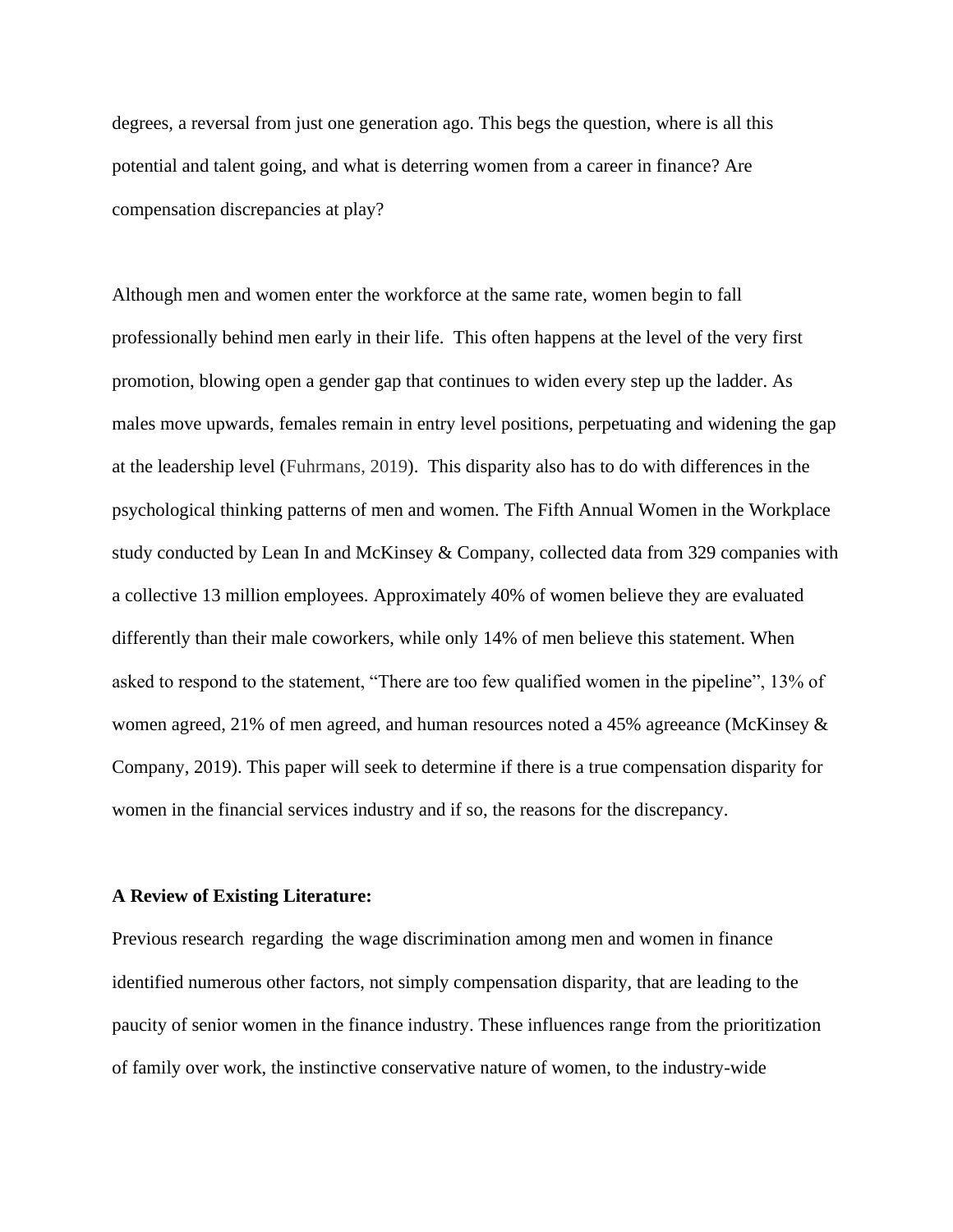discrimination among executives when assigning projects. When analyzing statistics regarding salaries of men and women, care must be taken to ensure that levels of education and years of experience are comparable.

Madden (2012) highlights the pay wage gap in relation to gender among financial professionals. Women have accounted for approximately one third of financial services professionals consistently over the past decade. While their income has increased minimally in relation to their male counterparts, the earnings gap continues to be present. As Figure 4 below suggests, women now make 66% of the salary of their male colleagues. Therefore, although the earning gap has narrowed, it certainly still exists. Upon closer examination, this compensation disparity consists of multiple important elements.





The same study analyzed two of the largest stock brokerage firms in the United States. When the number of years of professional experience were controlled, women still earned 12% less than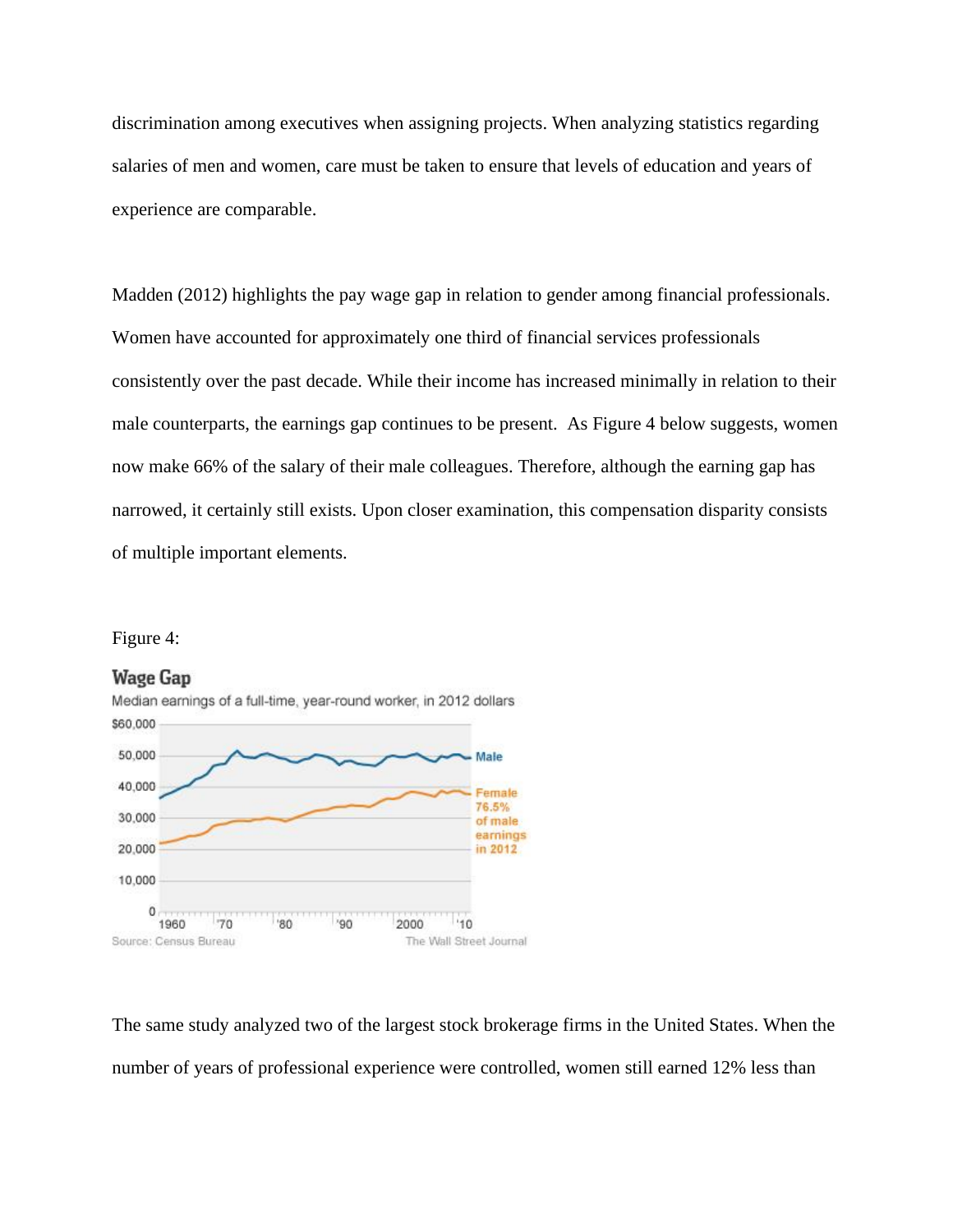men at one of the large, but unnamed firms. Although the second large firm that was analyzed had higher compensation for both men and women, the gender compensation gap was still similar. A 20% difference in the median salary is present for brokers with ten years of experience, and an 18% difference for brokers with 25 years of experience. In one of the firms evaluated, women accounted for a mere 14% of stockbrokers, while the other had even fewer women, accounting for only eleven percent of financial employees. Madden also uncovered that the variable gender is statistically significant, with coefficients of -10 and -18, respectively. The evidence was shown to demonstrate significant performance-support bias. Performance-support bias is a practice in which women receive inferior and lower commission work assignments causing a gap in pay. Gender differences were the basis for management's discretionary assignments of sales opportunities, with the end result of gender pay gap among stockbrokers in these two companies (Madden, 2012).

Additionally, there are other factors that could potentially influence this pay discrepancy. An analysis of the same two firms revealed that upper level management gave women secondary assignments and projects to those of their male colleagues. Men and women may consider different lifestyle or family constraints in their career decisions. Thus, the hiring processes is thought to initially separate more women into less high paying specialties. In the financial services industry, wages are linked to commission. This study concluded that because women were assigned to lower profile projects, the end result was lower annual commissions and bonuses (Madden, 2012). Another analysis revealed that among Wall Street investment bankers, longer hours worked increased earnings, but that women earned less than men even when hours and other job and organizational factors were controlled (Roth 2004). Roth's research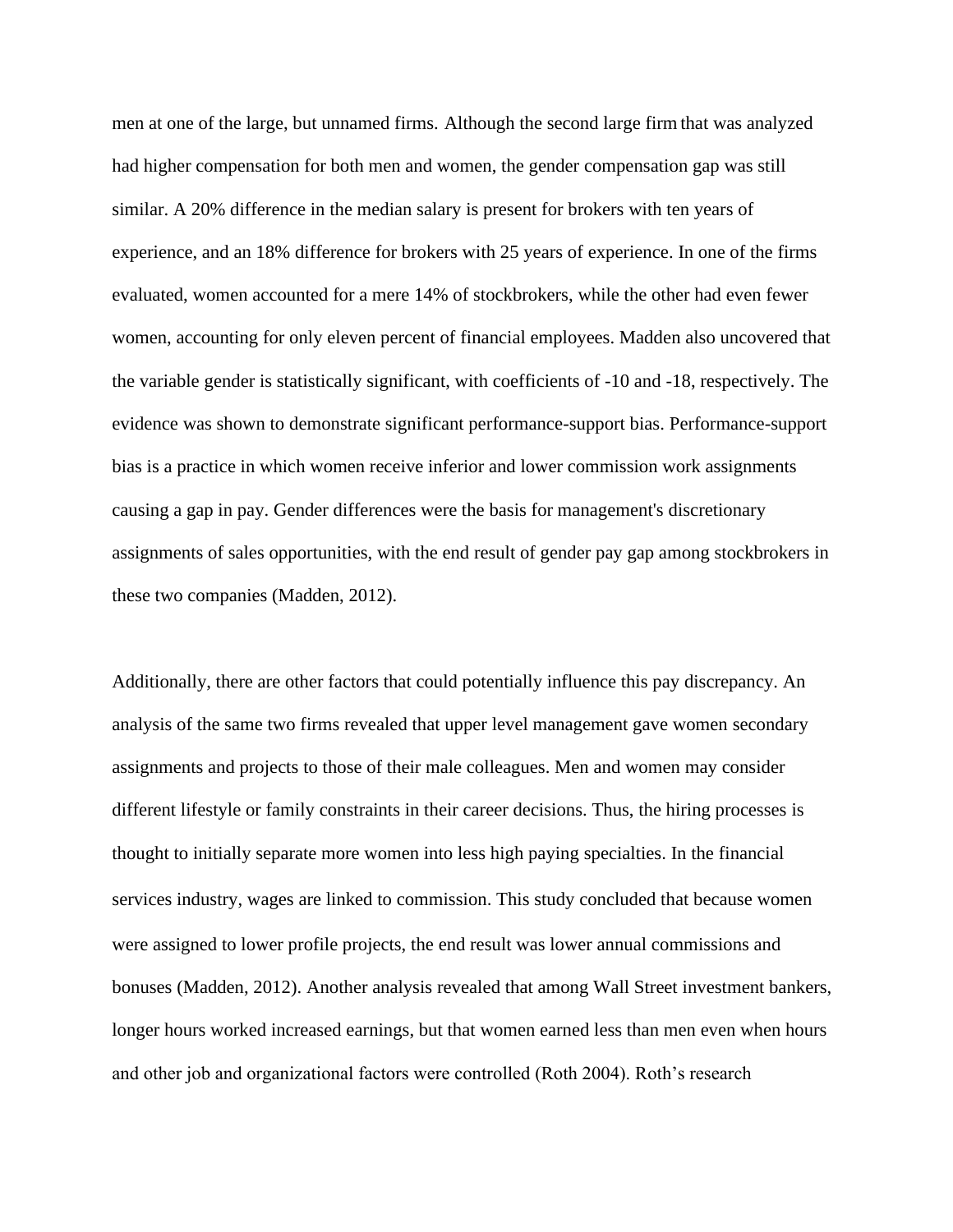demonstrated that within 5-7 years after completing the MBA, women were more likely than men to find themselves moving from high-paying corporate finance jobs into lower-paying jobs in equity research or asset management, in smaller firms, or out of the securities industry.

Roth ultimately concluded that women who stayed in areas like corporate finance and sales and trading at top firms were unusual in two ways. First, they typically had a powerful mentor who supported their careers, and surprisingly this mentor was usually male. Additionally, these women were highly career-committed, determined to be successful, and strategic about managing their careers to maximize their success and longevity within the securities industry. Additionally, among female CFA Charterholders, having a mother who worked in the STEM field increases the probability of a daughter becoming a CFA member by 48% more than a son. (Adam, Barber, & Odean, 2016). Most of these women deliberately chose or moved into areas where their success would not depend on subjective evaluations of performance among male managers and peers. Efforts to increase women's representation at higher echelons of maledominated occupations and to improve women's relative compensation might focus on counseling women to enter jobs where their contributions are objectively measurable (Roth, 2004).

The perceived ability of female employees has been analyzed. Women are promoted less into commission sales jobs due to the fact that they are considered less aggressive. Women also tend to work for smaller firms than men (Bertrand & Hallock, 2001). Firm executives report that women have less "innate" abilities when it comes to finance (Madden, 2012). As per Figure E in the appendix, only 43% of men view mixed gendered portfolio management teams as ideal.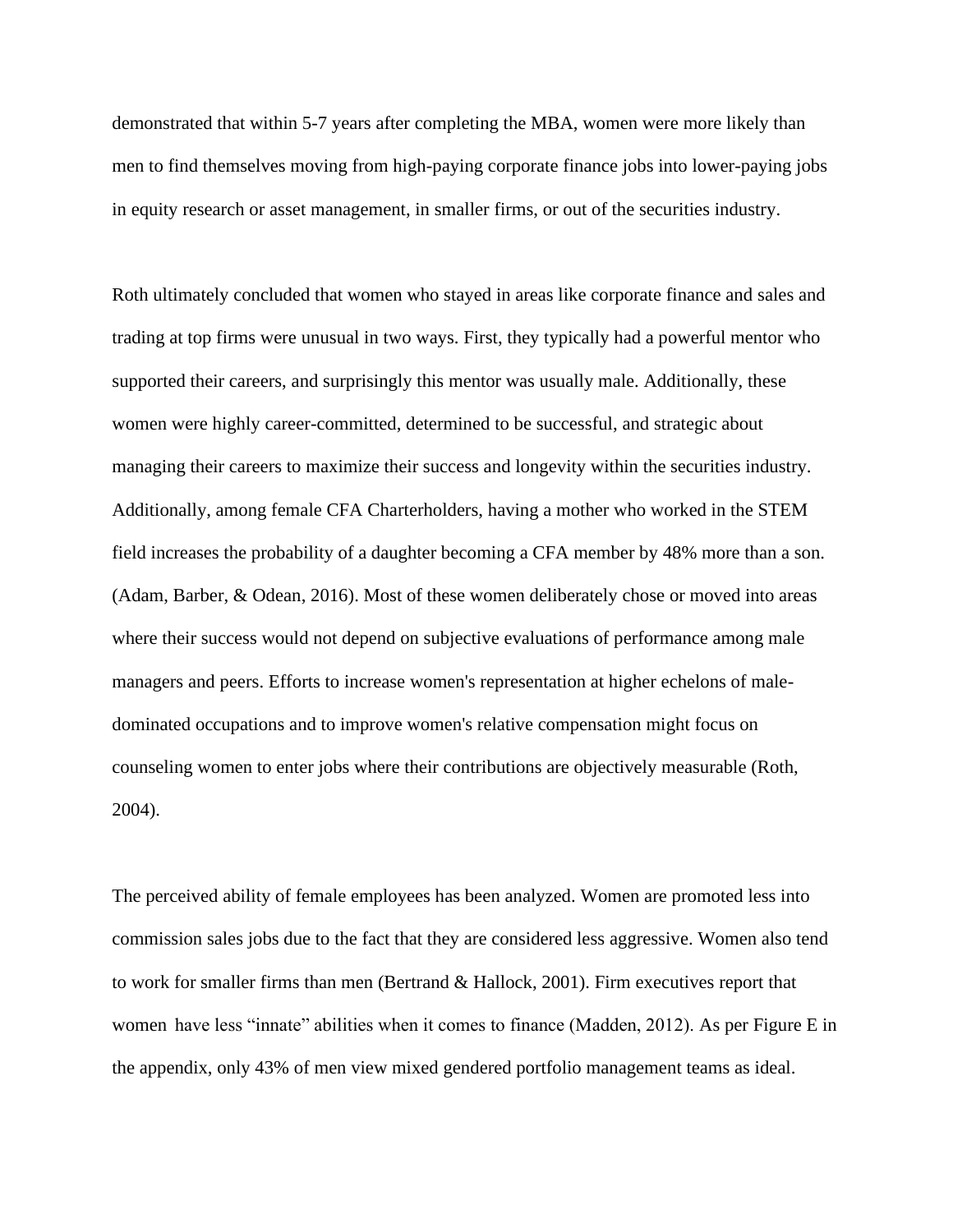Additionally, because of real or perceived personality differences, women are not considered as strong investors due to their cautiousness (Eckel & Füllbrunn, 2015). Despite these perceived characteristics, a 2003 study demonstrated that in competitive environments with both men and women, women perform just as well if not even better than men. Groups of men and women were tasked with solving computer mazes. When payoff was determined by individual performance, there is no difference in female performance when compared to males. (Gneezy, Niederle, & Rustichini, 2003).

The lack of women in finance has also been attributed to the math gender gap. While there is no biological advantage to males pursuing STEM, math education of school-aged girls significantly impacts their career as a woman. Stereotypes ingrained in society are prevalent regarding when it comes to women in math, and men are two times as likely to get hired over a woman with the same math proficiencies (Adam, Barber, & Odean, 2016).

Women tend to face greater time obligations outside of work, and finance is a career that ultimately disproportionately rewards those who work demanding, long, and inflexible hours. (Adam, Barber, & Odean, 2016). These economists behind this research also found that single women are 36% more likely to recapture time from work when compared to single men. Married women with children are 100% more likely than married men to desire to recapture time from work. In this sense, recapture work is defined as working 10% less hours for 10% less pay. Women who highly value conformity and traditional gender roles are less likely to work in finance, and especially unlikely to become CFA Charterholders, evident by Figures A, B, and C, located in the appendix.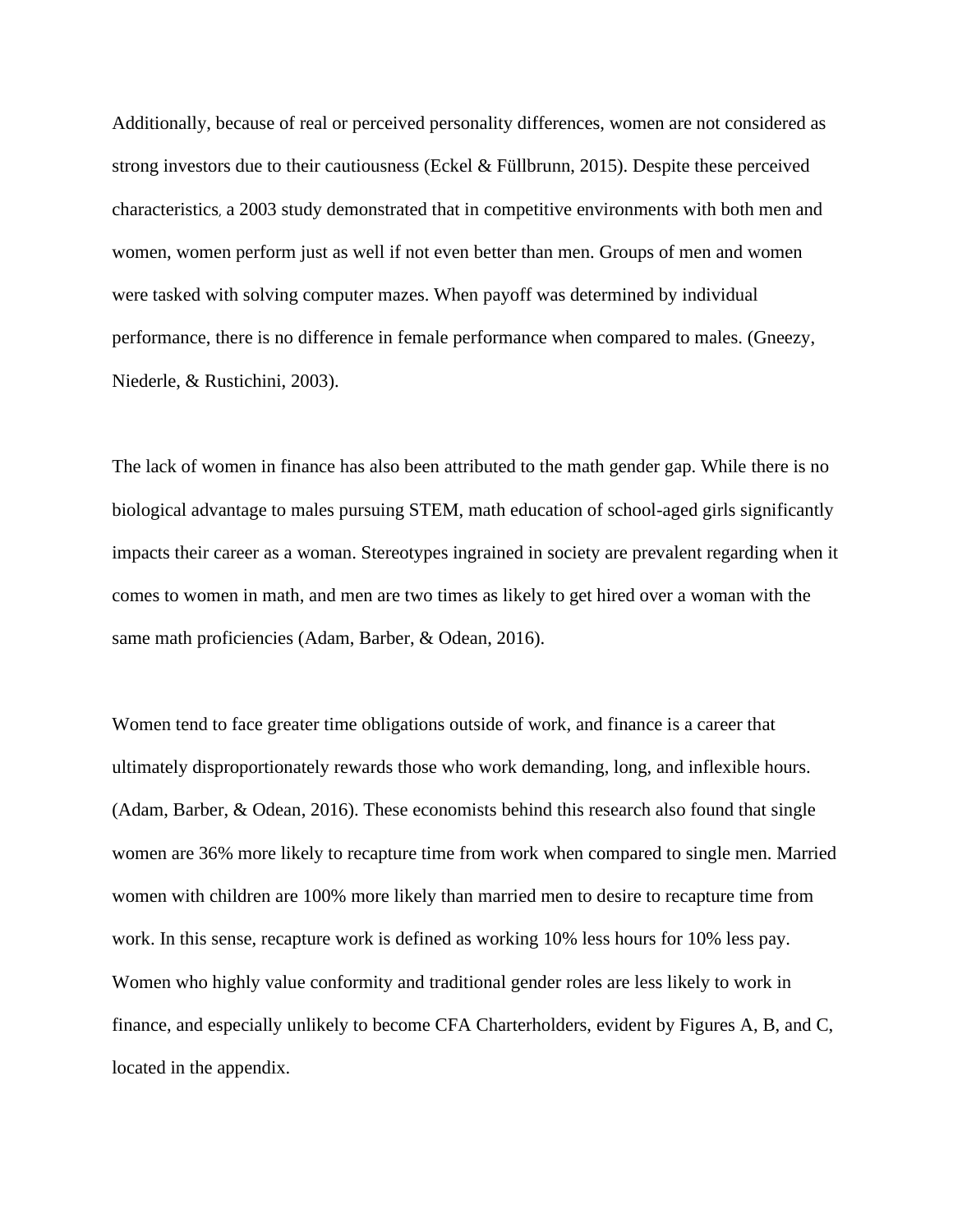Bertrand and Hallock (2001) argue that while this wage inequality could be due to gender discrimination there are other factors as well that could be the root of the issue. One of the less obvious factors could be the difference between men and women that causes women to have a relative lack of commitment to their careers in the long term. This is likely a combination of several factors. There is the societal expectation that women will take responsibility for their families and prioritize them over work (Roth, 2004). See appendix, Figure C.

In addition, the lack of that initial promotion can contribute to the altered trajectory. Therefore, the career tracks for women lead them to most likely be less driven towards management positions but rather to the lesser compensated but more flexible jobs (Roth, 2004). Roth also argues that pregnancy discrimination was commonly done by male colleagues whose wives were homemakers. They perceived that their own aspirations to combine career and family failed to fit a mold for "family" that these men could understand. Figure 5 demonstrates how motherhood impacts earnings. This provides evidence that this is not just an issue domestically, but is also present in other parts of the world such as Denmark. Roth uncovered that gender, marital status, parental status, undergraduate major, and hours per week explained approximately 4% of differences in total compensation. As expected, weekly hours worked had significant impacts on earnings. Each additional hour increased annual compensation by approximately 5%. At the same time, men and women estimated that they worked a similar number of hours per week and had unequal compensation even when they worked the same hours. Women earned 39% less than men with the same background, marital and family status, undergraduate major, experience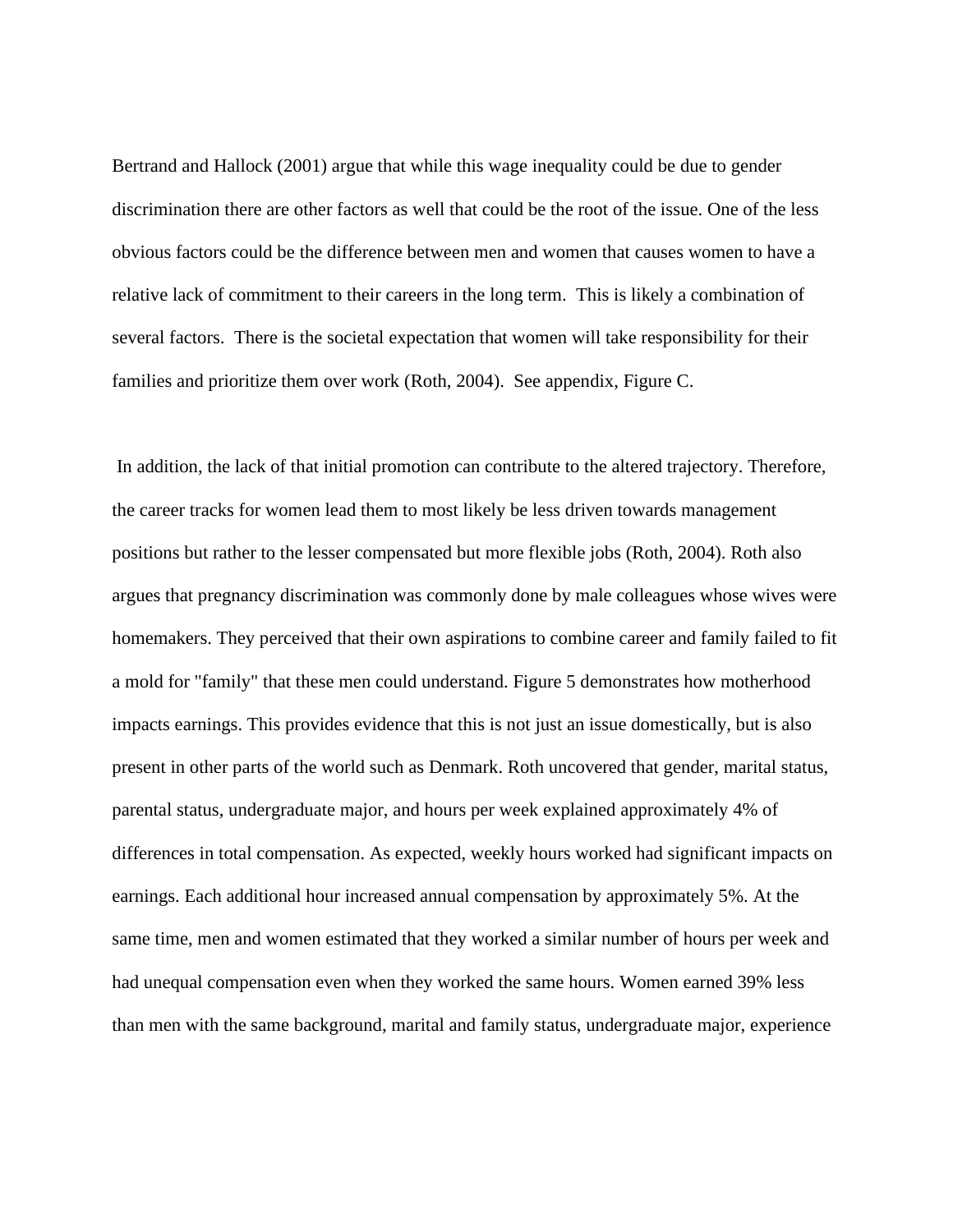in the industry, and hours per week, according to Roth. Roth believes this difference is due to women going to work at smaller tier firms (Roth, 2006).

#### Figure 5:



It is hypothesized that maternity leave laws and work-life balance conflicts negatively affect businesswomen salaries and advancement opportunities. Currently in the United States, new mothers receive six weeks of paid maternity leave to care for her newborn child. Women who desire more time off with her baby may apply under Family and Medical Leave Act (FMLA) for an additional six to twelve weeks of unpaid time off with no threat of job loss under the federal law. Within the financial services industry, due to the high stress environment and type of work, there might be pressure by employers to limit leave of absences. According to the World Health Organization, it is ideal that new mothers take a minimum of 16 weeks off post birth to properly care for herself and her newborn (Baker & Milligan, 2008). There is a wage penalty associated with motherhood, and even higher penalties for currently married or previously married women than for single mothers (Blair-Loy & Wharton, 2004). This is due to the loss of experience, or time away from the workplace, while childbearing and causing them to be less productive at work. Investment style Wall Street jobs do not accommodate caregiving responsibilities (Baker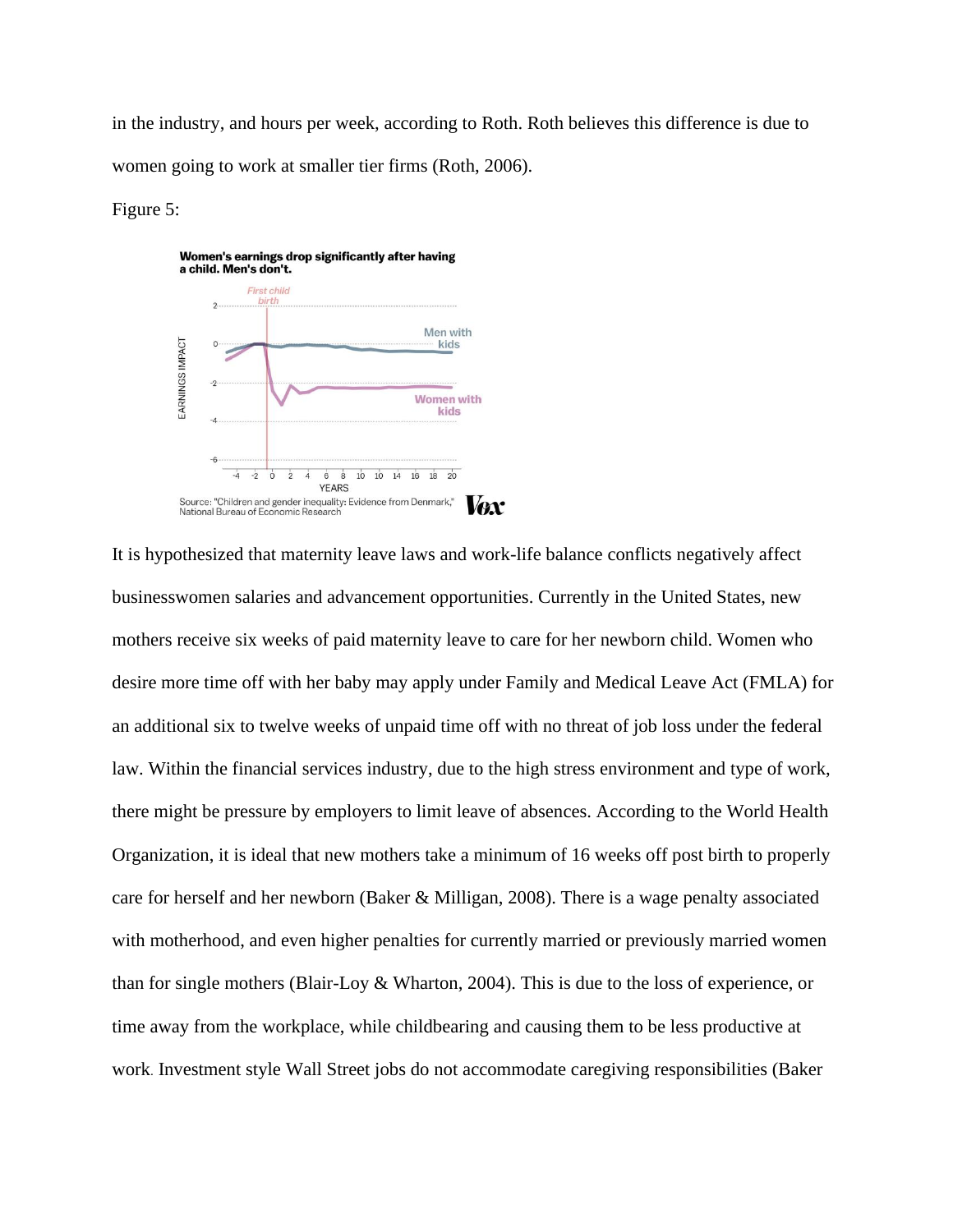& Milligan, 2008). Within the industry, due to the demand and type of work, there is pressure by employers to limit leave of absence. Due to this pressure, Baker and Milligan hypothesized that women are worried about discrimination and job security if they become pregnant. While U.S. law prohibits firing due to familial status, Wall Street culture puts pressure on pregnant women and young mothers, to continue to work at an intense and persistent pace. These laws are ideal for short term childbearing, but not intensive long term child-rearing (Roth, 2006).

While the treatment of women in the workplace has been garnering media attention recently, it is believed that an important reason so few females strive for a finance career has been present for decades. Wall Street firms such as Morgan Stanley and Goldman Sachs developed stringent policies in the late 1990s to prevent verbal and sexual harassment. Even with these regulations in place, institutional theories suggest that firms have adopted official policies without fully implementing them (Roth, 2006). Roth explains that the poor treatment of women stems from a macho-man environment, and women believe it would be more damaging to their careers to report sexual harassment, or even result in the loss of their jobs. 45% of women believe the policies in place are ineffective. One study conducted reports that 23% of female Wall Street executives were harassed verbally, emotionally, or sexually by their managers, and 11% by their coworkers (Roth, 2006).

The attempt to achieve work-life balance also contributes to this wage discrepancy. However, this issue seems to be mainly focused on women. Baker and Milligan (2001) found that extended maternity leave increases the likelihood that women will return to their pre-birth employer. It is noted that men with school aged children who work as Wall Street investors also experience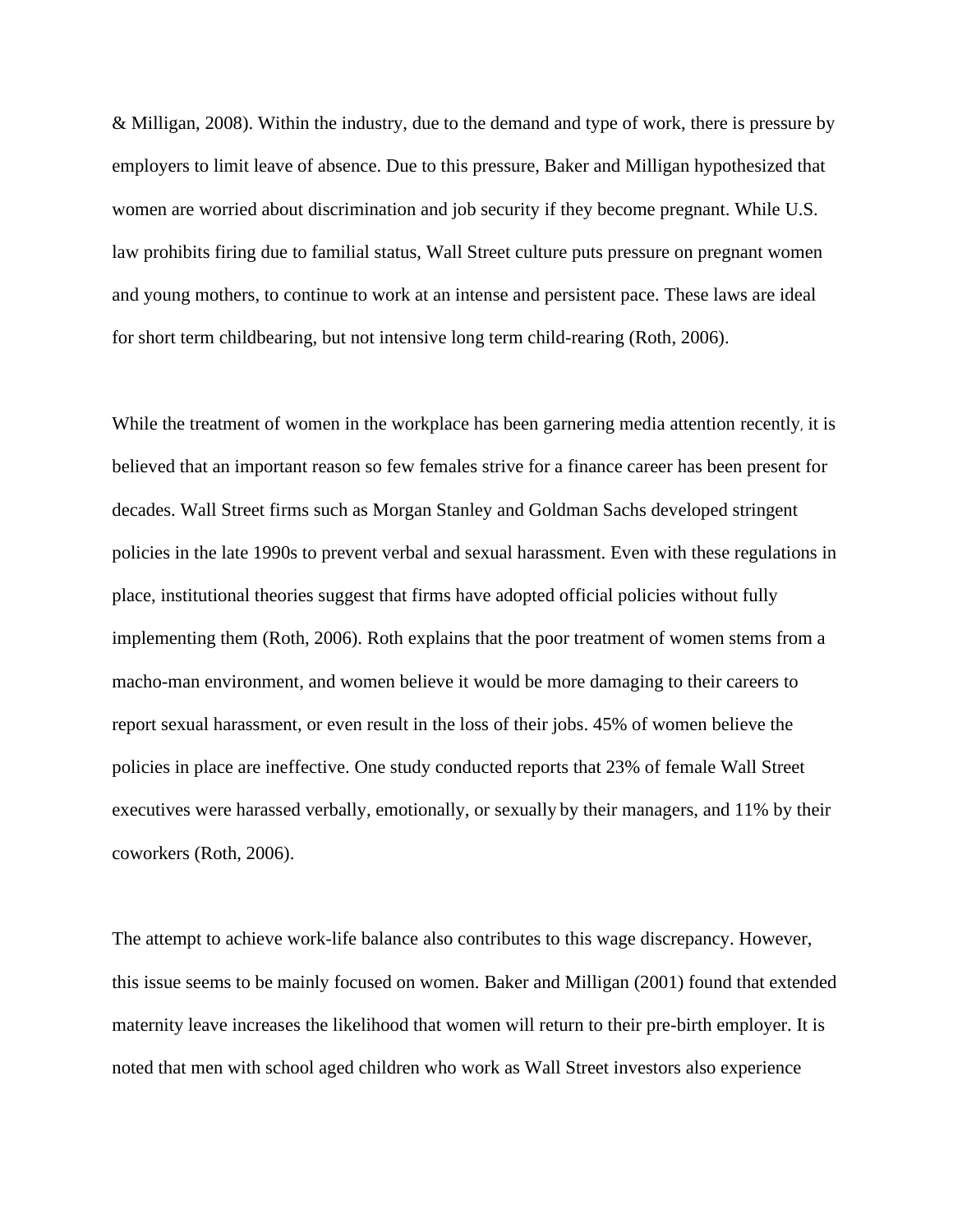work-family balance struggles, but are not penalized as harshly in terms of scheduling conflicts and salary cuts (Bertrand & Hallock, 2001). This is because they are viewed as their children's secondary caretakers instead of their primary ones (Bertrand & Hallock, 2001). It has been calculated that throughout their careers, women will forfeit about \$274,000 of earnings due to caregiving responsibilities for their children (Blair-Loy & Wharton, 2004). This earning analysis was based on 500 parental respondents, who had children under the age of 16, and worked a minimum of 35 hours per week. These findings are consistent with multiple academic studies.

#### **Data:**

For this analysis, data was collected from the Executive Compensation database (Execucomp), which is part of Wharton Research Data Services. This details executive salary, additional compensation, and position in the firm among S&P 1000 companies. For this research, it is imperative to gather data on both men and women. Execucomp details data from 2010-2018, and has useful information such as a company's return on assets, net sales, and number of employees in addition to salary information. This data was obtained from a connection at Michigan State University. Tables 1 and 2 provide a description of variables used and expected signs.

#### **Variable Descriptions:**

| Table 1: Description of Variables |  |
|-----------------------------------|--|
|-----------------------------------|--|

| Variables             | Description                                                         |
|-----------------------|---------------------------------------------------------------------|
| <b>Gross Domestic</b> | The monetary measure of final goods and services during a           |
| Product (GDP)         | specified period of time. The higher the wealth in the US, the more |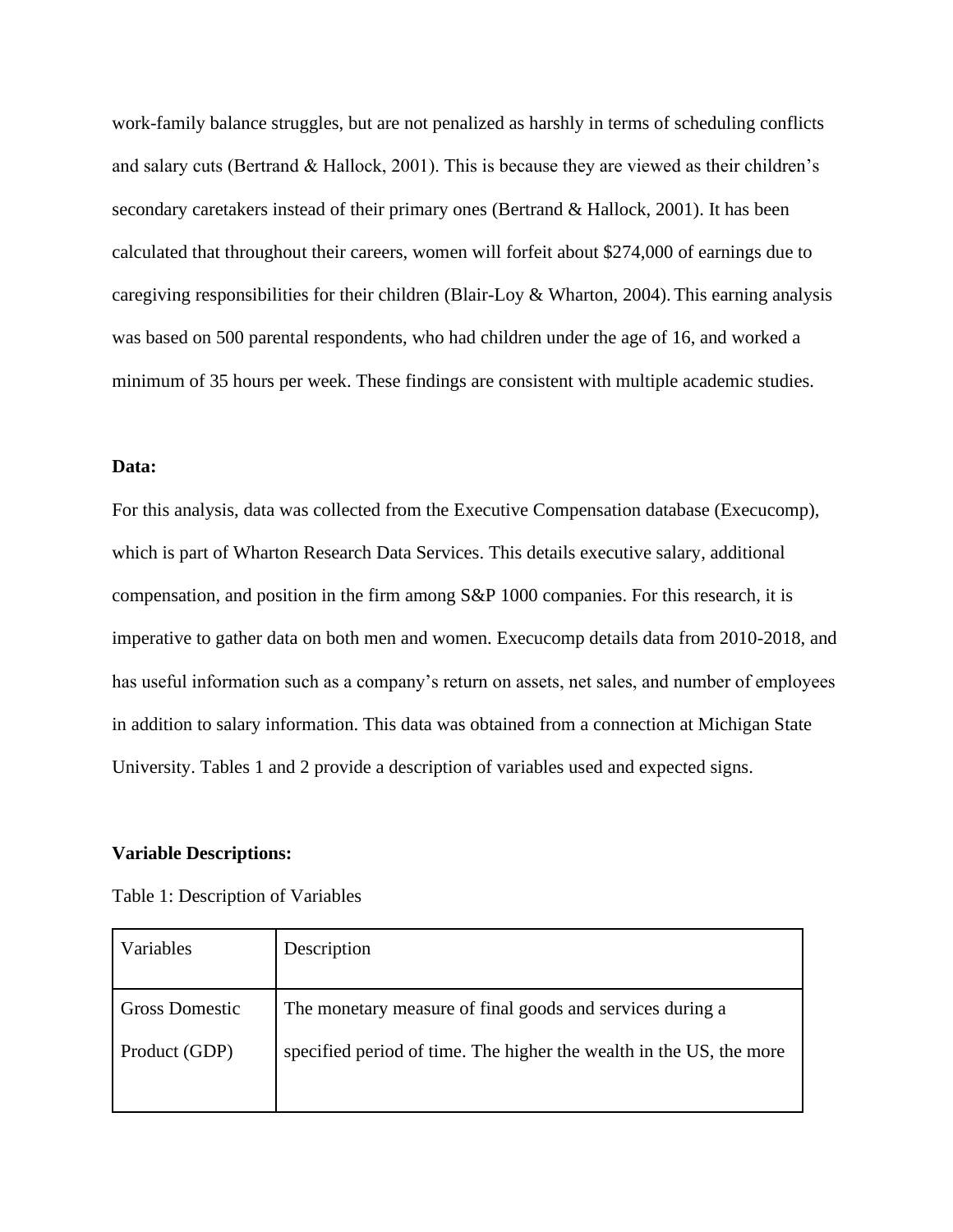|                         | people are looking to the finance field for guidance. Measured in                       |
|-------------------------|-----------------------------------------------------------------------------------------|
|                         | billions of current dollars.                                                            |
| Salary (dependent       | The annual salary of a finance professional, which includes base                        |
| variable)               | pay, bonuses, and stock compensation. Measured in thousands.                            |
| Gender                  | Dummy variable, 0 is professional is female, 1 is the professional is<br>male           |
| Age of Executive        | Age of financial executive, measured in years.                                          |
| <b>Return on Assets</b> | The average annual return on assets, measured in thousands of<br>dollars.               |
| <b>CEO</b>              | Dummy variable, 1 if the individual's title is chief executive officer,<br>0 otherwise. |
| CAO                     | Dummy variable, 1if the individual's title is chief accounting<br>officer, 0 otherwise. |
| <b>CFO</b>              | Dummy variable, 1if the individual's title is chief financial officer, 0<br>otherwise.  |
| COO                     | Dummy variable, 1 if the individual's title is chief operating officer,<br>0 otherwise. |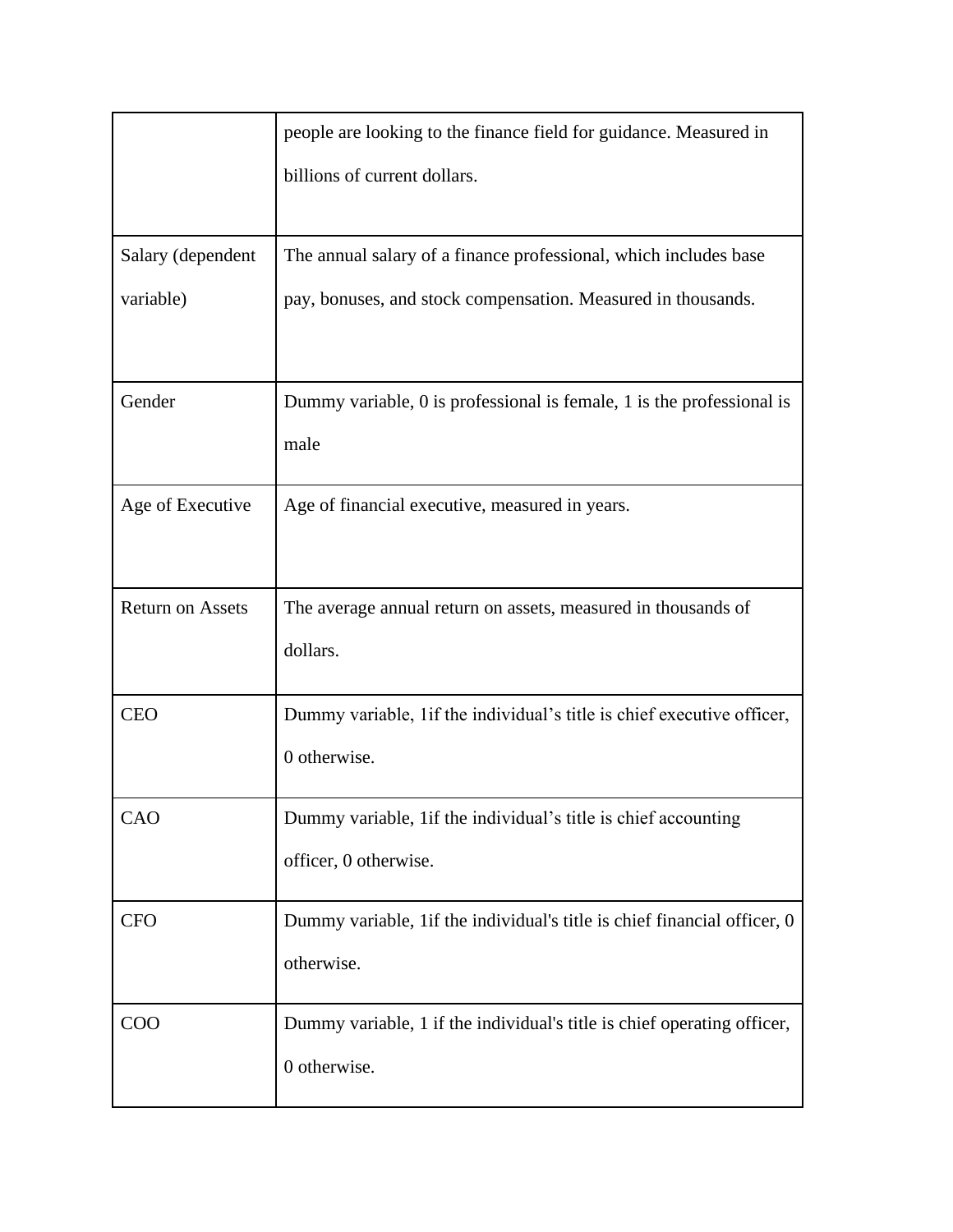| President             | Dummy variable, 1 if the individual's title is president, 0 otherwise.                                                         |
|-----------------------|--------------------------------------------------------------------------------------------------------------------------------|
| Tenure                | How long the individual has held an executive position, measured<br>in years.                                                  |
| Small                 | The size of the firm in which an executive works. Classified as<br>"small" if 3,000 or less employees are present.             |
| Medium                | The size of the firm in which an executive works. Classified as<br>"medium" if between 3,000 and 14,000 employees are present. |
| <b>Fertility Rate</b> | The average number of children born to a woman over her lifetime                                                               |

Other macroeconomic indicators were initially included in this analysis and later removed upon further examination. These indicators included the labor force participation rate for females and the female unemployment rate. A correlation matrix revealed that these variables, along with GDP, had a correlation of over 0.90. Because of this, the most relevant indicator, annual domestic GDP, remained in this analysis. Also, only firms that were classified as small and medium were included. If large were to be included, perfect multicollinearity would exist.

Similarly, a high correlation was present between a firm's return on assets, net sales, and total assets. Return on assets provides the best indicator of a firm's performance and therefore remained in this analysis.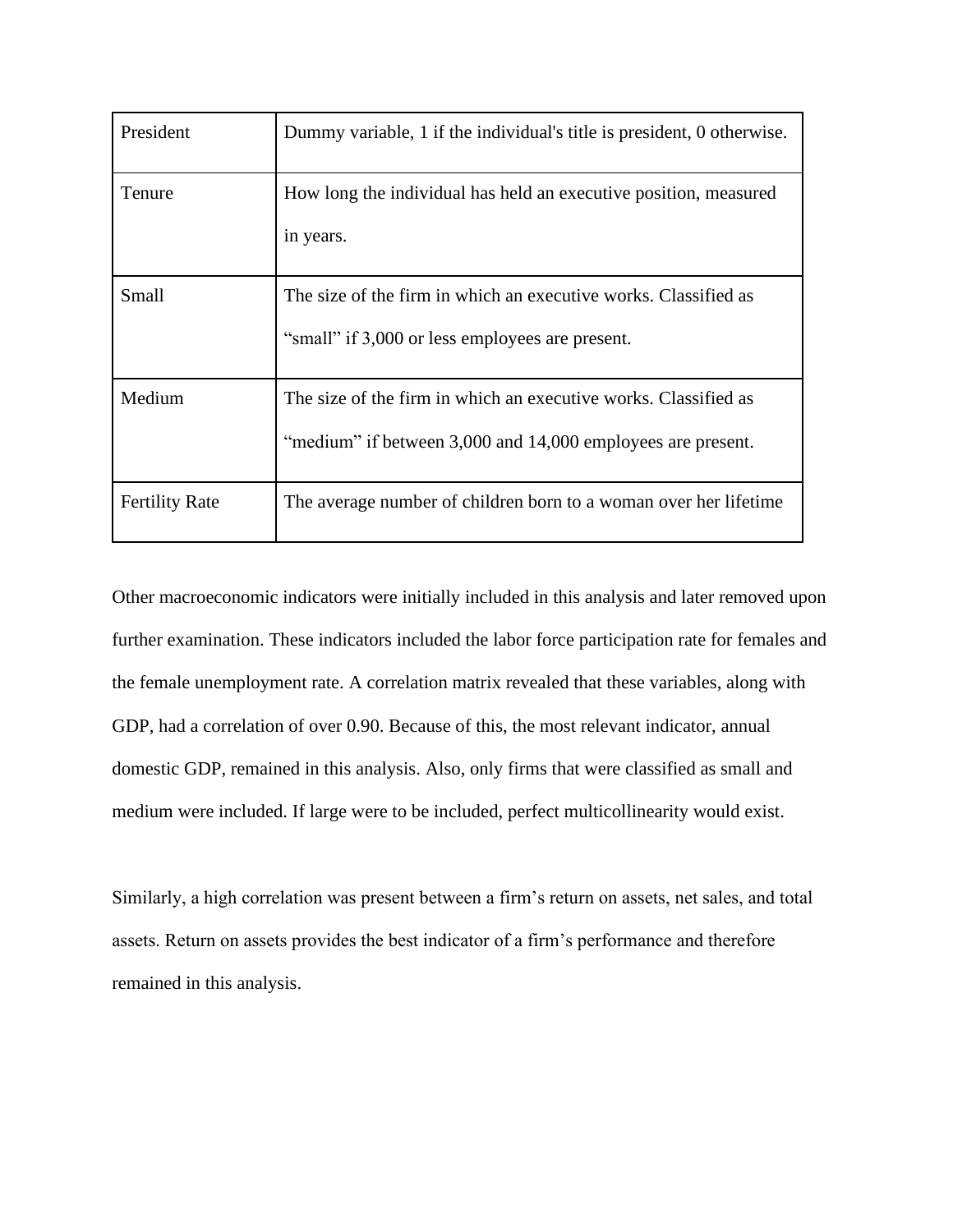# **Expected Signs:**

These hypothesized signs are based on existing literature and economic theory.

Table 2:

| Variables               | <b>Hypothesized Sign</b>                                                |
|-------------------------|-------------------------------------------------------------------------|
| <b>Gross Domestic</b>   | +, when a greater amount of goods are being produced, this implies      |
| Product (GDP)           | that firms are making higher revenues, and therefore paying their       |
|                         | employees higher wages                                                  |
| Male                    | +, being male (or female) will result in a positive annual salary, as   |
|                         | per Roth and Bertrand & Hallock                                         |
| Age of Executive        | +, the older the executive, the more seasoned and experienced,          |
|                         | hence a higher annual salary                                            |
|                         |                                                                         |
| <b>Return on Assets</b> | +, if the firm is generating return on their assets, salaries are going |
|                         | to be positive                                                          |
| <b>CEO</b>              | +, holding the title of chief executive officer would increase salary   |
| CAO                     | +, holding the title of chief accounting officer would increase salary  |
| <b>CFO</b>              | +, holding the title of chief financial officer would increase salary   |
| COO                     | +, holding the title of chief operating officer would increase salary   |
| President               | +, holding the title of president would increase salary                 |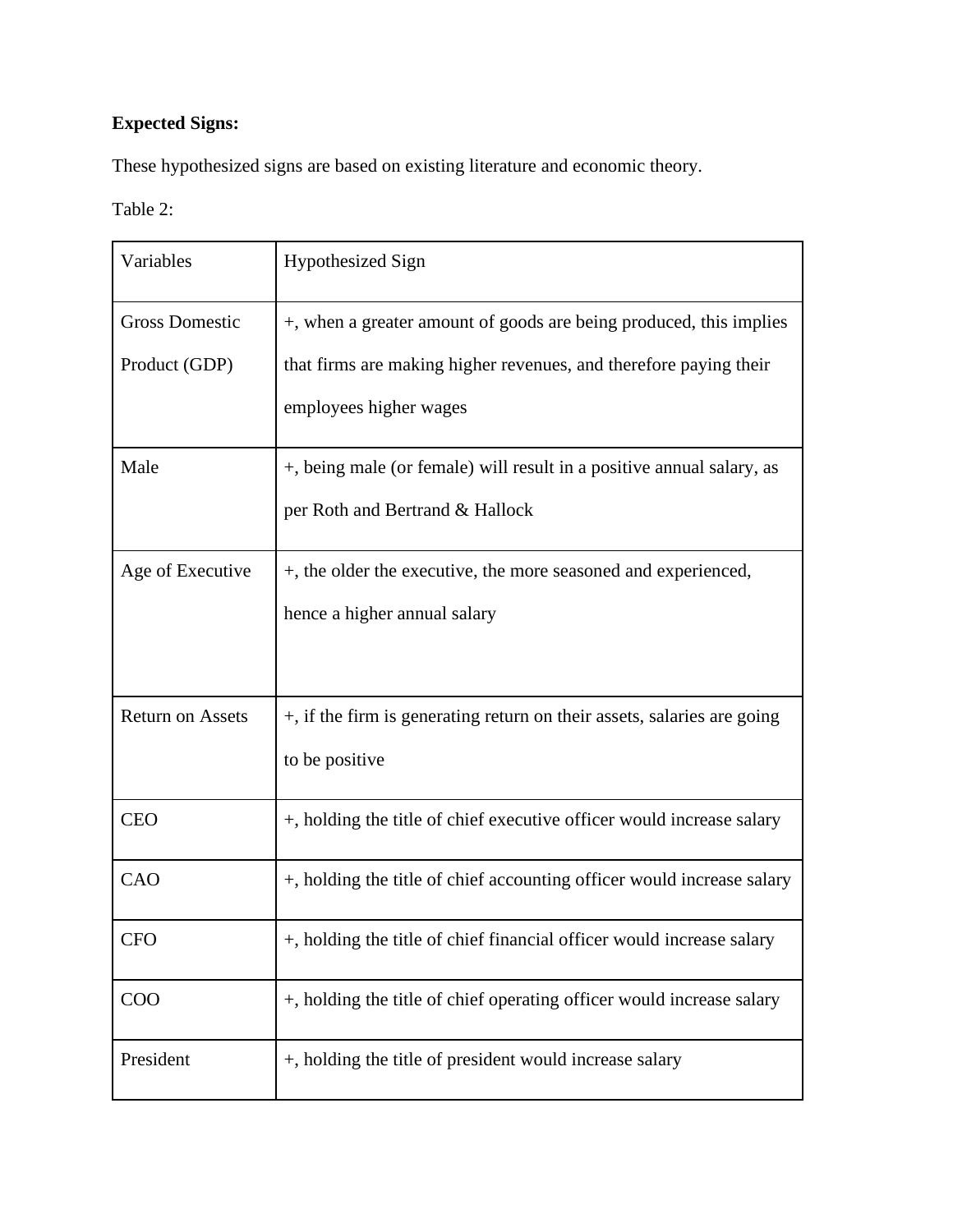| Tenure                | +, the longer an individual has been an executive, the higher their |
|-----------------------|---------------------------------------------------------------------|
|                       | respective salary                                                   |
| Small                 | +, working at a firm classified as "small" will positively impact   |
|                       | salary                                                              |
| Medium                | +, working at a firm classified as "medium" will positively impact  |
|                       | salary                                                              |
| <b>Fertility Rate</b> | -, the more children born to a woman, the less she will be working, |
|                       | hence a lower salary                                                |

## **Theoretical Model:**

Salary =  $\beta_0$  +  $\beta_1$ Male +  $\beta_2$ ExecAge +  $\beta_3$ CAO +  $\beta_4$ CEO +  $\beta_5$ CFO +  $\beta_6$ COO +  $\beta_7$ President + β8GDP + β9Return on Assets + β10Tenure + β11GDP + β12Small + β13Medium - β14Fertility Rate  $+ \varepsilon$ 

## **Results:**

To properly analyze the data, an ordinary least squares model was used. This type of model minimizes the sum of squared residuals from the data. The independent variable of executives age was intended to be placed in the model, but due to the lack of variation of this variable, it was taken into account via the intercept. A left-semi log was used so results would be able to be explained in terms of percentages. The data created models for the entire data set (men and women combined), just women, and just men. To analyze this data, SAS programming software was utilized.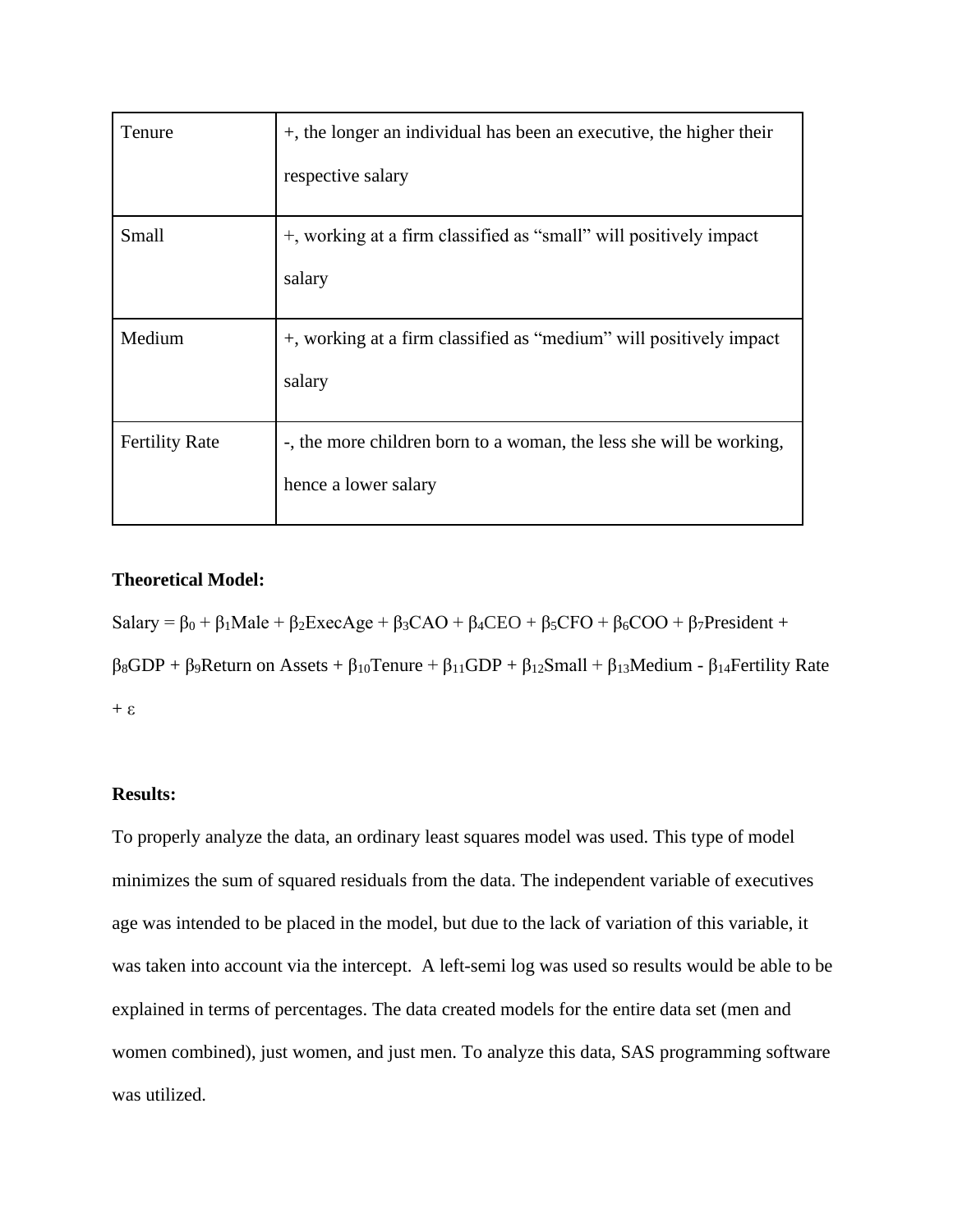# **Descriptive Statistics:**

Table 3: Descriptive Statistics for the entire sample

| Variable          | N                  | Mean        | Std Dev    | Minimum      | Maximum     |
|-------------------|--------------------|-------------|------------|--------------|-------------|
| Salary            | 18637              | 815.4456606 | 1267.63    | 3.3700000    | 66336.08    |
| Insalary          | 18637              | 6.4234610   | 0.6709868  | 1.2149127    | 11.1024893  |
| ExecutivesAge     | 18533              | 54.1457940  | 6.7009929  | 28.0000000   | 80,0000000  |
| Executive@Dnumber | 18637              | 35549.16    | 12456.11   | 13.0000000   | 57013.00    |
| tenure            | 18637              | 4.0422815   | 2.6418207  | 0            | 9.0000000   |
| tenuresq          | 18637              | 23.3188818  | 21.8818707 | 0            | 81.0000000  |
| <b>FiscalYear</b> | 18637              | 201394      | 2.6316426  | 2010.00      | 2018.00     |
| FertilityRate     | 18637              | 1.8396599   | 0.0674694  | 1.7000000    | 1.9310000   |
| CAO.              | 19637              | 0.0104094   | 0.1014968  | 0            | 1.0000000   |
| CEO               | 18637              | 0.2094758   | 0.4069454  | 0            | 1.0000000   |
| CFO.              | 18637              | 0.1578580   | 0.3646176  | Ω            | 1.0000000   |
| COO               | 18637              | 0.0879970   | 0.2832981  | 0            | 1.0000000   |
| PRESIDENT         | 0.0744218<br>18637 |             | 0.2624632  | 0            | 1.0000000   |
| male              | 0.8637120<br>18637 |             | 0.3431034  | 0            | 1.0000000   |
| PresentAge        | 18535              | 58.3520367  | 7.4267981  | 30,0000000   | 180.0000000 |
| GDP.              | 19637              | 17408.26    | 1742.13    | 1452726      | 20580.22    |
| RetumonAssets     | 18637              | 3.8687217   | 10.7361902 | -229.9400000 | 357.6910000 |
| Employees_Thous   | 18637              | 32.6142442  | 68.8083081 | 0.0060000    | 2300.00     |
| small             | 18637              | 0.2305092   | 0.4211701  | 0            | 1.0000000   |
| medium            | 18637              | 0.3303187   | 0.4854782  | ο            | 1.0000000   |
| large             | 18637              | 0.3391721   | 0.4875756  | Ω            | 1.0000000   |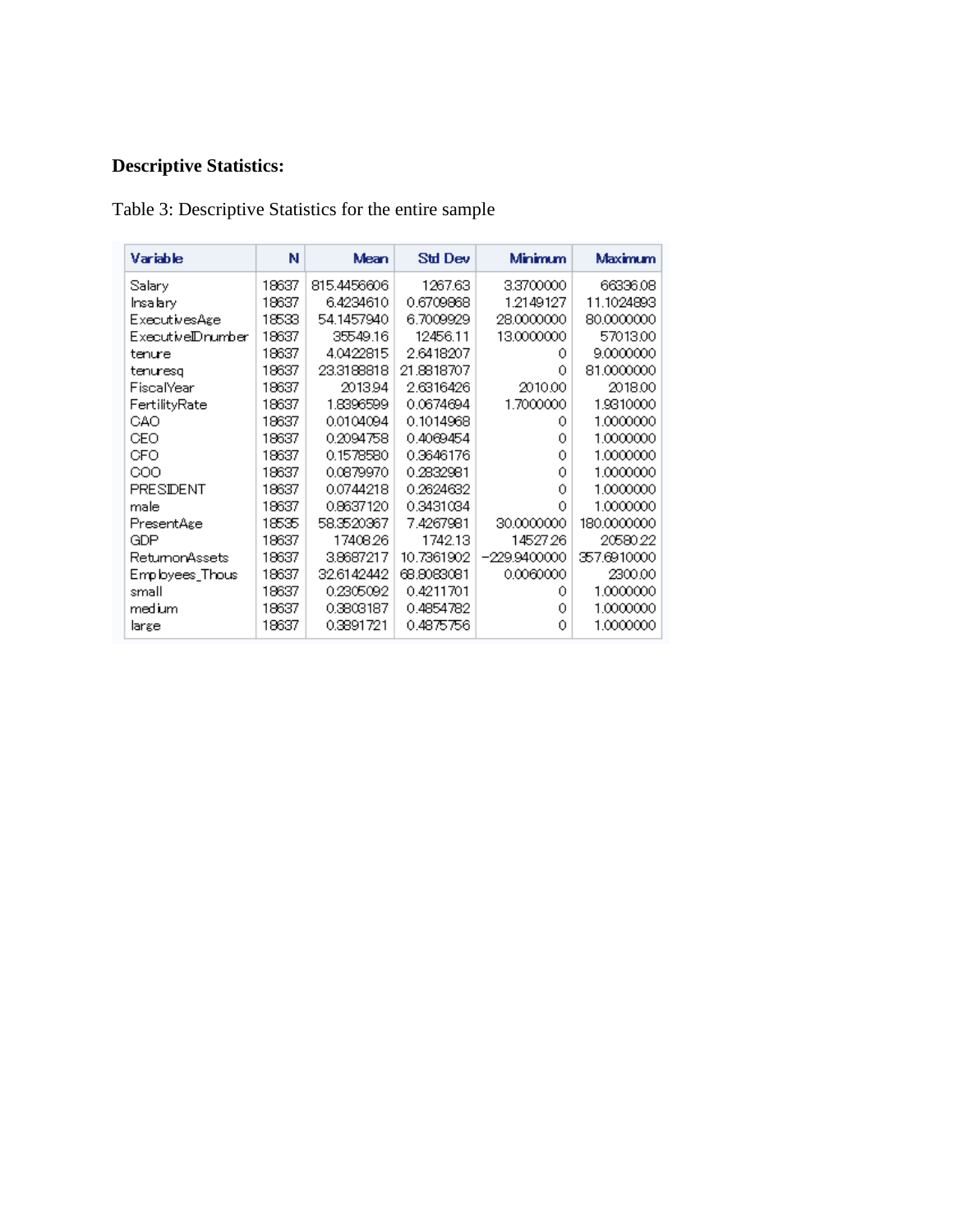| $m$ ale $\parallel$ | $N$ Obs | Variable              | Ν     | Mean        | Std Dev     | Minimum     | <b>Maximum</b> |
|---------------------|---------|-----------------------|-------|-------------|-------------|-------------|----------------|
| 0                   | 2540    | Salary                | 2540  | 769.2492433 | 845.1713157 | 17.7520000  | 18988.69       |
|                     |         | Insalary              | 2540  | 6.4134470   | 0.6273574   | 28764982    | 98515989       |
|                     |         | <b>ExecutivesAge</b>  | 2525  | 53.8186139  | 6.5834556   | 30,0000000  | 80,000,000     |
|                     |         | ExecutiveIDnumber     | 2540. | 40002.77    | 12210.19    | 233.0000000 | 56746.00       |
|                     |         | tenure                | 2540. | 2.4956693   | 2.4209399   | 0           | 8.0000000      |
|                     |         | tenuresq              | 2540  | 12.0870079  | 16.5233644  | 0           | 64.0000000     |
|                     |         | FiscalYear            | 2540  | 2015.49     | 2.4194637   | 2010.00     | 2018.00        |
|                     |         | FertilityRate         | 2540. | 1.7959758   | 0.0746389   | 1.7000000   | 1.9310000      |
|                     |         | GAO.                  | 2540  | 0.0291339   | 0.1682148   | 0           | 1.0000000      |
|                     |         | CEO.                  | 2540  | 0.0759843   | 0.2650251   | 0.          | 1.0000000      |
|                     |         | CFO.                  | 2540  | 0.1590551   | 0.3657995   | 0.          | 1.0000000      |
|                     |         | COO.                  | 2540  | 0.1224409   | 0.3278589   | 0           | 1.0000000      |
|                     |         | PRESIDENT             | 2540  | 0.0570866   | 0.2320537   | 0           | 1.0000000      |
|                     |         | PresentAge            | 2503  | 55.2596884  | 6.9483421   | 31.0000000  | 86.0000000     |
|                     |         | <b>GDP</b>            | 2540  | 18307.36    | 2201.99     | 14527.26    | 20580.22       |
|                     |         | <b>ReturnonAssets</b> | 2540. | 3.4941362   | 13.3002505  | -84 2050000 | 357.6910000    |
|                     |         | Employees_Thous       | 2540  | 24.6633898  | 80.8376766  | 0.0060000   | 2300.00        |
|                     |         | small                 | 2540  | 0.3303150   | 0.4704191   | 0           | 1.0000000      |
|                     |         | medium                | 2540  | 0.3460630   | 0.4758072   | 0           | 1.0000000      |
|                     |         | large                 | 2540  | 0.3236220   | 0.4679498   | 0           | 1.0000000      |

Table 5: Descriptive Statistics for Men

|  | 16097 | Salary                | 16097 | 822.7351493 | 1321.89    | 33700000      | 66336.08    |
|--|-------|-----------------------|-------|-------------|------------|---------------|-------------|
|  |       | Insalary              | 16097 | 6.4250412   | 0.6776196  | 12149127      | 11.1024893  |
|  |       | <b>ExecutivesAge</b>  | 16008 | 54.1974013  | 6.7180926  | 28,0000000    | 80,000,000  |
|  |       | Executive@number      | 16097 | 34846.41    | 12348.97   | 13.0000000    | 57013.00    |
|  |       | tenure                | 16097 | 4.2863266   | 2.5921069  | 0             | 9.0000000   |
|  |       | tenuresq              | 16097 | 25.0911971  | 22.0965908 | 0.            | 81.0000000  |
|  |       | FiscalYear            | 16097 | 2013.69     | 2.5794333  | 2010.00       | 2018.00     |
|  |       | FertilityRate         | 16097 | 1.8465530   | 0.0635849  | 1.7000000     | 1.9310000   |
|  |       | GAO.                  | 16097 | 0.0074548   | 0.0860215  | 0             | 1.0000000   |
|  |       | CEO.                  | 16097 | 0.2305399   | 0.4211915  | 0.            | 1.0000000   |
|  |       | CFO.                  | 16097 | 0.1576691   | 0.3644418  | 0.            | 1.0000000   |
|  |       | COO.                  | 16097 | 0.0825620   | 0.2752275  | 0.            | 1.0000000   |
|  |       | PRESIDENT             | 16097 | 0.0771572   | 0.2668491  | 0             | 1.0000000   |
|  |       | PresentAge            | 16032 | 58.8348303  | 7.3829571  | 30,000,000    | 180.0000000 |
|  |       | GDP.                  | 16097 | 17266.39    | 1612.89    | 14992.05      | 20540.00    |
|  |       | <b>ReturnonAssets</b> | 16097 | 3.9278288   | 10.2725646 | $-2299400000$ | 170.3000000 |
|  |       | Employees Thous       | 16097 | 33.8688364  | 66.6286018 | 0.0100000     | 568.1000000 |
|  |       | small                 | 16097 | 0.2147605   | 0.4106689  | 0             | 1.0000000   |
|  |       | medium                | 16097 | 0.3857240   | 0.4867810  | 0.            | 1.0000000   |
|  |       | large                 | 16097 | 0.3995154   | 0.4898140  | 0             | 1.0000000   |
|  |       |                       |       |             |            |               |             |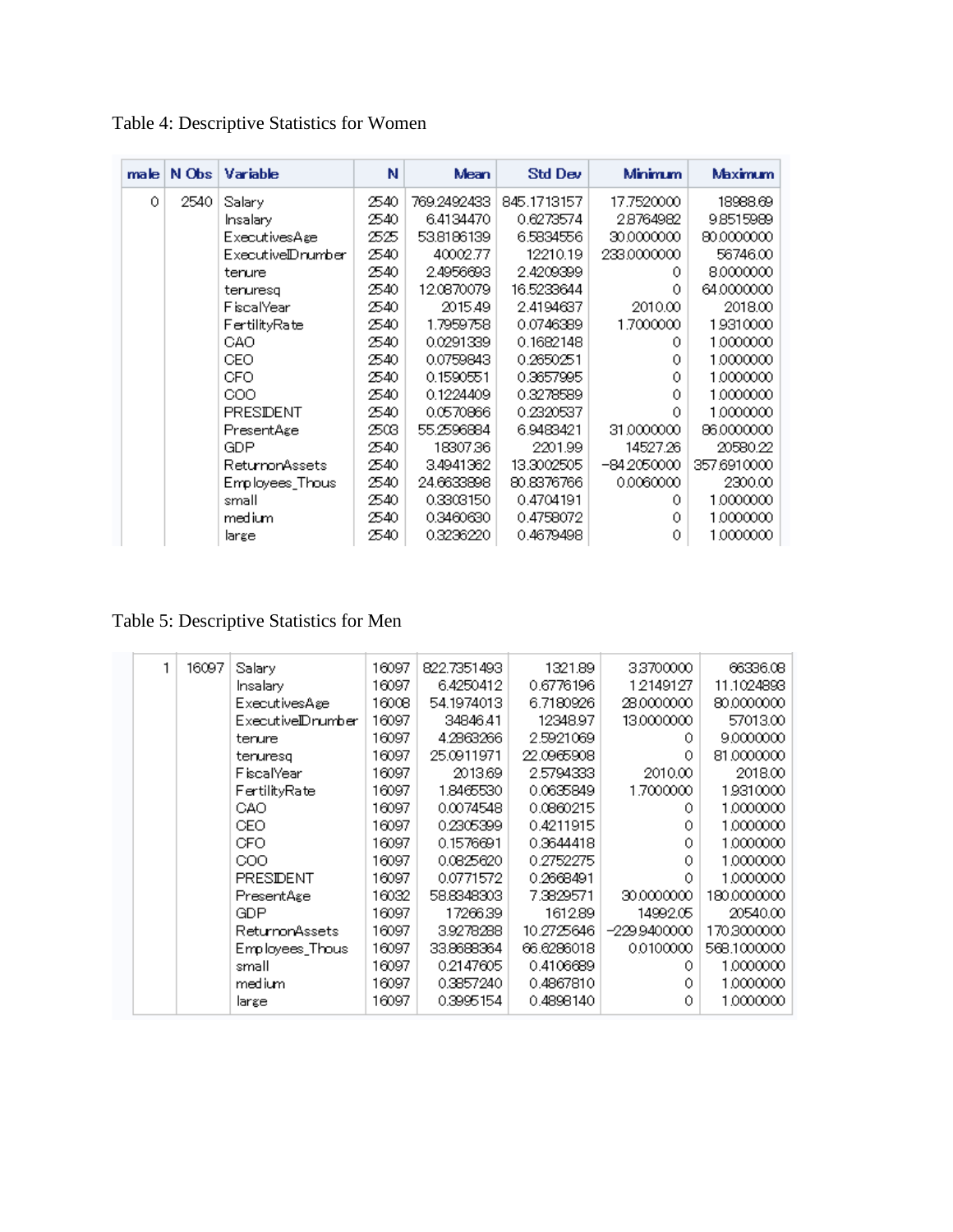Tables 3-5 illustrate the descriptive statistics for this sample. It is interesting to see that the mean values do not vary greatly between men and women. Men have a slightly larger salary and tenure, in addition to slightly greater return on assets. This shows that men, on average, tend to work for larger firms with stronger financial statements. The standard deviations of salary for women and men can be seen on Tables 4 and 5. It is noteworthy that the standard deviation, or variation, is much greater for women than it is for men

#### **Regression Analysis:**

Table 6: Regression for the entire sample

|                                          | <b>Root MSE</b>  |                 |            | 0.62496<br>R-Square |      | 0.0123  |                         |        |                  |
|------------------------------------------|------------------|-----------------|------------|---------------------|------|---------|-------------------------|--------|------------------|
|                                          |                  | Dependent Mean  |            | 6.41345<br>Adi R-Sa |      | 0.0076  |                         |        |                  |
|                                          | <b>Coeff Var</b> |                 | 9.74453    |                     |      |         |                         |        |                  |
| <b>Parameter Estimates</b>               |                  |                 |            |                     |      |         |                         |        |                  |
| <b>Standard</b><br>Variance<br>Parameter |                  |                 |            |                     |      |         |                         |        |                  |
| Variable                                 | DF               | <b>Estimate</b> |            | Error               |      |         | $Pr$ $>$ $H$<br>t Value |        | <b>Inflation</b> |
| Intercept                                | 1                | 8.69059         |            | 1.38306             |      | 6.28    |                         | < 0001 | 0                |
| <b>GDP</b>                               | 1                | $-0.00000838$   |            | 0.00000655          |      | $-1.28$ |                         | 02008  | 1,35303          |
| tenure                                   | 1                | 0.08446         |            | 0.04524             |      | 1.87    |                         | 0.0620 | 77.96628         |
| tenuresq                                 | 1                | $-0.01103$      |            | 0.00385             |      | $-2.87$ |                         | 0.0042 | 26.25481         |
| <b>FertilityRate</b>                     | 1                | $-1.23384$      |            | 0.79444             |      | $-1.55$ |                         | 0.1205 | 22.85642         |
| <b>ReturnanAssets</b>                    | 1                | 0.00180         | 0.00093977 |                     |      | 1.91    |                         | 0.0562 | 1.01559          |
| CAO                                      | 1                | 0.00455         | 0.07489    |                     |      | 0.06    |                         | 09516  | 1.03167          |
| <b>CEO</b>                               | 1                | 0.06101         |            | 0.04962             | 1.23 |         | 02190                   |        | 1.12424          |
| <b>CFO</b>                               | 1                | 0.04537         |            | 0.03558             |      | 1.27    | 0.2024                  |        | 1.10132          |
| 000                                      | 1                | $-0.02233$      |            | 0.03919             |      | $-0.57$ | 05639                   |        | 1.07336          |
| <b>PRESDENT</b>                          | 1                | $-0.02122$      |            | 0.05465             |      | $-0.39$ | 0.6979                  |        | 1.04564          |
| small                                    | 1                | $-0.01273$      |            | 0.03102             |      | $-0.41$ | 0.6816                  |        | 1.38467          |
| medium                                   | 1                | 0.01343         |            | 0.03045             |      | 0.44    | 0.6591                  |        | 1.36420          |

Above are the results for the entire data set, all executives, both men and women. This is

comprised of 18,725 observations. Tenure squared is the only independent variable that appears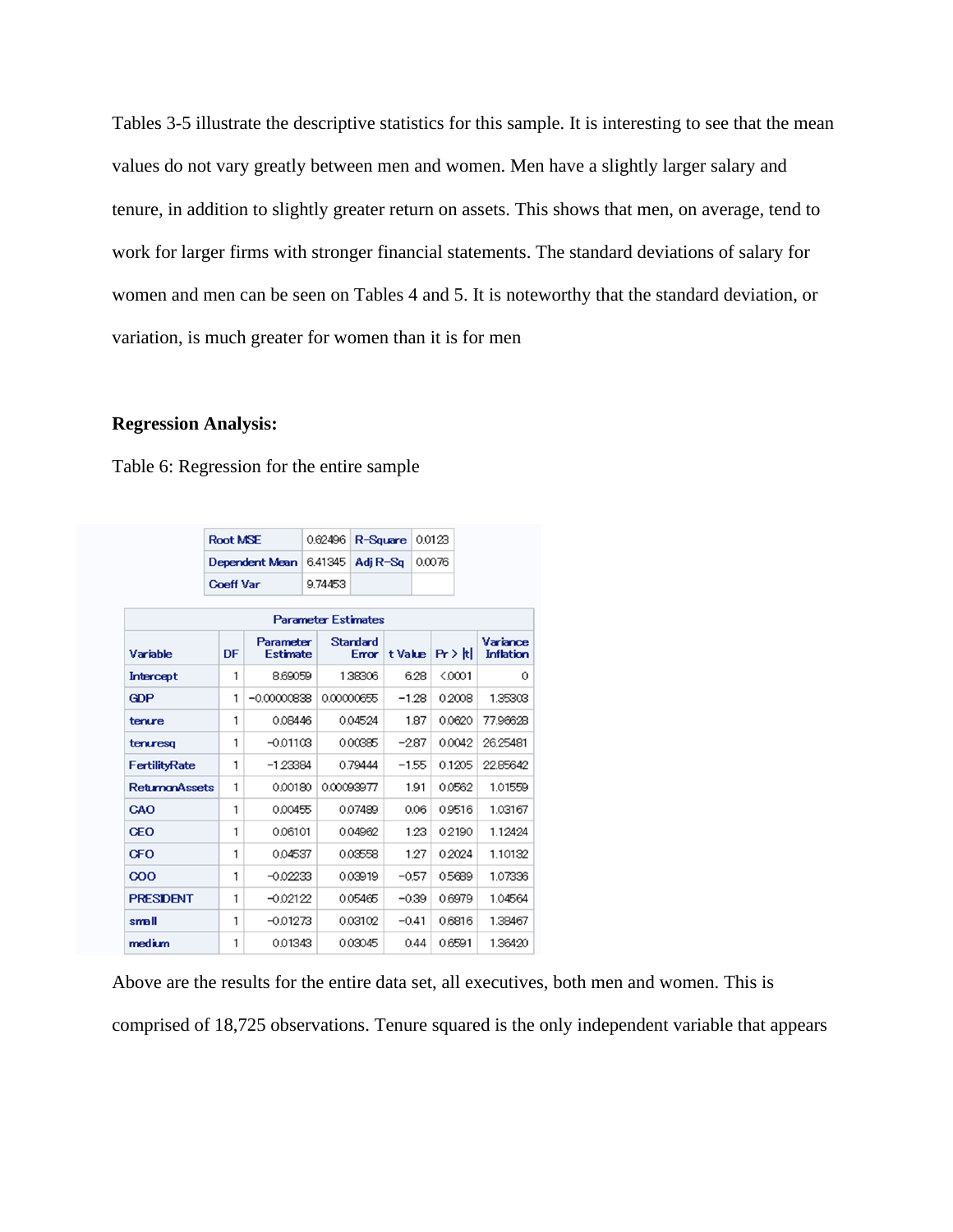to be significant at the 10% level. Also, annual salary seems to be independent of a firm's performance, as return on assets has little impact.

## Table 7: Female Regression

|                            | Root MSE              |                | 0.62496           |            | R-Square |         | 0.0123       |        |                       |          |   |
|----------------------------|-----------------------|----------------|-------------------|------------|----------|---------|--------------|--------|-----------------------|----------|---|
|                            |                       | Dependent Mean | 6.41345           |            | Adi R-Sa |         | 0.0076       |        |                       |          |   |
|                            | <b>Coeff Var</b>      | 9.74453        |                   |            |          |         |              |        |                       |          |   |
| <b>Parameter Estimates</b> |                       |                |                   |            |          |         |              |        |                       |          |   |
| Variable                   | Parameter<br>Estimate |                | Standard<br>Error |            | t Value  |         | $Pr$ $>$ $H$ |        | Variance<br>Inflation |          |   |
| Intercept                  | 1                     | 8.69059        |                   |            | 1,38306  |         | 6.28         |        | < 0001                |          | 0 |
| <b>GDP</b>                 | 1                     | $-0.00000838$  |                   | 0.00000655 |          | $-1.28$ |              |        | 0.2008                | 1.35303  |   |
| tenure                     | 1                     | 0.08446        |                   | 0.04524    |          | 1.87    |              | 0.0620 |                       | 77.96628 |   |
| tenuresq                   | 1                     | $-0.01103$     |                   |            | 0.00385  |         | $-2.87$      | 0.0042 |                       | 26.25481 |   |
| FertilityRate              | 1                     | $-123384$      |                   | 0.79444    |          | $-1.55$ |              |        | 0.1205                | 22.85642 |   |
| <b>ReturnanAssets</b>      | 1                     | 0.00180        |                   | 0.00093977 |          | 1.91    |              | 0.0562 |                       | 1.01559  |   |
| CAO                        | 1                     | 0.00455        |                   | 0.07489    |          | 0.06    |              |        | 09516                 | 1.03167  |   |
| <b>CEO</b>                 | 1                     | 0.06101        |                   | 0.04962    |          | 1.23    |              | 02190  |                       | 1.12424  |   |
| <b>CFO</b>                 | 1                     | 0.04537        |                   |            | 0.03558  | 1.27    |              | 0.2024 |                       | 1.10132  |   |
| 000                        | 1                     | $-0.02233$     |                   | 0.03919    |          | $-0.57$ |              | 0.5689 |                       | 1.07336  |   |
| <b>PRESDENT</b>            | 1                     | $-0.02122$     |                   | 0.05465    |          |         | $-0.39$      |        | 0.6979                | 1.04564  |   |
| small                      | 1                     | $-0.01273$     |                   |            | 0.03102  |         | $-0.41$      |        | 0.6816                | 1.38467  |   |
| medium                     | 1                     | 0.01343        |                   | 0.03045    |          | 0.44    |              |        | 0.6591                | 1.36420  |   |

This model is a subset of the previous model; as only female executives are being analyzed. This sample consists of 2,549 observations. Here, fertility rate decreases overall salary by \$1,200, ceteris paribus, like the previous model. With tenure being insignificant, this indicates that annual salary is independent of how long an individual has been an executive. Also, being a COO or president actually decreases overall salary. This is because women who are in these roles are paid less relative to their male counterparts, evident by the preceding literature.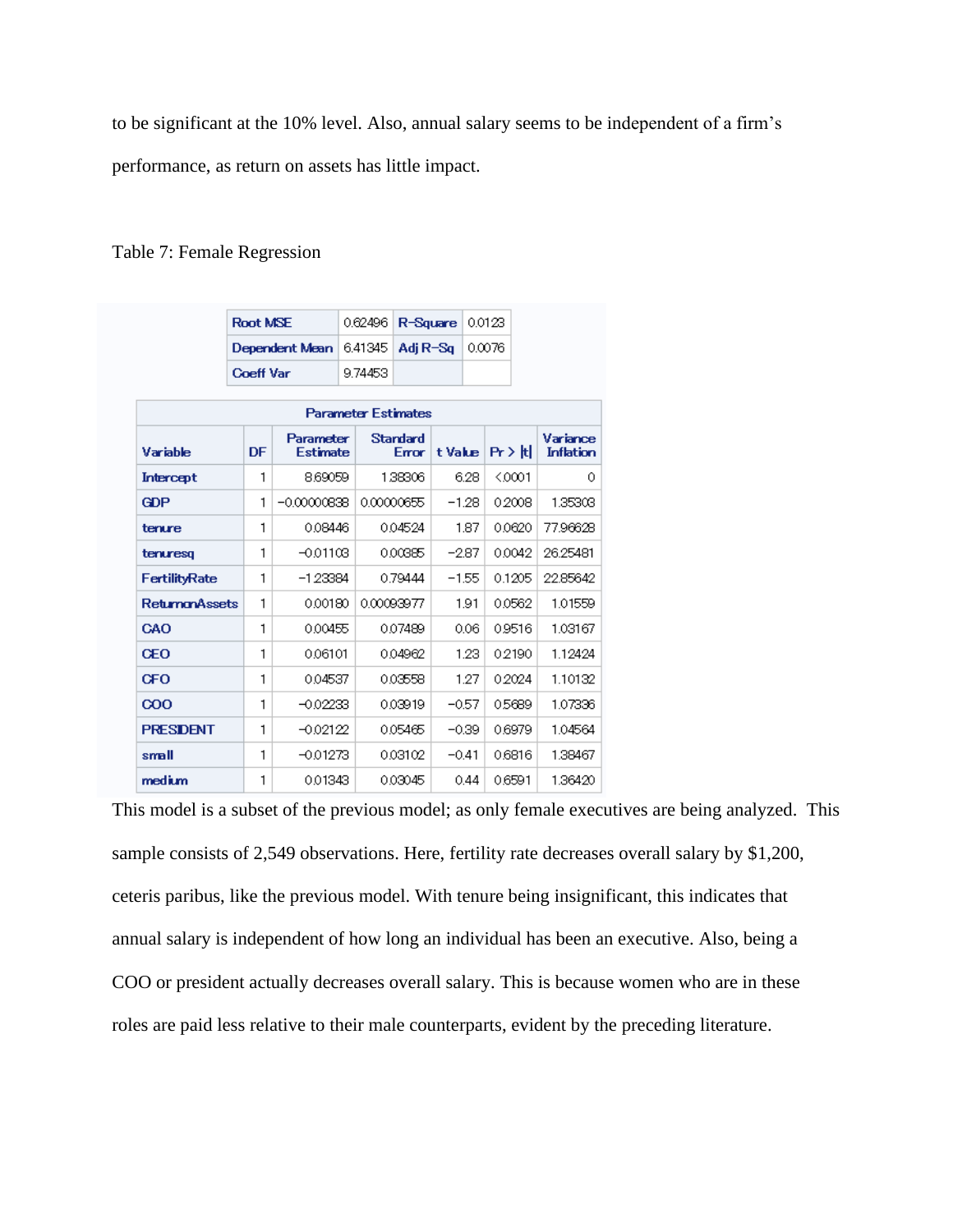#### Table 8: Male Regression

|                       |                            | <b>Root MSE</b>       |  | 0.67433    |                   | R-Sauare |      | 0.0104     |  |                              |
|-----------------------|----------------------------|-----------------------|--|------------|-------------------|----------|------|------------|--|------------------------------|
|                       |                            | Dependent Mean        |  | 6.42504    | Adi R-Sa          |          |      | 0.0097     |  |                              |
|                       | <b>Coeff Var</b>           |                       |  | 10.49527   |                   |          |      |            |  |                              |
|                       | <b>Parameter Estimates</b> |                       |  |            |                   |          |      |            |  |                              |
| Variable              | DF                         | Parameter<br>Estimate |  |            | Standard<br>Error | t Vake   |      | $Pr$ > $H$ |  | Variance<br><b>Inflation</b> |
| Intercept             | 1                          | 9.12575               |  |            | 0.51535           | 17.71    |      | < 0001     |  | Ω                            |
| <b>GDP</b>            | 1                          | $-0.00001228$         |  | 0.00000372 |                   | $-3.30$  |      | 0.0010     |  | 1.27308                      |
| tenure                | 1                          | 0.03108               |  |            | 0.01397           |          | 2.22 | 0.0261     |  | 46.41298                     |
| tenuresq              | 1                          | $-0.00324$            |  |            | 0.00110           | $-2.95$  |      | 0.0032     |  | 20.91502                     |
| FertilityRate         | 1                          | $-1.38253$            |  |            | 029069            | $-4.76$  |      | < 0001     |  | 12.09304                     |
| <b>ReturnanAssets</b> | 1                          | $-0.00030192$         |  | 0.00052144 |                   | $-0.58$  |      | 0.5626     |  | 1.01567                      |
| CAO                   | 1                          | $-0.00498$            |  |            | 0.06212           | $-0.08$  |      | 0.9361     |  | 1.01068                      |
| ŒO                    | 1                          | 0.04416               |  |            | 0.01402           |          | 3.15 | 0.0016     |  | 1.23501                      |
| <b>CFO</b>            | 1                          | 0.01152               |  |            | 0.01563           |          | 0.74 | 0.4612     |  | 1.14890                      |
| 000                   | 1                          | $-0.00161$            |  |            | 0.02015           | $-0.08$  |      | 09365      |  | 1.08913                      |
| <b>PRESDENT</b>       | 1                          | 0.00499               |  |            | 0.02079           |          | 0.24 | 08102      |  | 1.08976                      |
| small                 | 1                          | 0.00825               |  |            | 0.01442           |          | 0.57 | 0.5670     |  | 1.24083                      |
| medium                | 1                          | $-0.00098078$         |  |            | 0.01203           | $-0.08$  |      | 09350      |  | 1.21375                      |

This sample size contains observations of just male executives with 16,176 observations. Unlike women, working for a firm that is classified as small does not negatively impact overall annual salary, but medium does. Unlike women, the variable president does not have a negative coefficient. This model does not differ greatly from that of the female only model, indicating that men and women are not treated that differently in terms of salary.

## **Data Subset: Female CFOs**

To further examine the characteristics of female executives at top firms, a subset detailing exclusively, Chief Financial Officers, or CFOs was analyzed. For this subset, an ordinary least squares regression was used.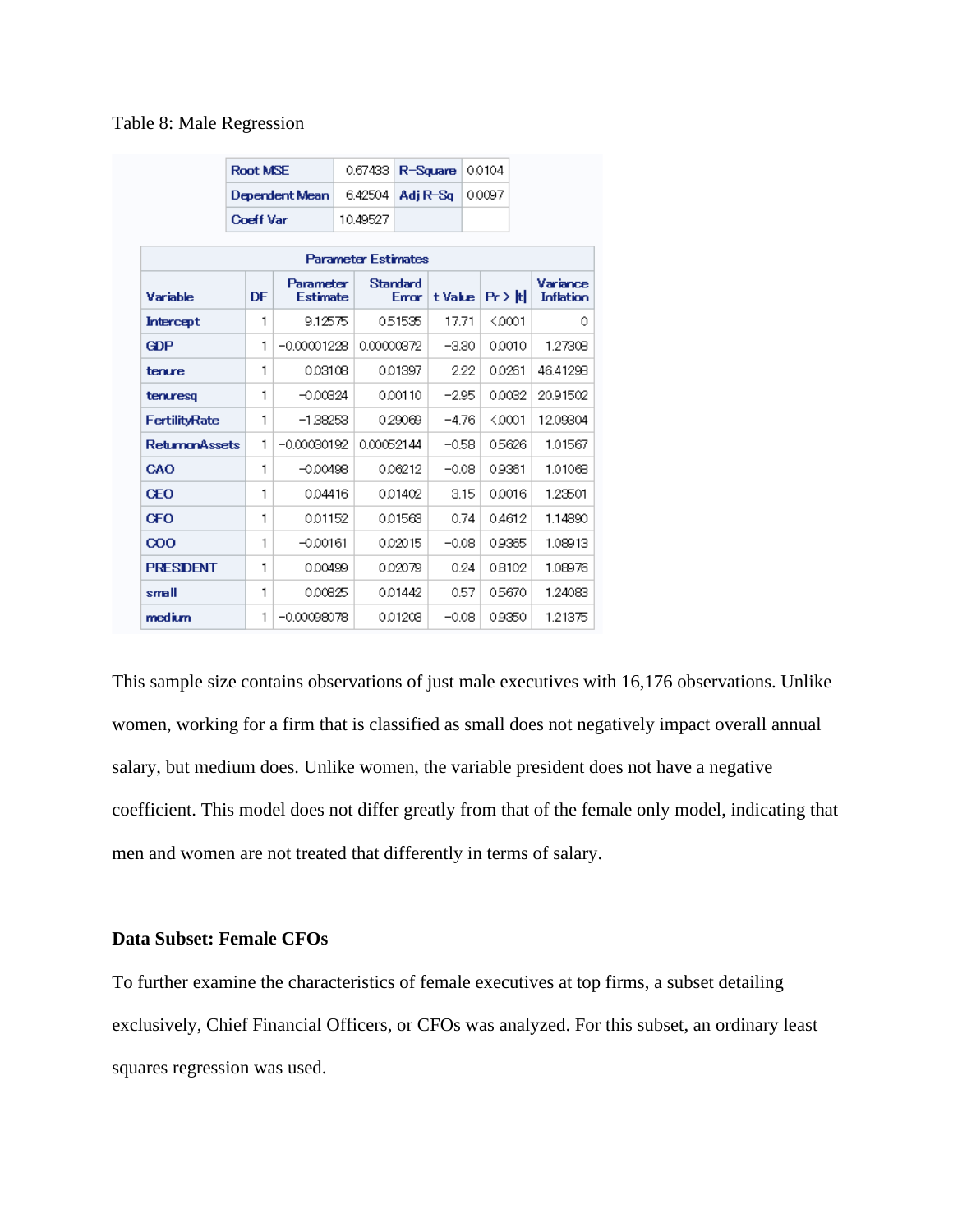## Table 9: All CFOs, Men and Women

|                            | <b>Root MSE</b>  |                              |  | 0.68473    |                          | R-Square | 0.0180 |           |  |                              |
|----------------------------|------------------|------------------------------|--|------------|--------------------------|----------|--------|-----------|--|------------------------------|
|                            |                  | Dependent Mean               |  | 6.43551    | Adj R-Sq                 |          | 0.0153 |           |  |                              |
|                            | <b>Coeff Var</b> |                              |  | 10.63980   |                          |          |        |           |  |                              |
| <b>Parameter Estimates</b> |                  |                              |  |            |                          |          |        |           |  |                              |
| <b>Variable</b>            | DF               | Parameter<br><b>Estimate</b> |  |            | <b>Standard</b><br>Error | t Value  |        | ∣Pr > Itl |  | Variance<br><b>Inflation</b> |
| Intercept                  | 1                | 9.52085                      |  |            | 1.17077                  |          | 8.13   | $0001$    |  | 0                            |
| <b>GDP</b>                 | 1                | 7.980422E-7                  |  | 0.00000834 |                          |          | 0.10   | 0.9237    |  | 1.37537                      |
| terure                     | 1                | 0.09322                      |  |            | 0.03327                  |          | 2.80   | 0.0051    |  | 42.34834                     |
| teruresq                   | 1                | $-0.01070$                   |  |            | 0.00274                  | $-3.91$  |        | $0001$    |  | 17.79273                     |
| male                       | 1                | 0.02695                      |  |            | 0.03798                  |          | 0.71   | 0.4779    |  | 1.07233                      |
| <b>FertilityRate</b>       | 1                | $-1.76925$                   |  |            | 0.66165                  | -2.67    |        | 0.0075    |  | 11.72158                     |
| <b>ReturnonAssets</b>      | 1                | 0.00102                      |  |            | 0.00125                  |          | 0.82   | 0.4149    |  | 1.02100                      |
| small                      | 1                | $-0.00608$                   |  |            | 0.03393                  | $-0.18$  |        | 0.8578    |  | 1.30373                      |
| medium                     | 1                | $-0.03732$                   |  |            | 0.02899                  | $-1.29$  |        | 0.1980    |  | 1.25482                      |

Here, it is interesting that return on assets is not significant. The goal of a CFO is to maximize

that financial indicator, as well as return on equity. It was also expected that the parameter

estimate would have a larger impact on overall compensation.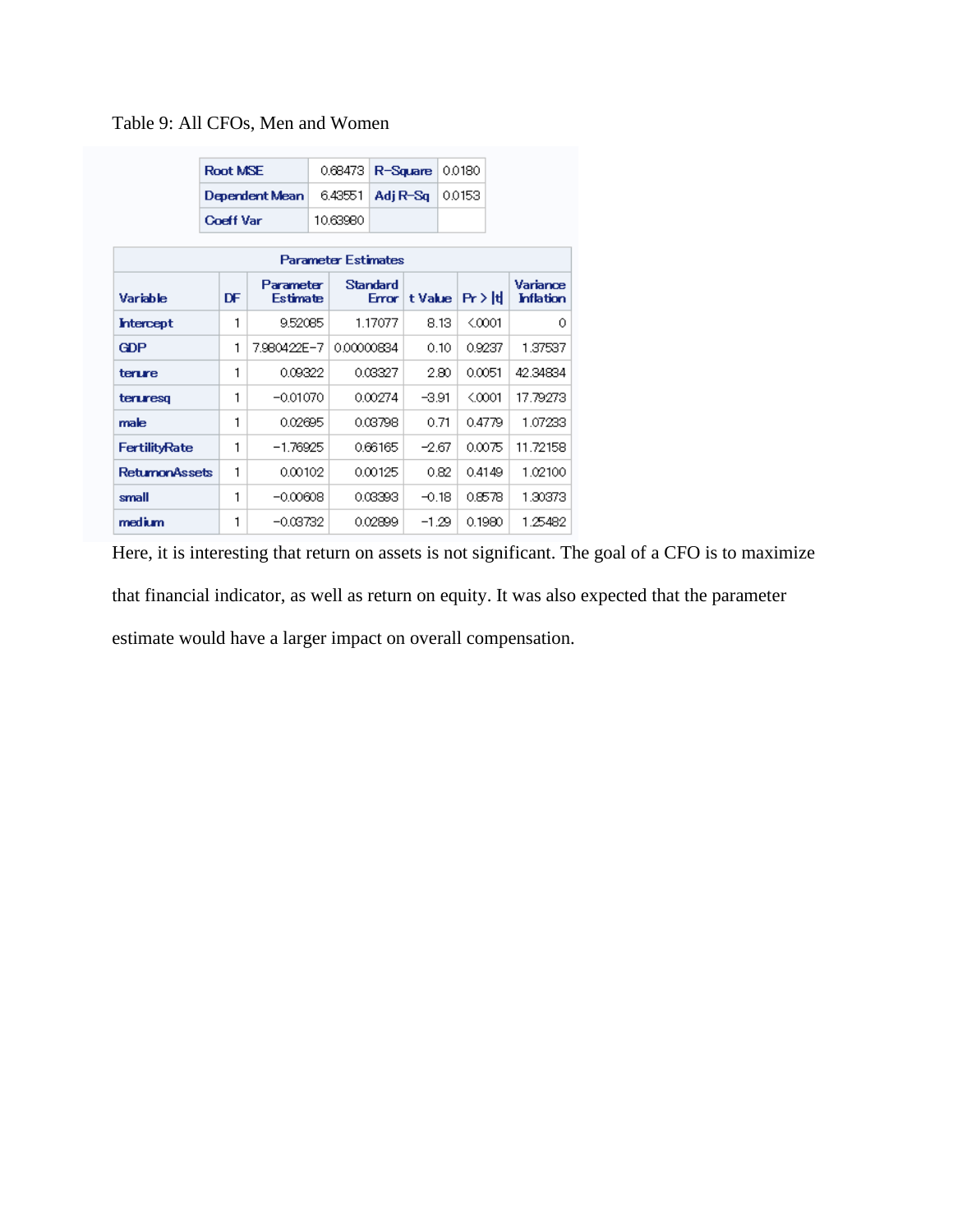## Table 10: Female CFOs

|                            | Root MSE         |                              | 0.60958                      | R-Square |          | 0.0479 |                |  |                              |
|----------------------------|------------------|------------------------------|------------------------------|----------|----------|--------|----------------|--|------------------------------|
|                            |                  | Dependent Mean               | 6.44282                      |          | Adi R-Sa | 0.0311 |                |  |                              |
|                            | <b>Coeff Var</b> |                              | 9.46145                      |          |          |        |                |  |                              |
| <b>Parameter Estimates</b> |                  |                              |                              |          |          |        |                |  |                              |
| Variable                   | DF               | Parameter<br><b>Estimate</b> | Standard<br>t Value<br>Error |          |          |        | $Pr$ $>$ $ t $ |  | Variance<br><b>Inflation</b> |
| Intercept                  | 1                | 8.22861                      |                              | 3.41892  | 2.41     |        | 0.0166         |  | 0                            |
| <b>GDP</b>                 | 1                | 0.00003482                   | 0.00001573                   |          | 2.21     |        | 0.0274         |  | 1.29296                      |
| tenure                     | 1                | 0.11286                      |                              | 0.10934  |          | 1.03.  | 0.3026         |  | 79.10884                     |
| tenuresq                   | 1                | $-0.01432$                   |                              | 0.00911  | -1.57    |        | 0.1171         |  | 26.49432                     |
| <b>FertilityRate</b>       | 1                | $-1.46399$                   |                              | 1.96904  | $-0.74$  |        | 0.4576         |  | 2289754                      |
| <b>ReturnonAssets</b>      | 1                | 0.00176                      |                              | 0.00230  |          | 0.76   | 0.4458         |  | 1.03546                      |
| small                      | 1                | 0.15775                      |                              | 0.07899  |          | 2.00   | 0.0465         |  | 1.52042                      |
| medium                     | 1                | 0.09047                      |                              | 0.07551  |          | 1.20   | 0.2316         |  | 1.43884                      |

Out of the 2,950 CFOs, 405 were women. Here, none of the independent variables appear to be significant at the 10% level. Once again, it is surprising that return on assets does not have a larger coefficient, as that is the measure of a firm's financial success. Being a CFO, one would think that return on assets would have a higher impact on annual salary.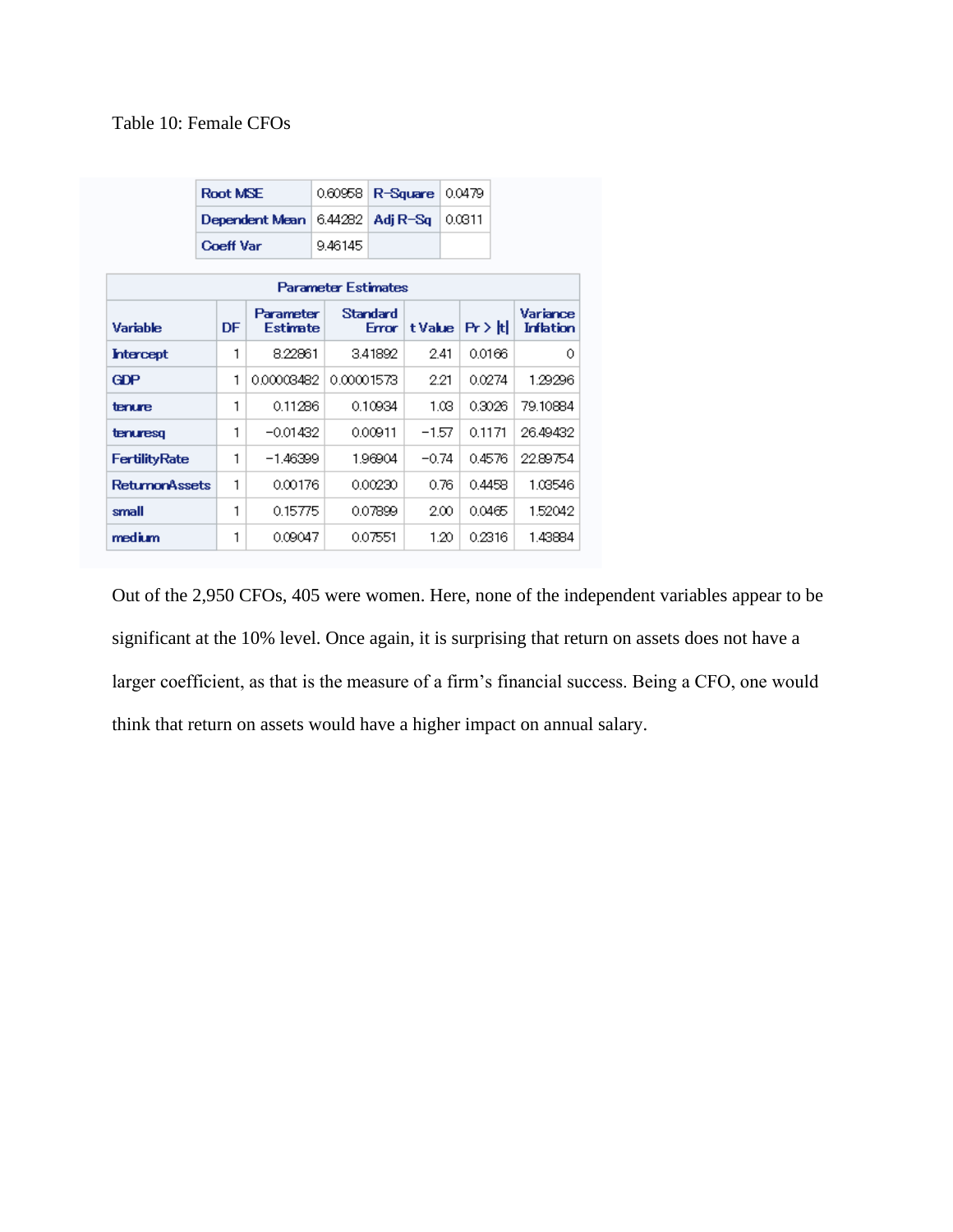## Table 11: Male CFOs

|                            | <b>Root MSE</b> |                       |  | 0.68473    |                   | R-Square           | 0.0180 |        |  |                              |
|----------------------------|-----------------|-----------------------|--|------------|-------------------|--------------------|--------|--------|--|------------------------------|
|                            |                 | Dependent Mean        |  | 6.43551    | Adj R-Sq          |                    | 0.0153 |        |  |                              |
|                            | Coeff Var       |                       |  | 10.63980   |                   |                    |        |        |  |                              |
| <b>Parameter Estimates</b> |                 |                       |  |            |                   |                    |        |        |  |                              |
| Variable                   | DF              | Parameter<br>Estimate |  |            | Standard<br>Error | t Value   Pr >   t |        |        |  | Variance<br><b>Inflation</b> |
| Intercept                  | 1               | 9.52085               |  |            | 1.17077           |                    | 8.13   | $0001$ |  | 0                            |
| <b>GDP</b>                 | 1               | 7.980422E-7           |  | 0.00000834 |                   |                    | 0.10   | 0.9237 |  | 1.37537                      |
| terure                     | 1               | 0.09322               |  |            | 0.03327           |                    | 2.80   | 0.0051 |  | 42.34834                     |
| teruresq                   | 1               | $-0.01070$            |  |            | 0.00274           | $-3.91$            |        | < 0001 |  | 17.79273                     |
| male                       | 1               | 0.02695               |  |            | 0.03798           |                    | 0.71   | 0.4779 |  | 1.07233                      |
| <b>FertilityRate</b>       | 1               | $-1.76925$            |  |            | 0.66165           | $-2.67$            |        | 0.0075 |  | 11.72158                     |
| <b>ReturnonAssets</b>      | 1               | 0.00102               |  |            | 0.00125           |                    | 0.82   | 0.4149 |  | 1.02100                      |
| small                      | 1               | $-0.00608$            |  |            | 0.03393           | $-0.18$            |        | 0.8578 |  | 1.30373                      |
| medium                     | 1               | $-0.03732$            |  |            | 0.02899           | $-1.29$            |        | 0.1980 |  | 1.25482                      |

There are a total of 2,545 male CFOs in the sample. Unlike women, working at a firm that is classified as small or medium ultimately lowers respective salaries. Unlike women, tenure, or the number of years as an executive, is significant for men, evident by the t-statistic. Fertility rate is significant evident by the t-statistic of -2.67.

After this analysis, it is seen that there are no obvious or major discrepancies between male and female executives. But, in terms of relative wages, a higher wage is seen for males in the descriptive statistics. But interestingly, it appears that one is penalized more harshly for being a male CFO than female.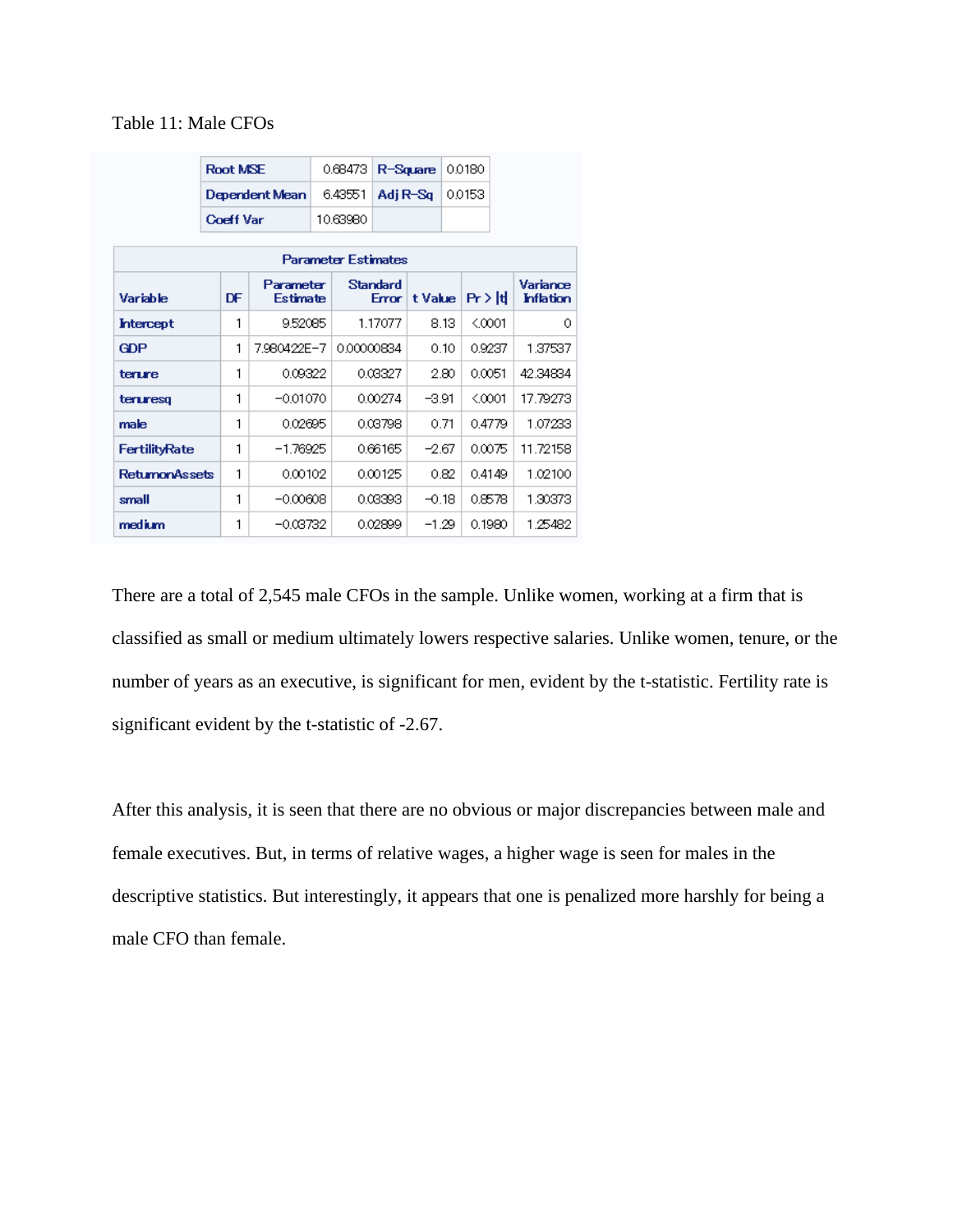### **Econometric Testing:**

Econometric testing was done to check for multicollinearity, serial correlation, and heteroscedasticity in the various regression models. Muticollinearity occurs when two or more are highly, linearly correlated, ultimately undermining the significance of an explanatory variable. Refer to Table 1 for a discussion about multicollinearity. Serial correlation, or the relationship and/or correlation between a variable and the lagged version of itself, is a violation of classical assumption IV. Heteroscedasticity is the presence of residuals that are not random. This can be worrisome because if it is present, it assumes that an ordinary least squares regression model is no longer the best linear unbiased estimator.

Table 12: Econometric Testing for the Entire Sample (Both genders, all positions)

| <b>Test of First and Second</b><br><b>Moment Specification</b> |                         |  |        |  |  |  |  |
|----------------------------------------------------------------|-------------------------|--|--------|--|--|--|--|
| DF                                                             | Chi-Square   Pr > ChiSq |  |        |  |  |  |  |
| 84                                                             | 12567                   |  | 0.0022 |  |  |  |  |
|                                                                |                         |  |        |  |  |  |  |
|                                                                | Durhin-Watson D         |  | 0.904  |  |  |  |  |
| Number of Observations<br>18637                                |                         |  |        |  |  |  |  |
| 1st Order Autocorrelation<br>0548                              |                         |  |        |  |  |  |  |

Table 13: Econometric Testing for Females

| <b>Test of First and Second</b><br><b>Moment Specification</b> |      |                         |  |  |  |  |  |
|----------------------------------------------------------------|------|-------------------------|--|--|--|--|--|
| DF.                                                            |      | Chi-Square   Pr > ChiSg |  |  |  |  |  |
| -71                                                            | 8500 | 0.1229                  |  |  |  |  |  |
| Durhin-Watson D                                                |      |                         |  |  |  |  |  |
| Number of Observations                                         |      |                         |  |  |  |  |  |
| 1st Order Autocorrelation                                      |      |                         |  |  |  |  |  |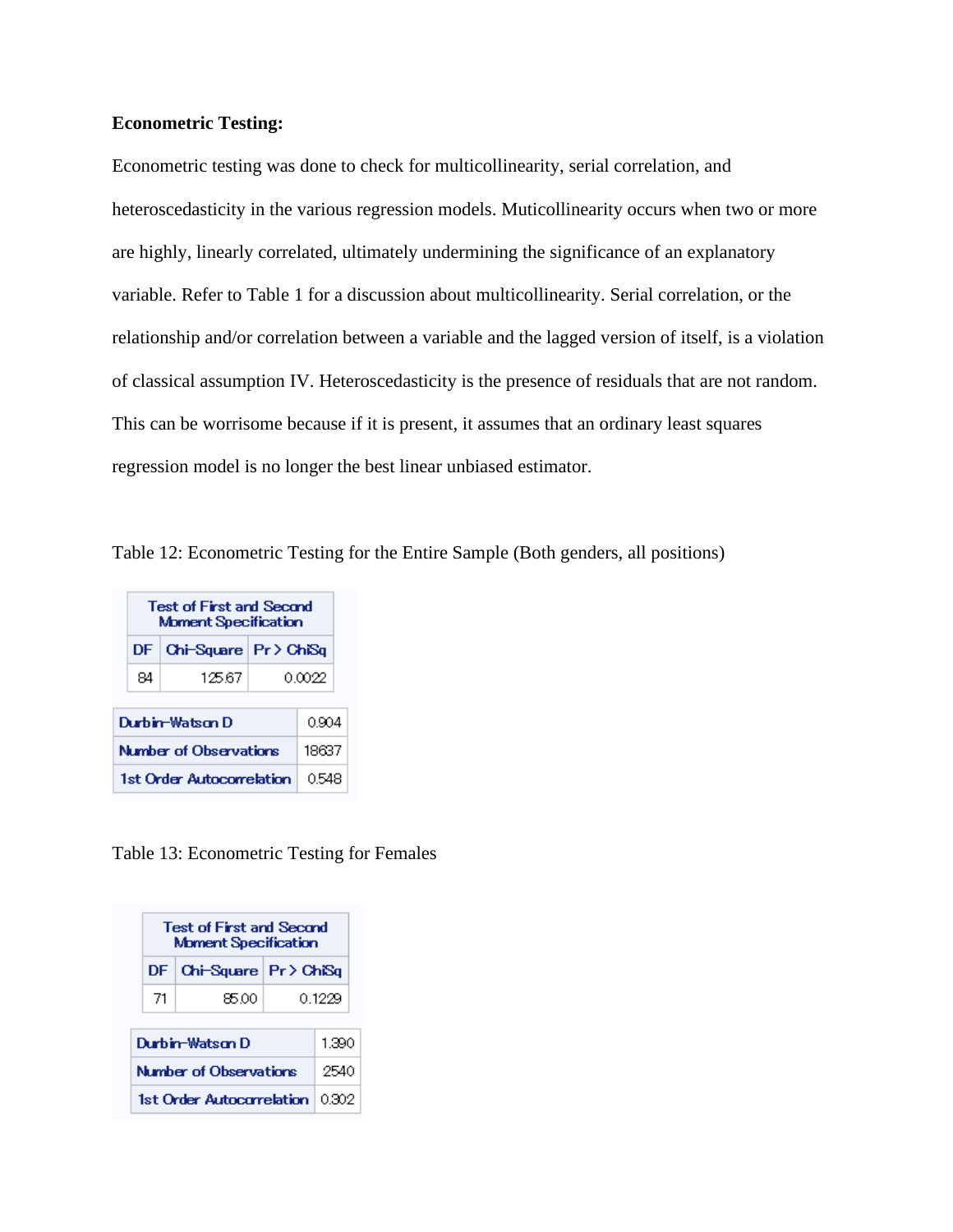Table 14: Econometric Testing for Males

| <b>Test of First and Second</b><br><b>Moment Specification</b> |                         |        |  |  |  |  |  |
|----------------------------------------------------------------|-------------------------|--------|--|--|--|--|--|
| DF.                                                            | Chi-Square   Pr > ChiSq |        |  |  |  |  |  |
| -71                                                            | 10292                   | 0.0079 |  |  |  |  |  |
| Durhin-Watson D<br>0924                                        |                         |        |  |  |  |  |  |
| Number of Observations                                         | 16097                   |        |  |  |  |  |  |
| 1st Order Autocorrelation<br>0.538                             |                         |        |  |  |  |  |  |

Table 15: Econometric Testing for All CFOs

| <b>Test of First and Second</b><br><b>Moment Specification</b> |      |        |  |  |  |  |  |
|----------------------------------------------------------------|------|--------|--|--|--|--|--|
| $Chi-Square \,   \, Pr \, \rangle$ ChiSq<br>DF.                |      |        |  |  |  |  |  |
| 40                                                             | 5659 | 0.0428 |  |  |  |  |  |
| Durhin-Watson D<br>1309                                        |      |        |  |  |  |  |  |
| Number of Observations<br>2942                                 |      |        |  |  |  |  |  |
| 1st Order Autocorrelation<br>0.345                             |      |        |  |  |  |  |  |

Table 16: Econometric Testing for Female CFOs

| <b>Test of First and Second</b><br><b>Moment Specification</b> |       |        |  |  |  |  |  |
|----------------------------------------------------------------|-------|--------|--|--|--|--|--|
| $Chi-Square \,   \, Pr \, \rangle$ ChiSg<br>DF.                |       |        |  |  |  |  |  |
| 32                                                             | 26.44 | 0.7439 |  |  |  |  |  |
| Durhin-Watson D<br>1609                                        |       |        |  |  |  |  |  |
| Number of Observations<br>404                                  |       |        |  |  |  |  |  |
| 1st Order Autocorrelation<br>0.187                             |       |        |  |  |  |  |  |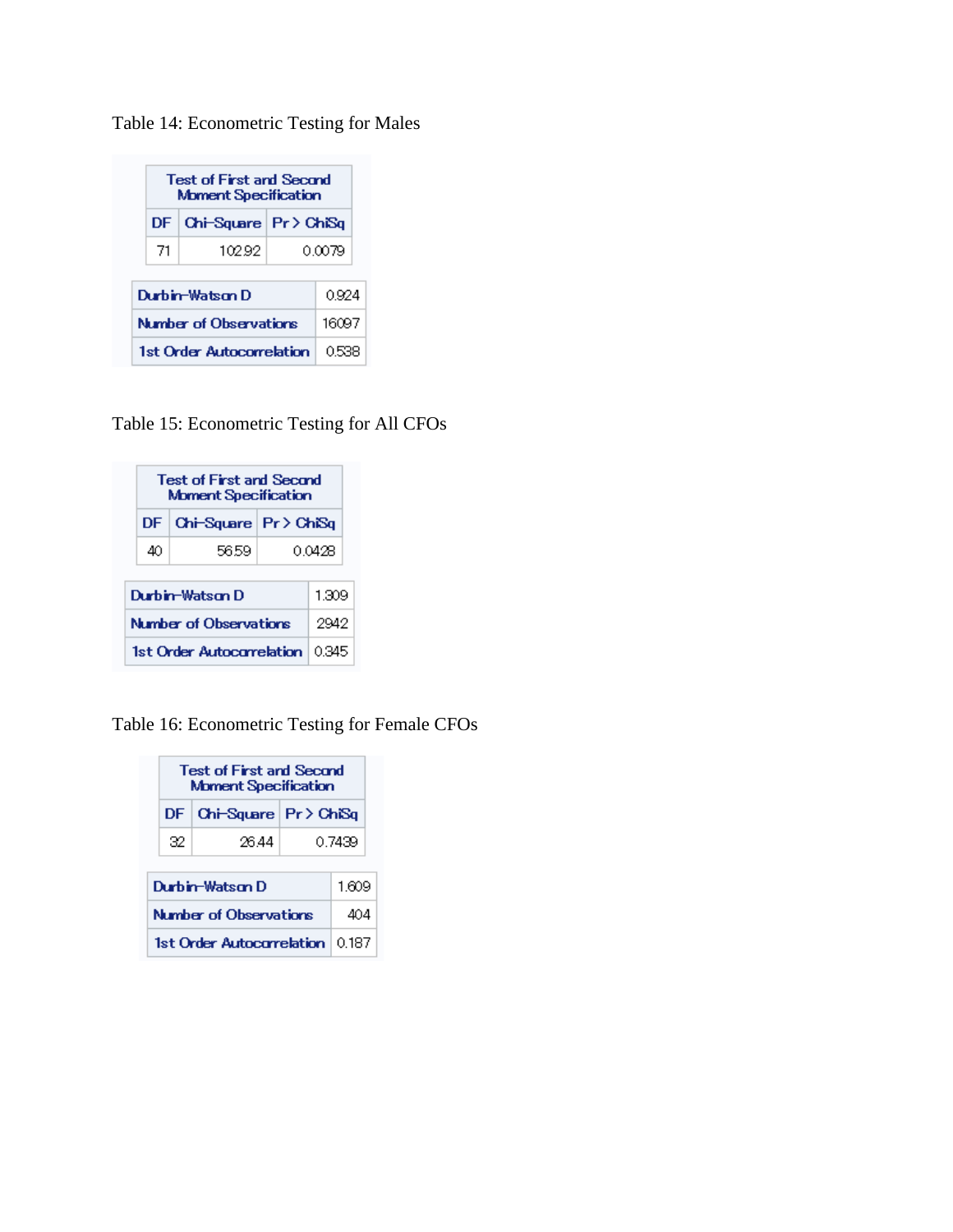Table 17: Econometric Testing for Male CFOs



After identifying that serial correlation and heteroscedasticity were present in some of the models, using SAS, a proc survey reg was used to find clustered robust standard errors because an OLS model was originally used. Then, SAS produced new parameter estimates after correcting for these errors. The Durbin-Watson statistic was used to determine if serial correlation was present, while the chi-squared was used to check for heteroscedasticity. Serial correlation and heteroscedasticity can inflate standard errors. After being corrected, the standard errors did not change dramatically, evident that the cases of these econometric errors present were not very large and impactful.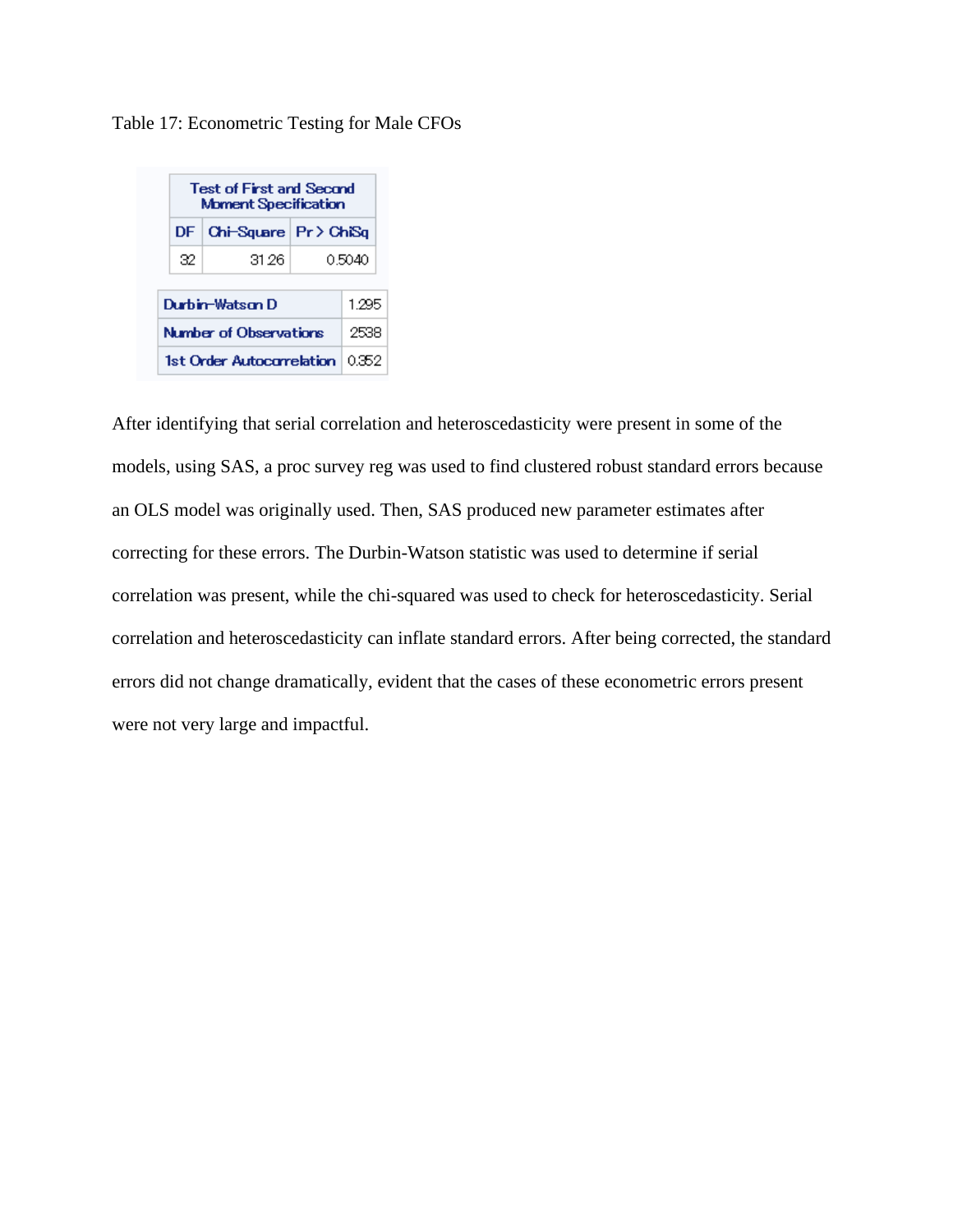| <b>Estimated Regression Coefficients</b> |                 |                   |         |                        |  |  |  |  |  |
|------------------------------------------|-----------------|-------------------|---------|------------------------|--|--|--|--|--|
| Parameter                                | <b>Estimate</b> | Standard<br>Error | t Value | $Pr$ $\rightarrow$ $H$ |  |  |  |  |  |
| Intercept                                | 8.6870250       | 0.53770994        | 16.16   | < 0001                 |  |  |  |  |  |
| <b>GDP</b>                               | $-0.0000126$    | 0.00000314        | -3.99   | $0001$                 |  |  |  |  |  |
| tenure                                   | 0.0325944       | 0.01584907        | 2.06    | 0.0398                 |  |  |  |  |  |
| tenuresq                                 | $-0.0039270$    | 0.00113052        | -3.47   | 0.0005                 |  |  |  |  |  |
| <b>FertilityRate</b>                     | $-1.1412162$    | 0.30945843        | -3.69   | 0.0002                 |  |  |  |  |  |
| <b>ReturnmAssets</b>                     | 0.0001352       | 0.00049390        | 0.27    | 0.7842                 |  |  |  |  |  |
| <b>GAO</b>                               | $-0.0081610$    | 0.04995167        | $-0.16$ | 0.8702                 |  |  |  |  |  |
| ŒO                                       | 0.0492033       | 0.01389457        | 3.54    | 0.0004                 |  |  |  |  |  |
| ŒO                                       | 0.0176494       | 0.01512636        | 1.17    | 0.2433                 |  |  |  |  |  |
| 000                                      | $-0.0064552$    | 0.01732670        | -0.37   | 0.7095                 |  |  |  |  |  |
| <b>PRESIDENT</b>                         | 0.0069120       | 0.01818221        | 0.38    | 0.7038                 |  |  |  |  |  |
| small                                    | 0.0015116       | 0.01285788        | 0.12    | 0.9064                 |  |  |  |  |  |
| medium                                   | 0.0010095       | 0.01082619        | 0.09    | 0.9257                 |  |  |  |  |  |

Table 18: New Parameter Estimates (Both Men and Women, All Executive Positions)

The new parameter estimates for the entire sample is above. With a Durbin-Watson statistic of 0.904, serial correlation and heteroscedasticity were present. This corrected estimate is nearly identical to the initial regression output, expect both small and medium have positive signs. Besides GDP, none of the variables are significant at the 10% level. The standard errors did not change by a large amount.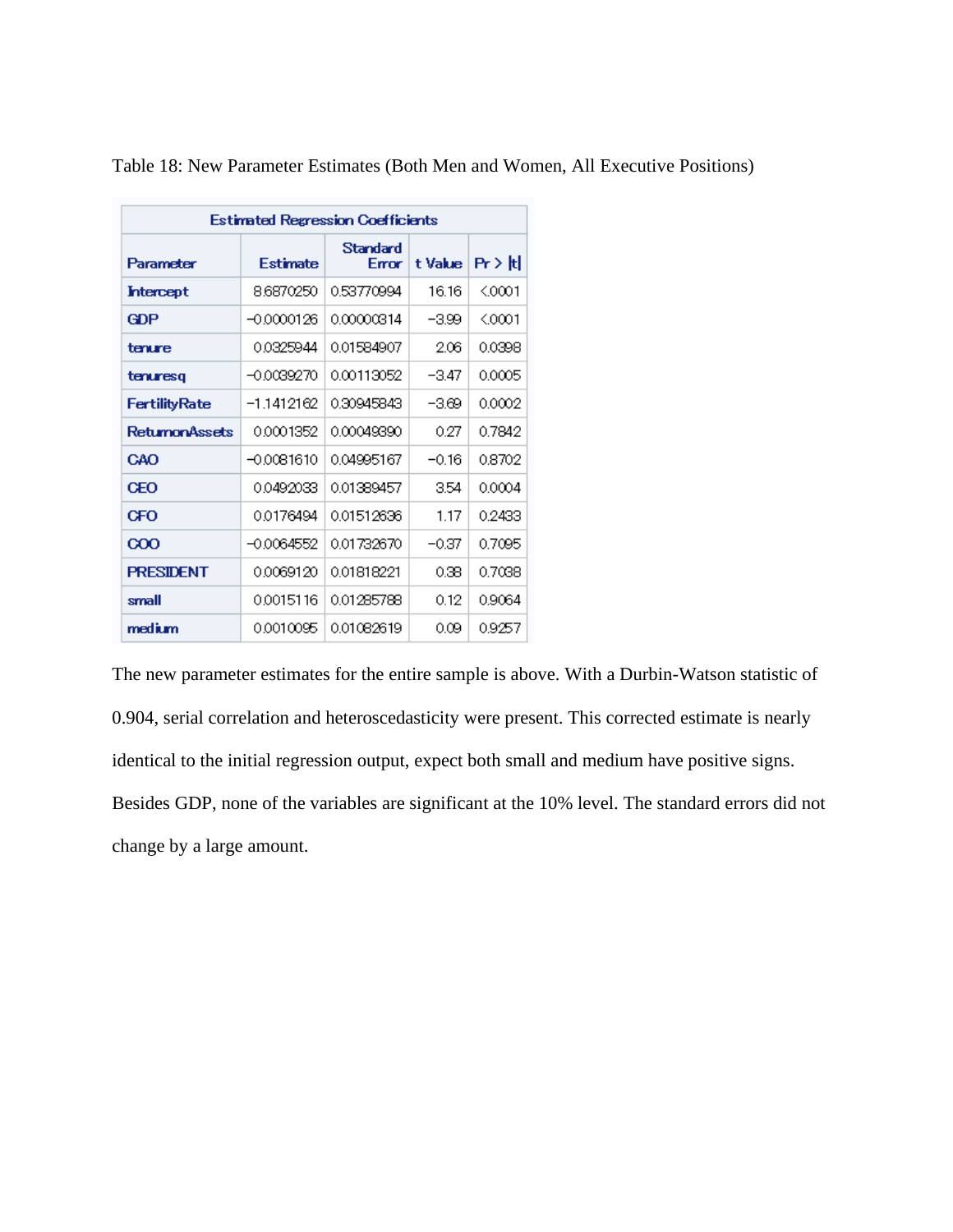|                       | <b>Estimated Regression Coefficients</b> |                  |         |                 |
|-----------------------|------------------------------------------|------------------|---------|-----------------|
| Parameter             | <b>Estimate</b>                          | Standard<br>Emor | t Value | $ Pr$ $>$ $ t $ |
| Intercept             | 8.6905942                                | 1.64781211       | 5.27    | $0001$          |
| GDP                   | $-0.0000084$                             | 0.00000673       | -1.25   | 0.2129          |
| tenure                | 0.0844563                                | 0.05453121       | 155     | 0.1216          |
| tenuresq              | $-0.0110254$                             | 0.00438530       | $-2.51$ | 0.0120          |
| FertilityRate         | $-1,2338358$                             | 0.95431423       | $-1.29$ | 0.1962          |
| <b>ReturnonAssets</b> | 0.0017953                                | 0.00080684       | 223     | 0.0262          |
| CAO                   | 0.0045470                                | 0.07104368       | 006     | 0.9490          |
| ŒO                    | 0.0610144                                | 0.04926218       | 1 24    | 0.2156          |
| ŒO                    | 0.0453665                                | 0.03561588       | 1.27    | 0.2029          |
| 000                   | $-0.0223300$                             | 0.04050870       | -0.55   | 0.5815          |
| <b>PRESIDENT</b>      | $-0.0212176$                             | 0.04621158       | $-0.46$ | 0.6462          |
| small                 | -0.0127283                               | 0.03096350       | $-0.41$ | 0.6811          |
| medium                | 0.0134342                                | 0.03117141       | 043     | 0.6665          |

Table 19: New Parameter Estimates for Women

With a Durbin-Watson statistic of 1.390, serial correlation is present but heteroscedasticity is not, evident by the chi-squared statistic. Above is coefficient estimates, corrected for the econometric error. This correction is similar to the original parameter estimates for women, as are the standard errors.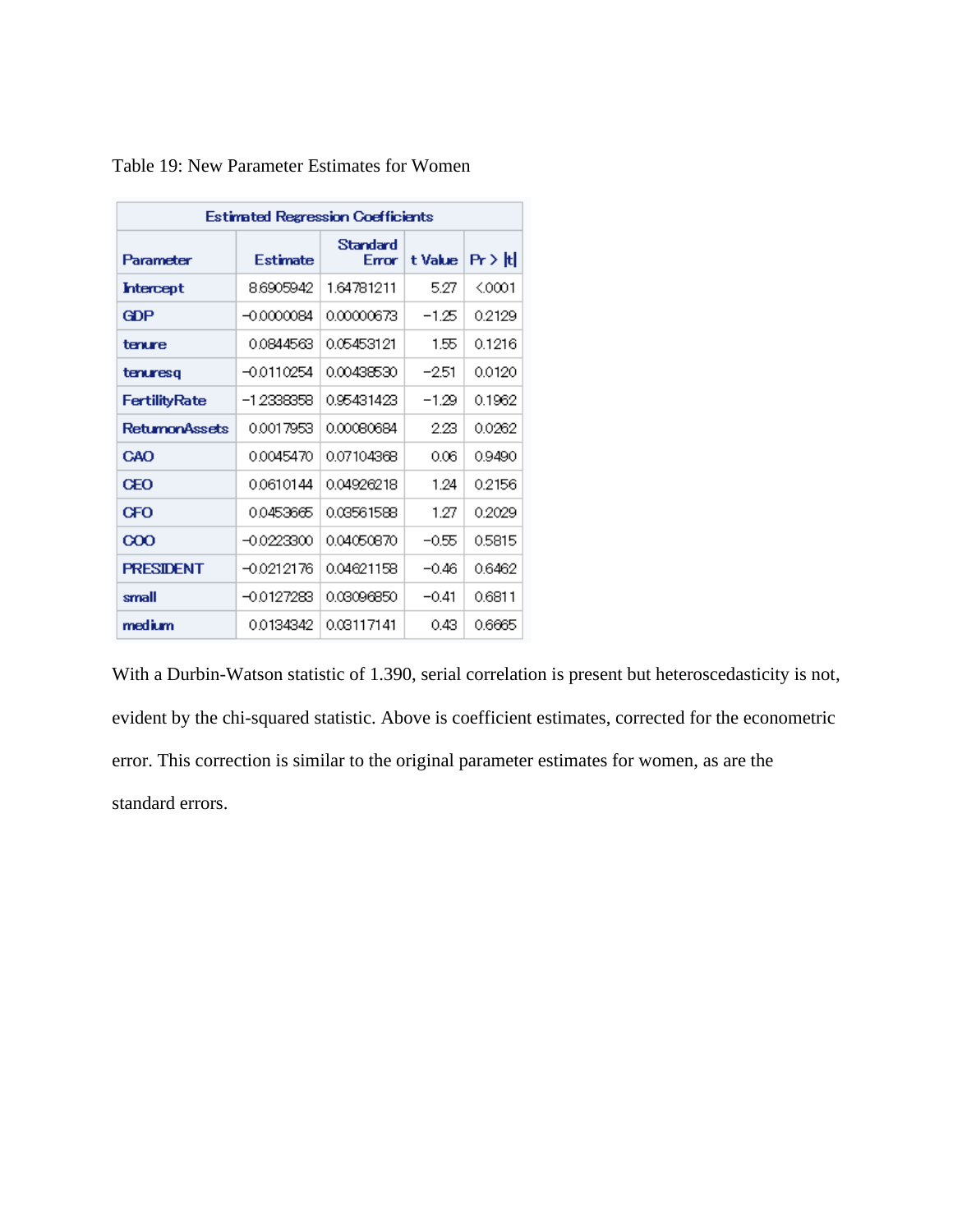|                       | <b>Estimated Regression Coefficients</b> |                   |         |           |
|-----------------------|------------------------------------------|-------------------|---------|-----------|
| Parameter             | <b>Estimate</b>                          | Standard<br>Error | t Value | $Pr$ > It |
| Intercept             | 9.1257457                                | 0.57822306        | 15.78   | ≤ 0001    |
| GDP                   | $-0.0000123$                             | 0.00000373        | -329    | 0.0010    |
| tenure                | 0.0310771                                | 0.01640654        | 189     | 0.0583    |
| tenuresq              | -0.0032438                               | 0.00116686        | -2.78   | 0.0055    |
| FertilityRate         | -13825268                                | 0.33192675        | $-417$  | < 0001    |
| <b>ReturnanAssets</b> | $-0.0003019$                             | 0.00058325        | $-0.52$ | 0.6047    |
| CAO                   | $-0.0049793$                             | 0.06835545        | -0.07   | 0.9419    |
| ŒO                    | 00441626                                 | 001457123         | 303     | 0.0024    |
| ŒO                    | 0.0115184                                | 001664777         | 069     | 0.4890    |
| 000                   | $-0.0016059$                             | 001957712         | $-0.08$ | 0.9346    |
| <b>PRESDENT</b>       | 0.0049934                                | 0.01963966        | 0.25    | 0.7993    |
| small                 | 0.0082538                                | 001442886         | 057     | 0.5673    |
| medium                | $-0.0009808$                             | 001159442         | $-0.08$ | 0.9326    |

Table 20: New Parameter Estimates for Men

In the initial regression, serial correlation and heteroscedasticity were present. The corrected model has nearly the same coefficients as the original ones, with the coefficients impacting salary the same way. The standard errors remain barely unchanged.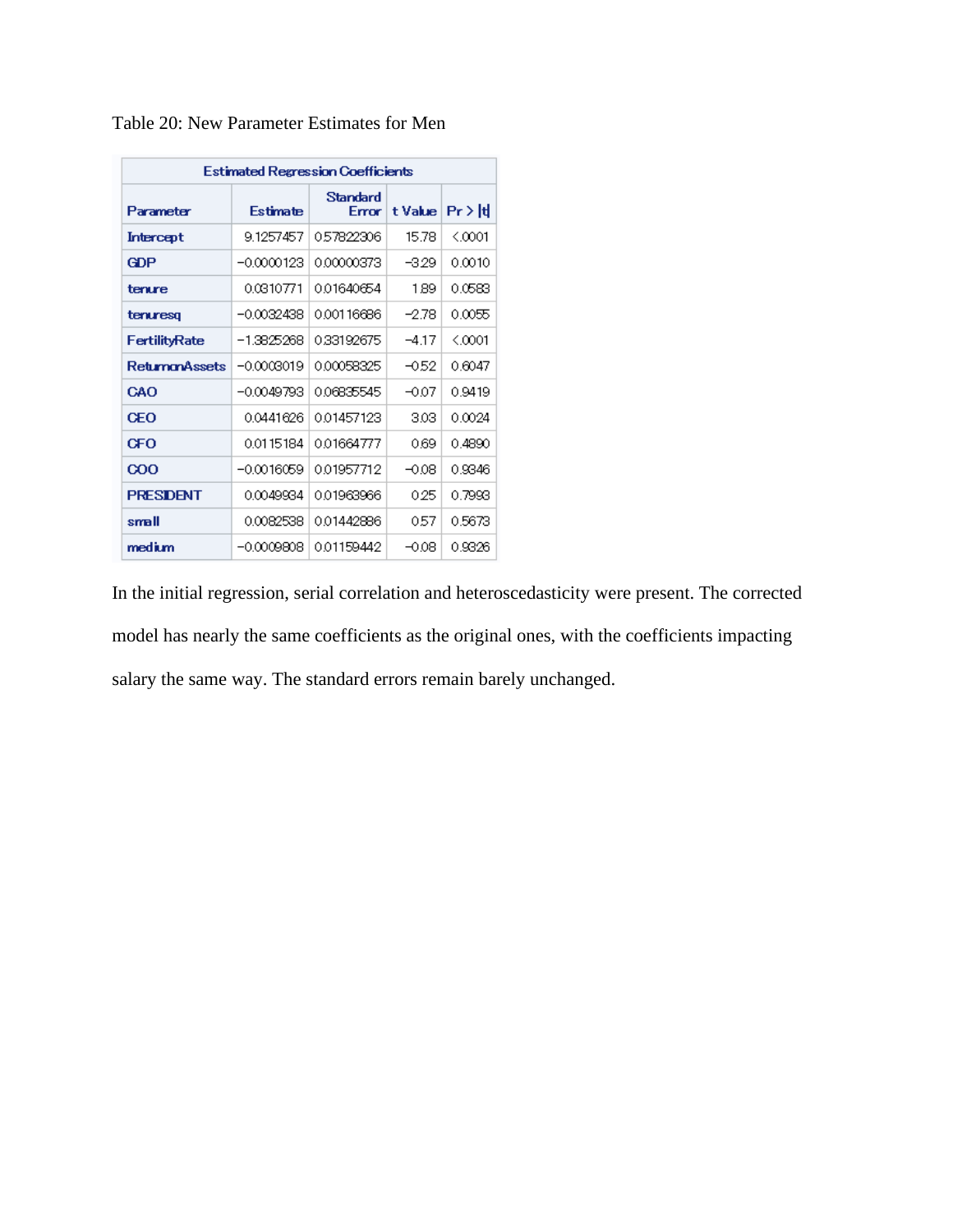| <b>Estimated Regression Coefficients</b> |                 |            |                            |          |  |  |  |  |  |  |
|------------------------------------------|-----------------|------------|----------------------------|----------|--|--|--|--|--|--|
| Parameter                                | <b>Estimate</b> | Standard   | Error   t Value   Pr >   t |          |  |  |  |  |  |  |
| Intercept                                | 9.5175099       | 1.28553645 | 740                        | $<$ 0001 |  |  |  |  |  |  |
| GDP                                      | -0.0000002      | 0.00000769 | -0.02                      | 0.9831   |  |  |  |  |  |  |
| tenure                                   | 0.0927642       | 003775703  | 246                        | 0.0141   |  |  |  |  |  |  |
| tenuresq                                 | -00106908       | 000296283  | -361                       | 0 നന്ദ   |  |  |  |  |  |  |
| FertilityRate                            | -17443295       | 0.73518260 | -237                       | 0.0177   |  |  |  |  |  |  |
| <b>ReturnanAssets</b>                    | 0.0010272       | 0.00115155 | 0.89                       | 0.3725   |  |  |  |  |  |  |
| small                                    | $-0.0083980$    | 0.03259861 | $-0.26$                    | 0.7967   |  |  |  |  |  |  |
| medium                                   | -0.0378488      | 002730747  | $-1.39$                    | 0.1659   |  |  |  |  |  |  |

Table 21: New Parameter Estimates for All CFOs

The econometric testing indicated that both serial correlation and heteroscedasticity were

present. Above are the corrected estimates and standard errors, with minimal change.

| Table 22: New Parameter Estimates for Female CFOs |  |  |
|---------------------------------------------------|--|--|
|---------------------------------------------------|--|--|

| <b>Estimated Regression Coefficients</b> |           |                   |         |           |  |  |  |  |  |
|------------------------------------------|-----------|-------------------|---------|-----------|--|--|--|--|--|
| Parameter                                | Estimate  | Standard<br>Error | t Value | ∣Pr > Itl |  |  |  |  |  |
| Intercept                                | 82286062  | 330172463         | 249     | 0.0131    |  |  |  |  |  |
| GDP                                      | 0.0000348 | 0.00001425        | 244     | 0.0150    |  |  |  |  |  |
| tenure                                   | 01128632  | 0.09609900        | 117     | 0.2409    |  |  |  |  |  |
| tenuresa                                 | -00143159 | 0.00732030        | -196    | 0.0512    |  |  |  |  |  |
| <b>FertilityRate</b>                     | -14639925 | 1.89531778        | -077    | 0.4403    |  |  |  |  |  |
| <b>ReturnonAssets</b>                    | 0.0017567 | 0.00189152        | 0.93    | 0.3536    |  |  |  |  |  |
| small                                    | 0.1577462 | 0.07595904        | 208     | 0.0385    |  |  |  |  |  |
| medium                                   | 0.0904718 | 0.07453632        | 1.21    | 0.2256    |  |  |  |  |  |

In the original female CFO regression, no serial correlation or heteroscedasticity were evident.

Still using the survey reg, the results can be seen above.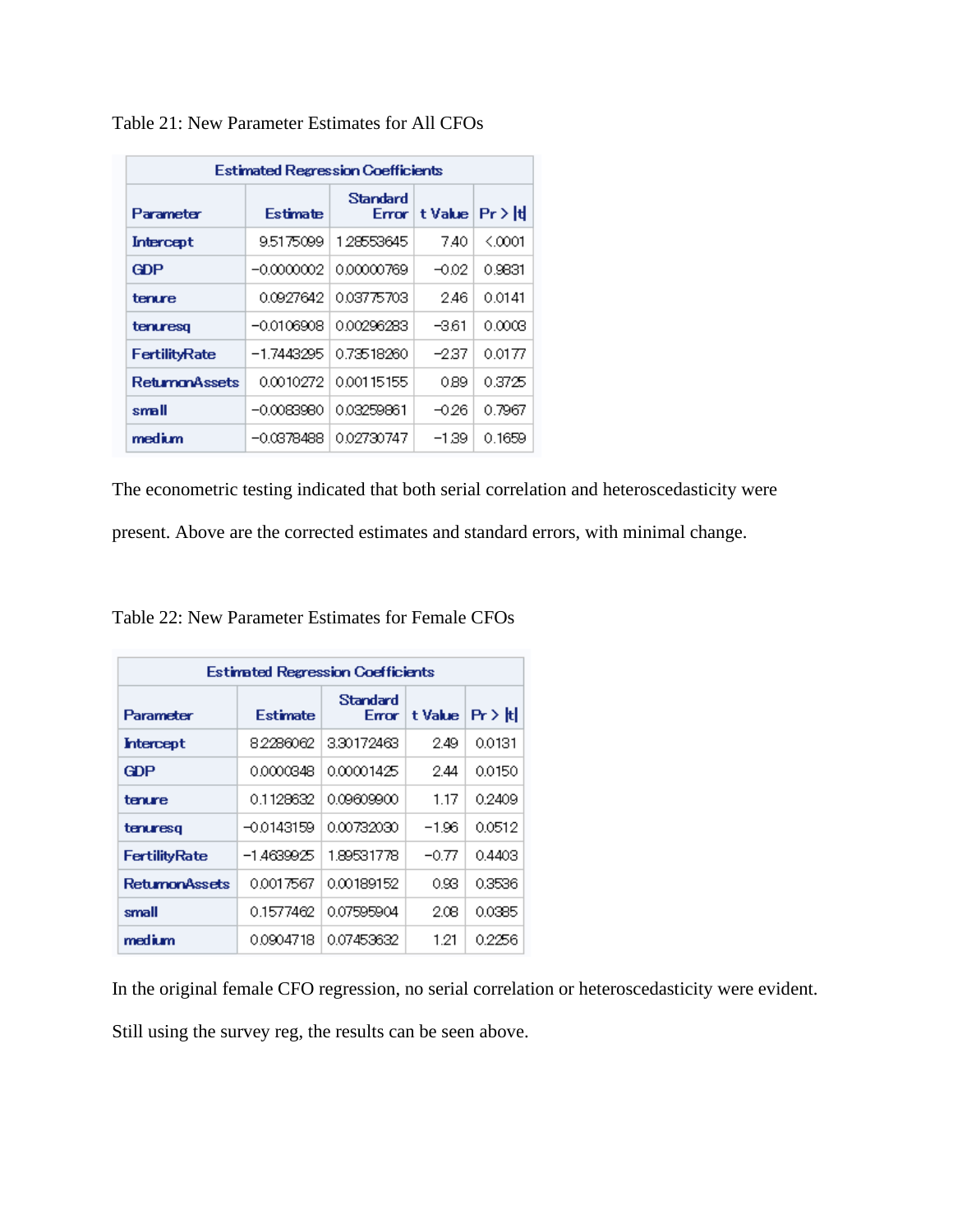| <b>Estimated Regression Coefficients</b> |              |                          |                    |        |  |  |  |  |  |  |
|------------------------------------------|--------------|--------------------------|--------------------|--------|--|--|--|--|--|--|
| Parameter                                | Estimate     | Standard<br><b>Error</b> | t Value   Pr > Itl |        |  |  |  |  |  |  |
| Intercept                                | 98032495     | 1.38580695               | 7.07               | ≤0001  |  |  |  |  |  |  |
| <b>GDP</b>                               | $-0.0000083$ | 0.00000957               | -0.87              | 0.3864 |  |  |  |  |  |  |
| tenure                                   | 0.0908659    | 0.04016229               | 226                | 0.0238 |  |  |  |  |  |  |
| tenuresa                                 | $-0.0104009$ | 0.00315798               | -329               | 0.0010 |  |  |  |  |  |  |
| <b>FertilityRate</b>                     | -18130055    | 0.79022220               | -229               | 0.0219 |  |  |  |  |  |  |
| <b>ReturnonAssets</b>                    | 0.0006640    | 0.00135992               | 0.49               | 0.6254 |  |  |  |  |  |  |
| small                                    | $-0.0314115$ | 0.03651567               | $-0.86$            | 0.3898 |  |  |  |  |  |  |
| medium                                   | $-0.0545216$ | 0.02960410               | $-1.84$            | 0.0657 |  |  |  |  |  |  |

Table 23: New Parameter Estimates for Male CFOs

For the male CFO analysis, while there was no serial correlation, heteroscedasticity is present. When corrected, the estimated independent variables remained the nearly the same.

During this econometric analysis, it was evident that the independent variables fertility rate and tenure appeared to be correlated. Based on economic theory, it was decided to leave both of the variables in the models. If removed, it is possible that this could result in omitted variable bias.

#### **Discussion and Future Implications:**

While no overarching statement can be made regarding wages of female executives compared to their male counterparts, there are interesting pieces of anecdotal evidence that can help shed light on to the topic. Specifically, why are there so few female executives when compared to men? Only 13.6% of this sample were female. And although wages are similar, why is overall relative wages slightly lower for women when compared to men? Then what is the literature referencing about a discrepancy? Top-tier investment firms such as Morgan Stanley, Goldman Sachs, and Vanguard have various women in finance initiatives, as they have even realized there is a gender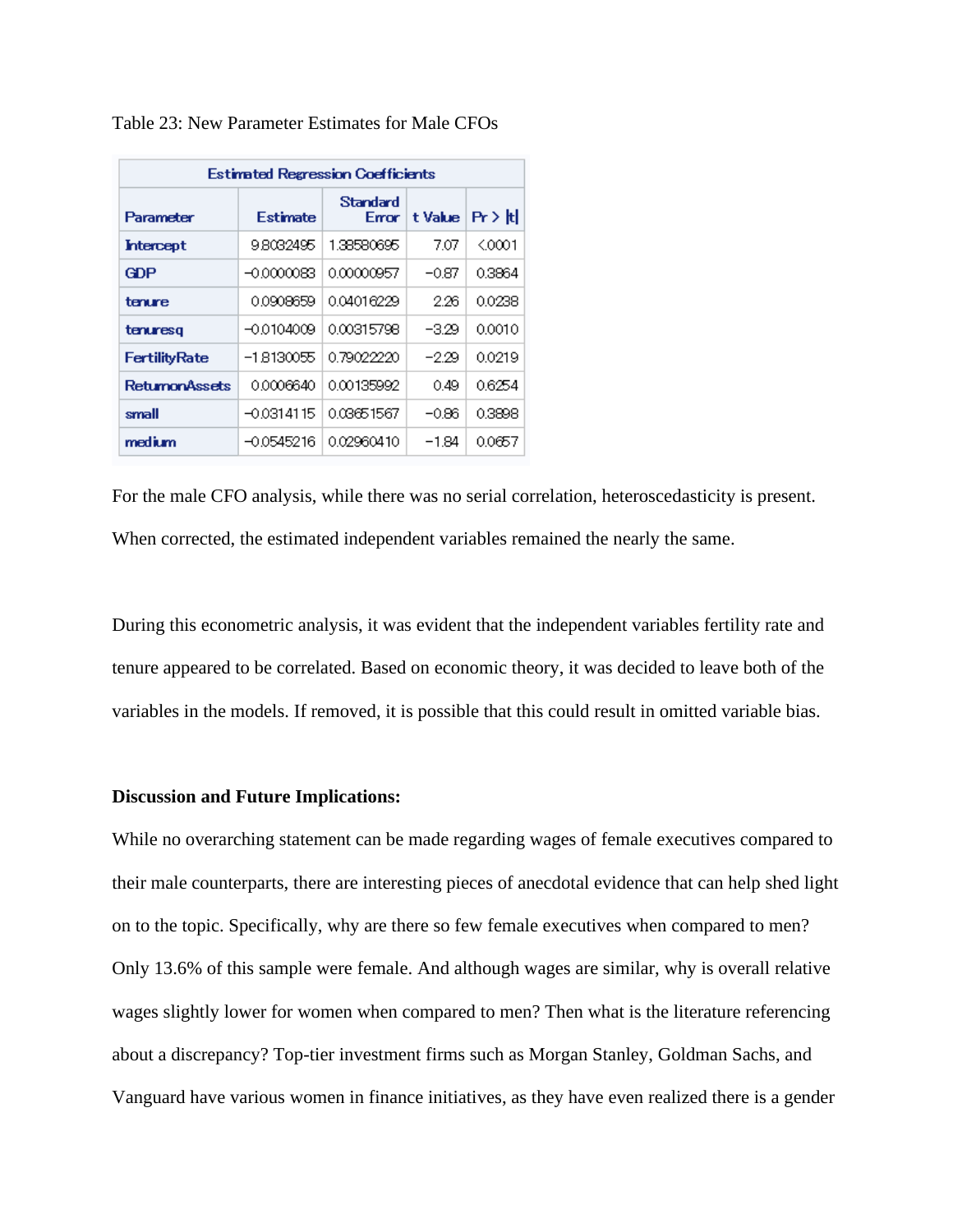discrepancy in the industry. Based on the popular press and literature, it is odd that the results are not more dramatic.

One major limitation of this analysis is the presence of unobservable heterogeneity, or the presence of various factors that are not measurable. This includes personal habits such as work ethic, personality, and grit. There is also a great amount of omitted variables that would have made this analysis more exact, including marital status, number of children, and education level. After many discussions with both male and female professionals in the finance industry, one common, anecdotal theme was recognized. Women are more disciplined in the risks that they take, while male are more impatient, impulsive, and reactive when it comes to trading and market performance.

While salaries do not differ greatly, there is still a paucity of women in executive roles. Based on this analysis, we are unsure if women are not in these roles due to personal choice or due to employer preference. The environmental feel of a company is also extremely important in the hiring and retention of both men and women.

Similarly, the data set is flawed. There is an absence of key indicators, which was a primary constraint in the analysis. For example, tenure was a created variable using the executives current age and the year they became an executive at their respective firm. This proxy is not the same as the number of years the individual was an executive.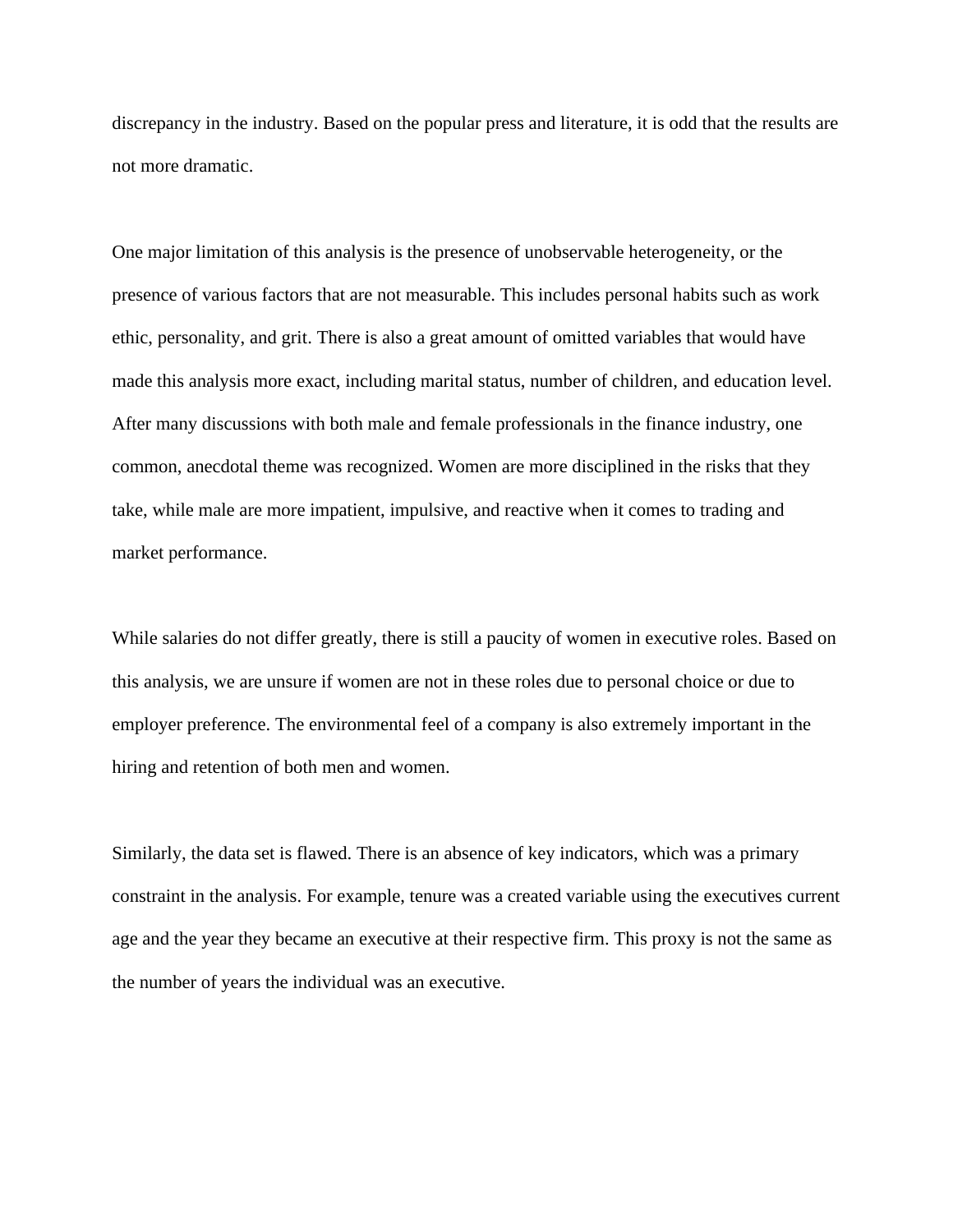While completing this analysis, observations were made regarding the type of firm in which a woman is employed. Women tend to hold titles such as CEO, CFO, CAO, and COO at firms with weaker financial statements compared to men; that is, lower return on asset ratio and lower net sales. Women were also employed at firms that had recently declared bankruptcy, evident by leadership changes at General Motors. This may lead one to consider whether women are chosen to lead a company when the firm is in the red and struggling? Are women a last ditch effort for companies? More executive roles for women are noticeable at firms that fall into the consumer staples sector, such as household products and food and beverage. In addition to consumer staples, retail establishments that are marketed towards females have a female C-suite team, including but not limited to Ulta Beauty, Vera Bradley, and Bed Bath and Beyond.

While this issue is not solvable and no dramatic conclusions can be drawn, this is just the beginning of this conversation. While this study used 11 independent variables to describe annual salary, there are indeed many more, which are unmeasurable without numerical values. It appears that women are not penalized because of their gender in terms of wages, but males the number of males' present is overwhelmingly disproportional. It is also curious how funds exclusively managed by women outperform their male counterparts by 100 basis points in regards to annual returns. (Sargis & Wing). If women are successful in this field, even more so then men, is why is the matriculation rate into finance so low? Perhaps it is due to the notoriously scarce work-life balance present in the investment industry.

While there is no one solution, perhaps a multifaceted approach holds the most chance of success in improving the standing of and subsequent members of female executives. Over time,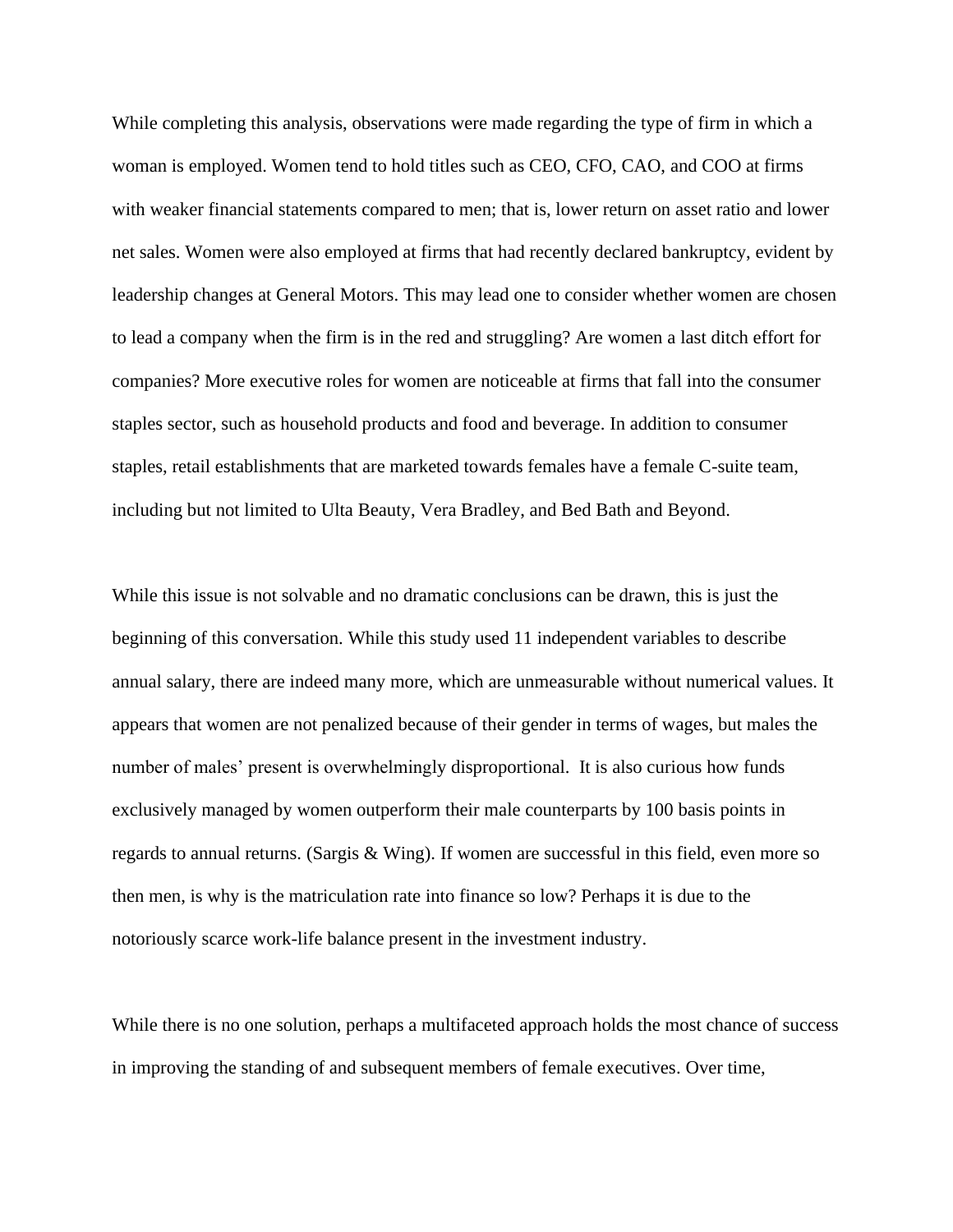hopefully women are encouraged to enter this rigorous field leading to increased profitability for all.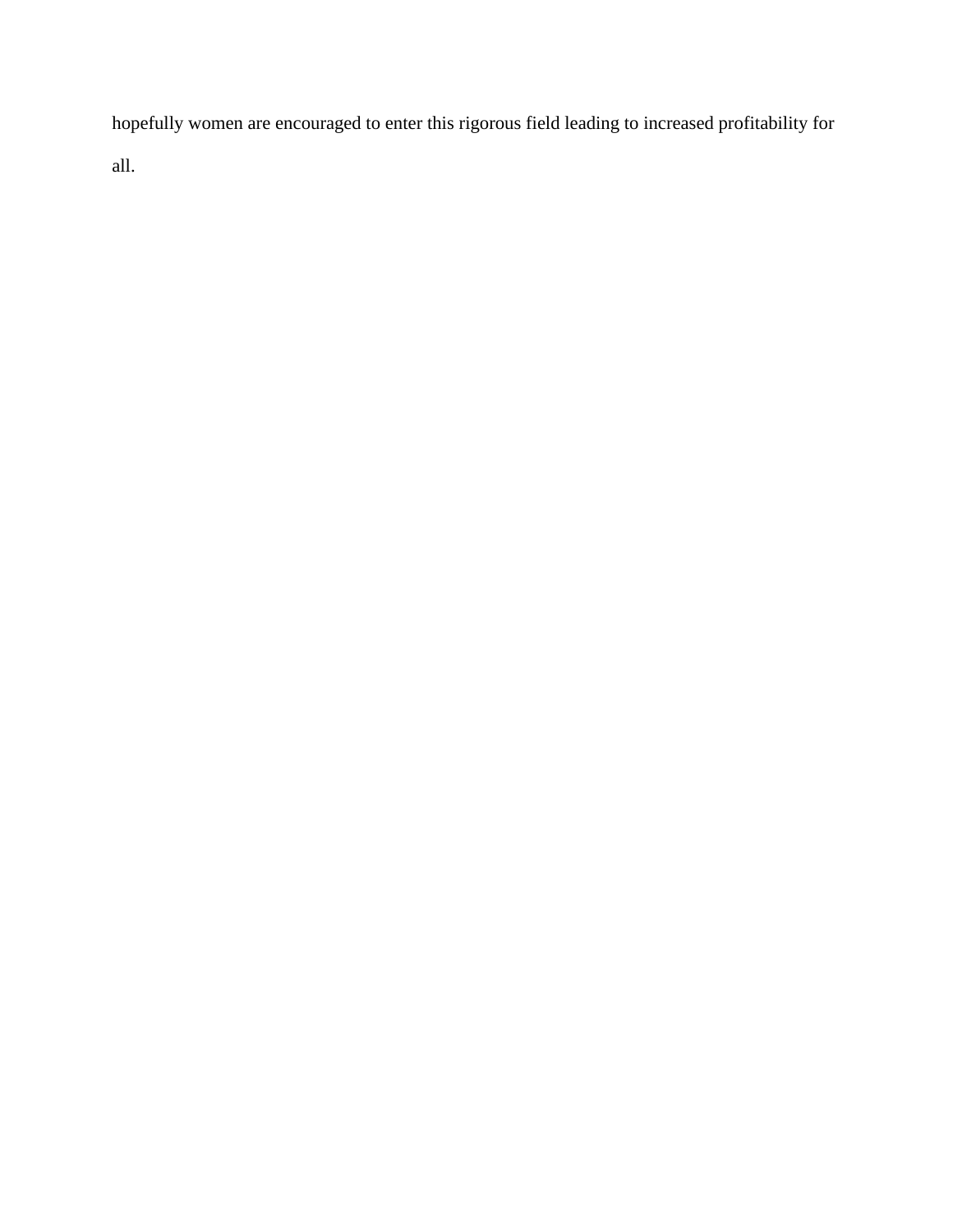### **Appendix:**

The Chartered Financial Analyst (CFA) designation is globally recognized and given to qualified candidates from the CFA Institute. Candidates for the CFA designation are required to pass three levels of exams sequentially, with each exam offered annually. It is recommended by the CFA Institute that a candidate should study for 300 hours per exam to receive a passing score. These exams cover topics including economics, ethics, financial reporting and analysis, fixed income, corporate finance, equity investments, derivatives, and portfolio management. Each exam has a pass rate that hovers around 40%, with only approximately 10% of individuals who begin the program with the Level I exam continue to obtain the designation. As per the CFA Institute, this designation is considered the "gold standard" of the investment and finance industry. Common professions for Charterholders include portfolio managers, investment officers, and research analysts. Approximately 15% of Charterholders worldwide are women.

Annually, the CFA Institute surveys current Charterholders about their careers, marital status, and perspectives about the investment industry. Some responses from this survey are below.

#### Figure A:

|              | Female   | Female | Male     | Male   | Total    | Total   |
|--------------|----------|--------|----------|--------|----------|---------|
|              | (number) | (96)   | (number) | $(\%)$ | (number) | $(\% )$ |
| Married or   | 740      | 71.7   | 3,160    | 79.4   | 3,900    | 77.8    |
| married-like |          |        |          |        |          |         |

Marital Status of CFA holders: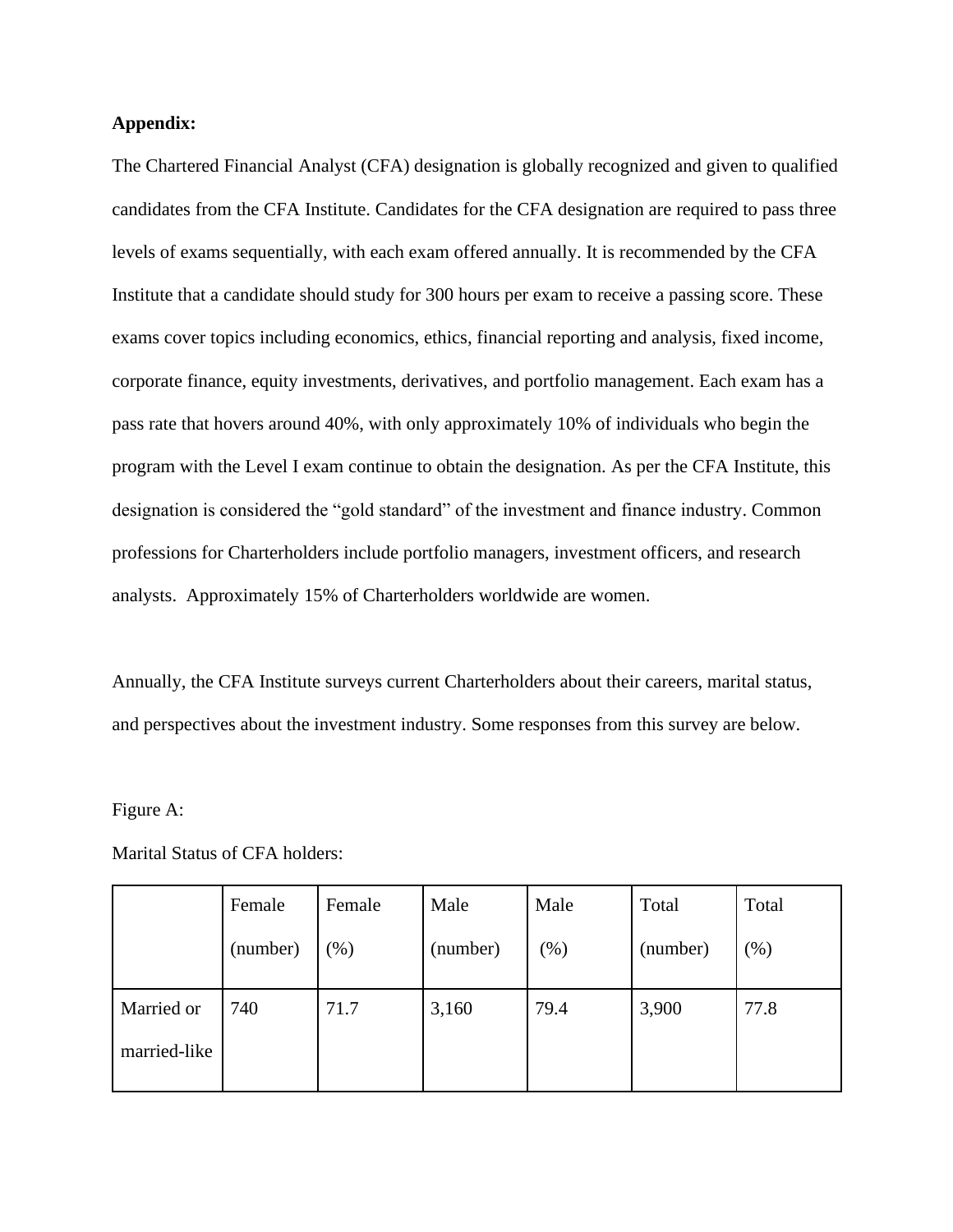| relationship     |       |       |       |       |       |       |
|------------------|-------|-------|-------|-------|-------|-------|
| Widowed          | 6     | 0.6   | 11    | 0.3   | 17    | 0.3   |
| Divorced         | 66    | 6.4   | 98    | 2.5   | 164   | 3.3   |
| Separated        | 9     | 0.9   | 33    | 0.8   | 42    | 0.8   |
| Never<br>married | 211   | 20.4  | 680   | 17.1  | 891   | 17.8  |
| Total            | 1,032 | 100.0 | 3,982 | 100.0 | 5,014 | 100.0 |

## Figure B:

If a CFA holder indicated they are married or in a marriage-like relationship, their spouse:

|              | Female   | Female | Male     | Male | Total    | Total |
|--------------|----------|--------|----------|------|----------|-------|
|              | (number) | (% )   | (number) | (% ) | (number) | (% )  |
| Spouse has a | 562      | 79.0   | 1,540    | 50.7 | 2,102    | 56.1  |
| full-time    |          |        |          |      |          |       |
| occupation   |          |        |          |      |          |       |
| Spouse has a | 49       | 6.9    | 488      | 16.1 | 537      | 14.3  |
| part-time    |          |        |          |      |          |       |
| occupation   |          |        |          |      |          |       |
| Spouse's     | 55       | 7.7    | 899      | 29.6 | 954      | 25.5  |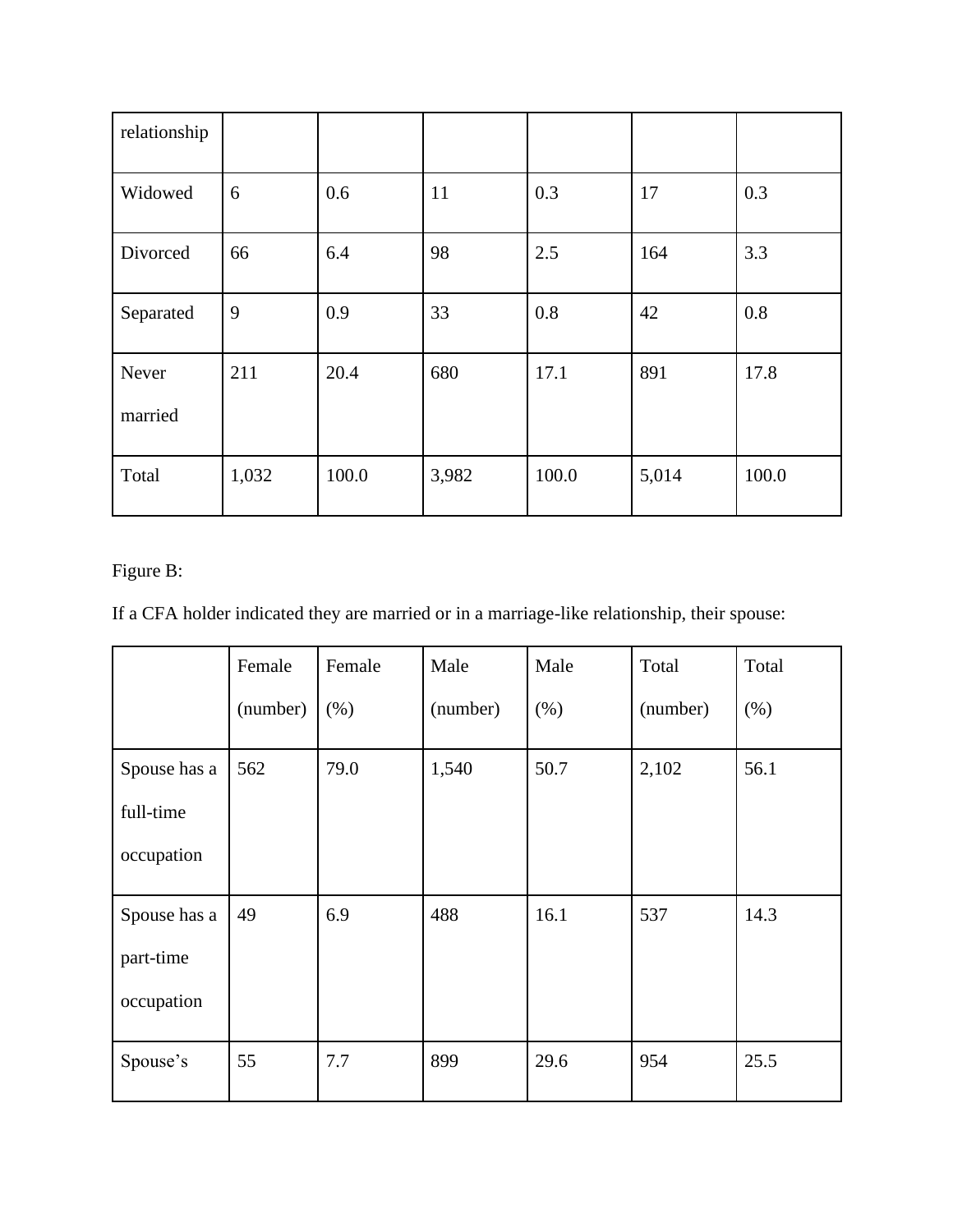| primary     |     |       |       |       |       |       |
|-------------|-----|-------|-------|-------|-------|-------|
| work        |     |       |       |       |       |       |
| involves    |     |       |       |       |       |       |
| taking care |     |       |       |       |       |       |
| of our      |     |       |       |       |       |       |
| home/family |     |       |       |       |       |       |
| None of the | 45  | 6.3   | 109   | 3.6   | 154   | 4.1   |
| above       |     |       |       |       |       |       |
| Total       | 711 | 100.0 | 3,036 | 100.0 | 3,747 | 100.0 |

It is interesting to note that 79% of women who have elite finance jobs have spouses that work full-time compared to 51% of men that have spouses that work full time. This is also noticeable in childcare responsibilities. Reference Figure 7.

Figure C:

What proportion of the duties related to childcare is your responsibility?

|         | Female   | Female | Male     | Male | Total    | Total $(\%)$ |
|---------|----------|--------|----------|------|----------|--------------|
|         | (number) | $(\%)$ | (number) | (% ) | (number) |              |
| $0-10%$ | 17       | 3.4    | 139      | 6.1  | 156      | 5.6          |
| 11-20%  | 27       | 5.4    | 314      | 13.8 | 341      | 12.3         |
| 21-30%  | 27       | 5.4    | 454      | 19.9 | 481      | 17.3         |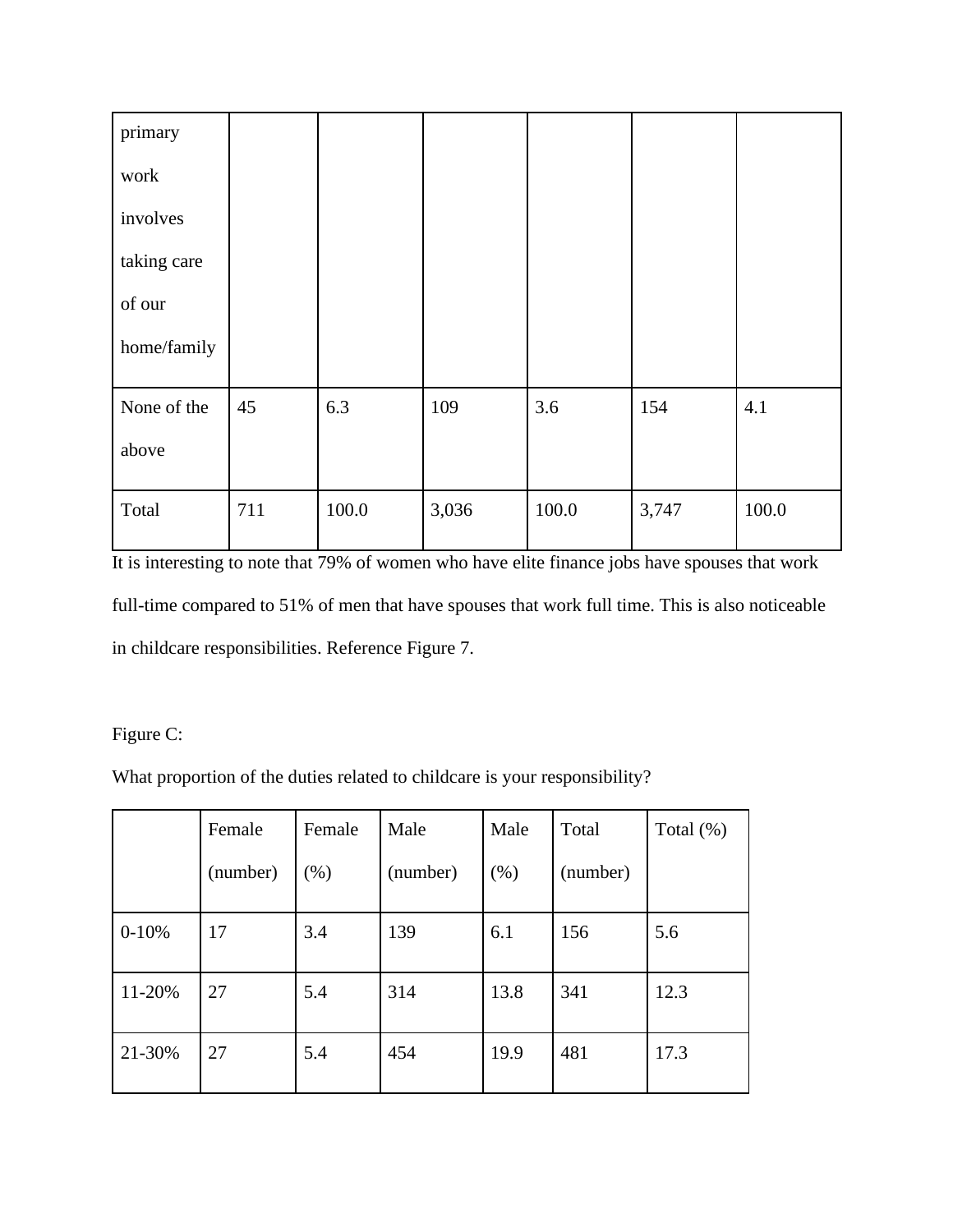| 31-40%  | 31  | 6.4   | 346   | 15.2  | 377   | 13.6  |
|---------|-----|-------|-------|-------|-------|-------|
| 41-50%  | 68  | 13.7  | 519   | 22.7  | 587   | 21.1  |
| 51-60%  | 102 | 20.5  | 148   | 6.5   | 250   | 9.0   |
| 61-70%  | 54  | 10.9  | 55    | 2.4   | 109   | 3.9   |
| 71-80%  | 77  | 15.5  | 47    | 2.1   | 124   | 4.5   |
| 81-90%  | 42  | 8.5   | 30    | 1.3   | 72    | 2.6   |
| 91-100% | 52  | 10.5  | 230   | 10.1  | 282   | 10.1  |
| Total   | 497 | 100.0 | 2,282 | 100.0 | 2,779 | 100.0 |

Figure D:

How many children live with you?

|                  | Female   | Female | Male     | Male | Total    | Total |
|------------------|----------|--------|----------|------|----------|-------|
|                  | (number) | (% )   | (number) | (% ) | (number) | (% )  |
| $\boldsymbol{0}$ | 579      | 56.0   | 1,873    | 46.8 | 2,452    | 48.7  |
| 1                | 175      | 16.9   | 693      | 17.3 | 868      | 17.2  |
| $\overline{2}$   | 223      | 21.6   | 996      | 24.9 | 1,219    | 24.2  |
| 3                | 49       | 4.7    | 352      | 8.8  | 401      | 8.0   |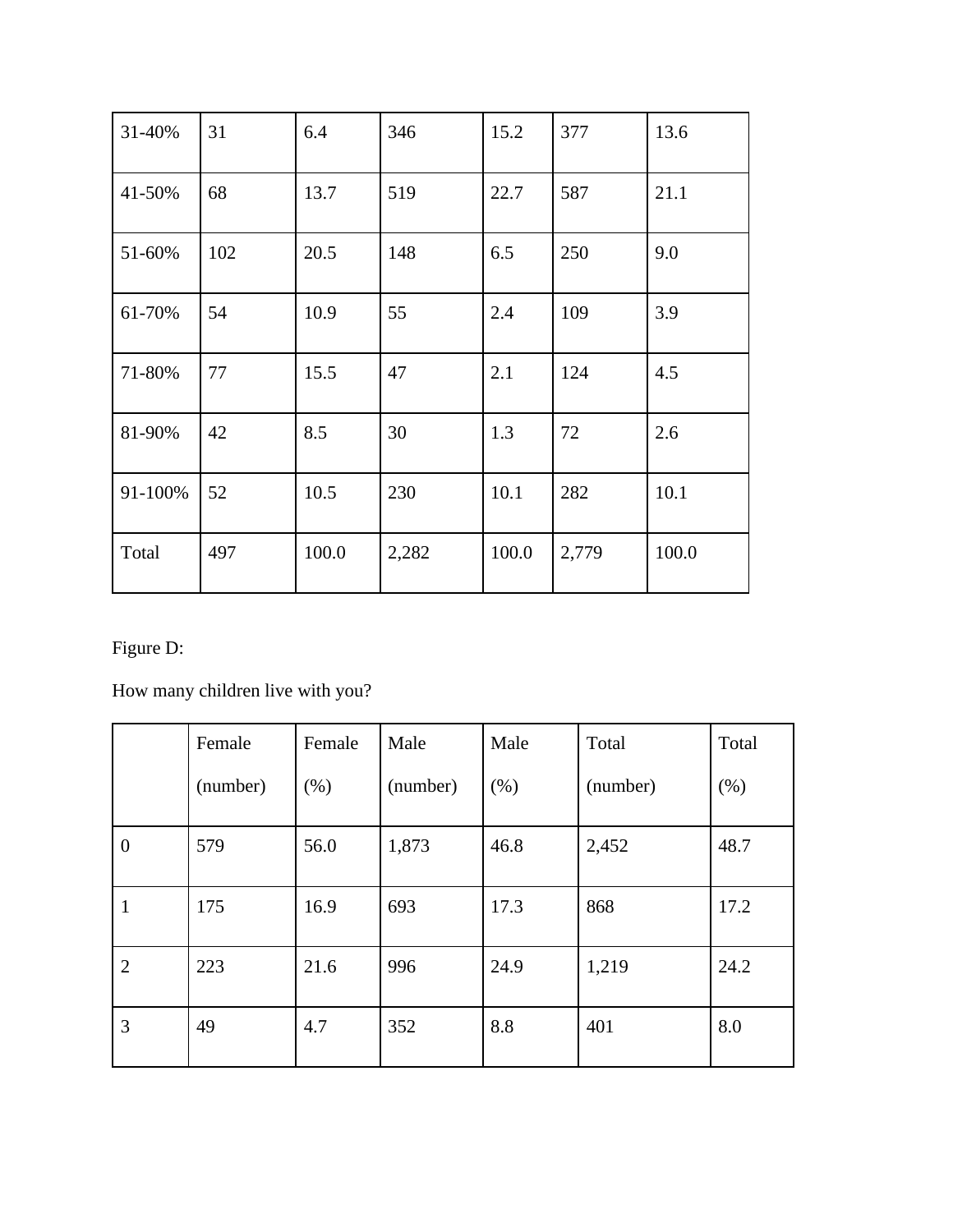| $\overline{4}$ | 5                        | 0.5   | 66           | 1.6   | 71             | 1.4   |
|----------------|--------------------------|-------|--------------|-------|----------------|-------|
| $\overline{5}$ | $\mathbf{2}$             | 0.2   | 11           | 0.3   | 13             | 0.3   |
| 6              | $\overline{a}$           | 0.0   | 6            | 0.1   | 6              | 0.1   |
| $\overline{7}$ | $\overline{\phantom{0}}$ | 0.0   | $\mathbf{1}$ | 0.0   | $\mathbf{1}$   | 0.0   |
| More           | $\mathbf{1}$             | 0.1   | 3            | 0.1   | $\overline{4}$ | 0.1   |
| than 8         |                          |       |              |       |                |       |
| Total          | 1,034                    | 100.0 | 4,001        | 100.0 | 5,035          | 100.0 |

## Figure E:

CFA holders were asked about their point of view regarding industry diversification. Responses were as follows:

|                 | Female   | Female | Male     | Male $(\%)$ | Total    | Total |
|-----------------|----------|--------|----------|-------------|----------|-------|
|                 | (number) | (% )   | (number) |             | (number) | (% )  |
| Believe mixed   | 648      | 69.5   | 1,569    | 42.5        | 2,217    | 47.9  |
| gendered teams  |          |        |          |             |          |       |
| lead to better  |          |        |          |             |          |       |
| investment      |          |        |          |             |          |       |
| performance     |          |        |          |             |          |       |
| results because |          |        |          |             |          |       |
| of diverse      |          |        |          |             |          |       |
|                 |          |        |          |             |          |       |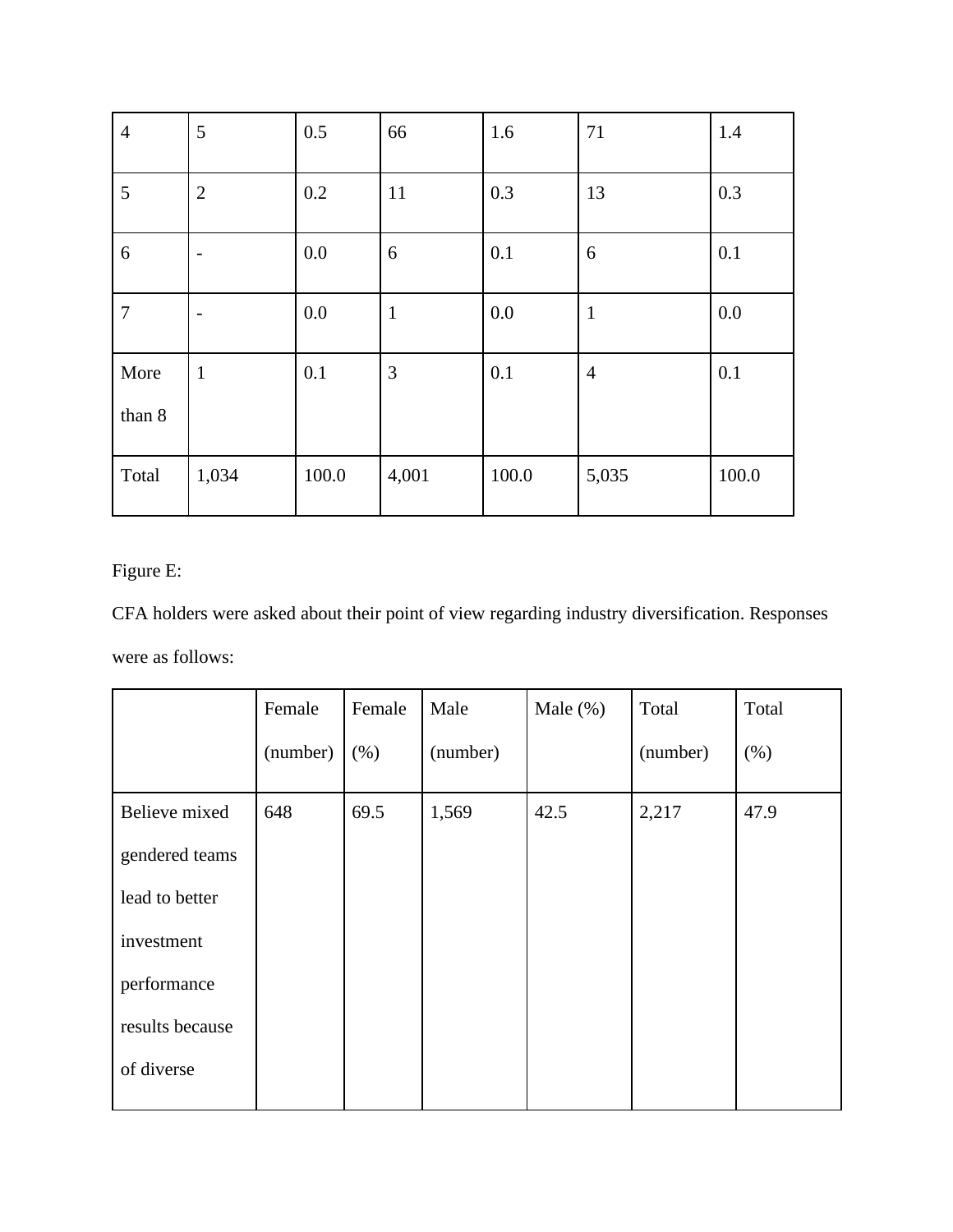| viewpoints        |     |       |       |           |       |           |
|-------------------|-----|-------|-------|-----------|-------|-----------|
| Do not believe    | 177 | 19.0  | 1,142 | 30.9      | 1,319 | 28.5      |
| mixed gendered    |     |       |       |           |       |           |
| teams lead to     |     |       |       |           |       |           |
| better            |     |       |       |           |       |           |
| investment        |     |       |       |           |       |           |
| performance       |     |       |       |           |       |           |
| results, but      |     |       |       |           |       |           |
| prefer to work    |     |       |       |           |       |           |
| for a firm whose  |     |       |       |           |       |           |
| corporate culture |     |       |       |           |       |           |
| is supportive of  |     |       |       |           |       |           |
| gender diversity  |     |       |       |           |       |           |
| Gender diversity  | 107 | 11.5  | 984   | 26.6      | 1,091 | 23.6      |
| does not matter   |     |       |       |           |       |           |
| when it comes to  |     |       |       |           |       |           |
| managing          |     |       |       |           |       |           |
| investments       |     |       |       |           |       |           |
| Total             | 932 | 100.0 | 3,695 | $100.0\,$ | 4,627 | $100.0\,$ |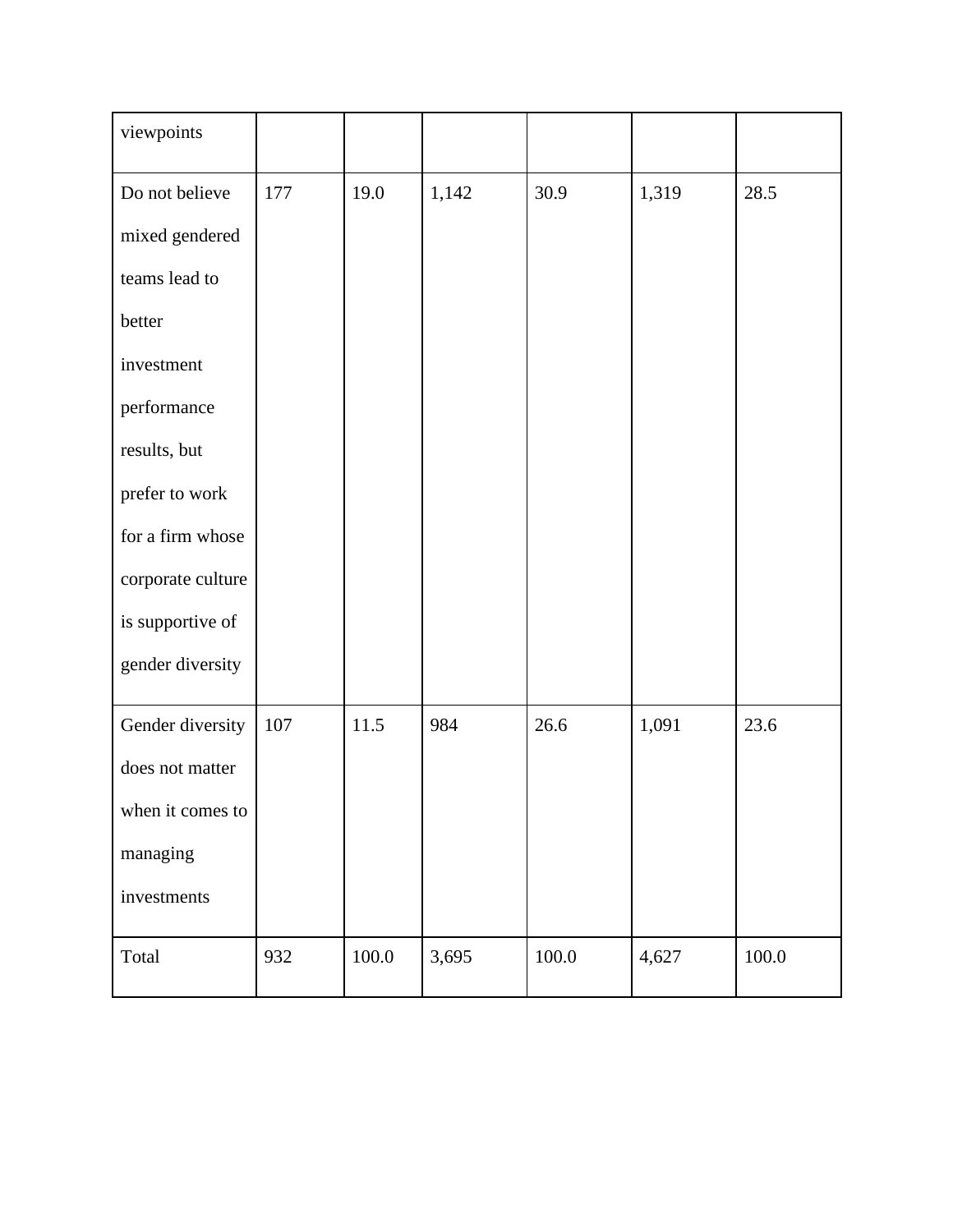#### References

- Adams, R. B. (2016, August 23). Family, Values, and Women in Finance. Retrieved March 11, 2020, from gsm.ucdavis.edu/post/why-so-few-women-finance.
- Adamy, J., & Overberg, P. (2016, May 17). Women in Elite Jobs Face Stubborn Pay Gap. <https://www.wsj.com/articles/women-in-elite-jobs-face-stubborn-pay-gap-1463502938>
- Baker, M., & Milligan, K. (2008, October). How Does Job‐Protected Maternity Leave Affect Mothers' Employment? *University of Chicago Press Journals*, 655-691. Retrieved February 24, 2020, from htt[p://www.jstor.org/stable/10.1086/591955](http://www.jstor.org/stable/10.1086/591955)
- Bertrand, M., Hallock, K. F. (2001, October) *The Gender Gap in Top Corporate Jobs.*  Retrieved, February 22, 2019, from Sage Publications: <https://www.jstor.org/stable/2696183>
- Blair-Loy, M., & Wharton, A. S. (2004, November). *Mothers in Finance: Surviving and Thriving.*Retrieved February 23, 2019, from American Academy of Political and Social Science.
- Cannivet, Michael. "Why Women Are Better At Investing." *Forbes*, Forbes Magazine, 30 Dec. 2018, https://www.forbes.com/sites/michaelcannivet/2018/12/29/why-women-are-betterat-investing/#4fe791396f37.
- Ciancio, A. (2019, January 2019). *More Women Lead, Yet Still Lag*. Retrieved from Global Finance: https://www.gfmag.com/magazine/january-2019/more-women-lead-yet-still-lag
- Eckel, C. C., & Füllbrunn, S. C. (2015, February). Thar SHE Blows? Gender, Competition, and Bubbles in Experimental Asset Markets. *The American Economic Review,* 906-920. Retrieved, February 22, 2020, from htt[p://www.jstor.org/stable/43495403](http://www.jstor.org/stable/43495403)
- Fuhrmans, Vanessa. "Where Women Fall Behind at Work: The First Step Into Management." *The Wall Street Journal*, Dow Jones & Company, 15 Oct. 2019, [https://www.wsj.com/articles/where-women-fall-behind-at-work-the-first-step-into](https://www.wsj.com/articles/where-women-fall-behind-at-work-the-first-step-into-management-11571112361?mod=searchresults&page=1&pos=11)[management-11571112361?mod=searchresults&page=1&pos=11](https://www.wsj.com/articles/where-women-fall-behind-at-work-the-first-step-into-management-11571112361?mod=searchresults&page=1&pos=11)
- Gneezy, U., Niederle, M., & Rustichini, A. (2003, August). Performance in Competitive Environments: Gender Differences. *Oxford University Press*, 1049-1074. Retrieved February 24, 2020
- Madden, Janice Fanning. "Performance-Support Bias And The Gender Pay Gap Among Stockbrokers." *Gender and Society*, vol. 26, no. 3, 2012, pp. 488–518. *JSTOR*, [www.jstor.org/stable/23212272.](http://www.jstor.org/stable/23212272)
- Ritholtz, B. (2016, February 24). Where Are the Women in Finance? <https://ritholtz.com/2016/02/why-are-there-so-few-women-in-finance/>